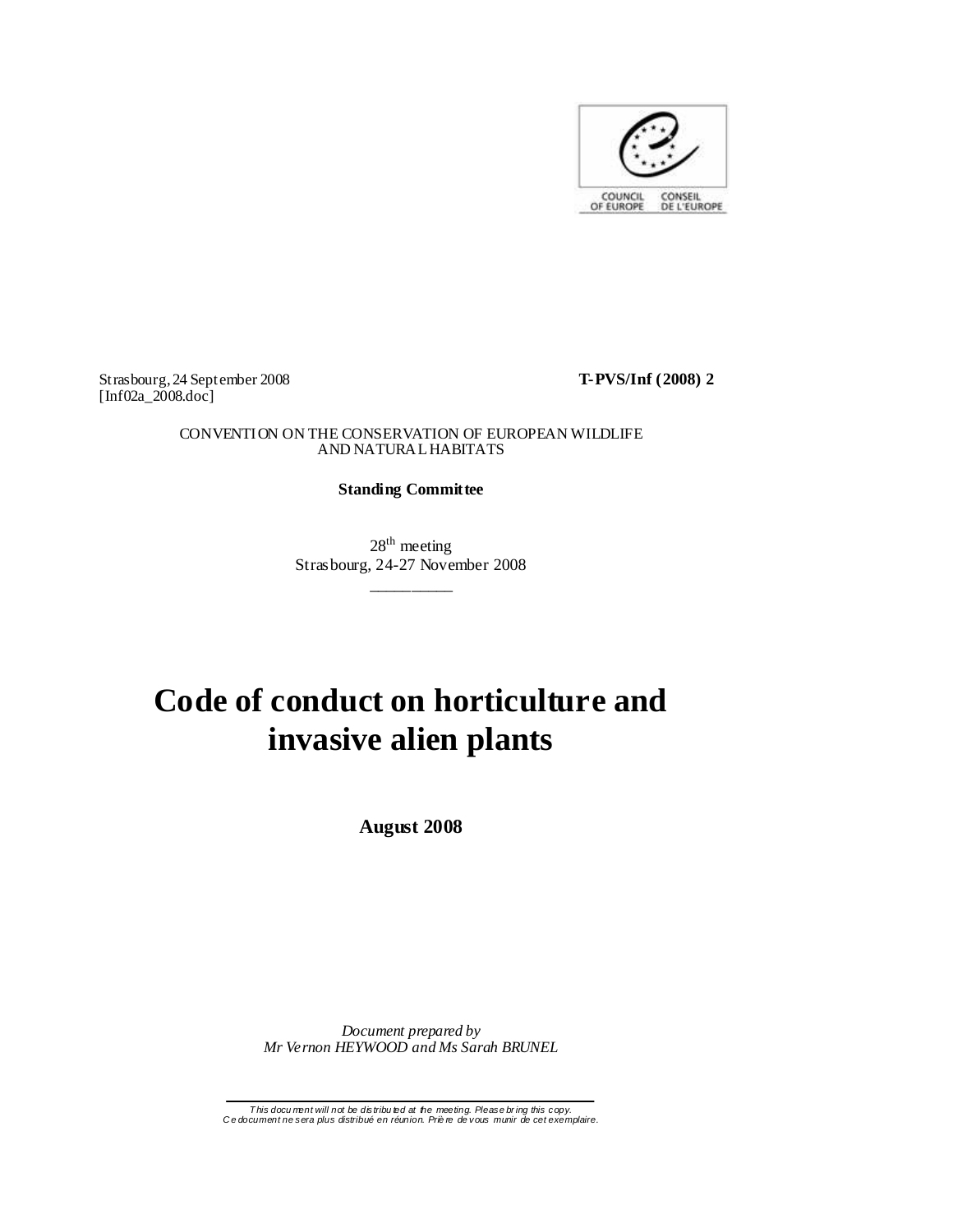## **CODE OF CONDUCT ON HORTICULTURE AND INVASIVE ALIEN PLANTS**

This code of conduct was prepared by Vernon Heywood and Sarah Brunel as a joint collaboration of the Council of Europe (CoE) and the European and Mediterranean Plant Protection Organization (EPPO).

We are grateful to the many organisations and individuals that have generously provided us with comments or suggestions, in particular the EPPO Panel on Invasive Alien Species , Francis Brot, Keith Davenport, Franz Ess l, Swen Follak, Helia Marchante, Madeleine Mc Mullen, Françoise Petter, Richard Shaw.

We have endeavoured to take these comments into account as far as possible

VH, SB

## **INDEX**

## **Introduction**

## **The Code of Conduct**

| Know exactly what you are growing: ensure that material introduced into cultivation            |  |
|------------------------------------------------------------------------------------------------|--|
|                                                                                                |  |
|                                                                                                |  |
| Work in cooperation: with other stakeholders, both in the trade and the conservation and plant |  |
|                                                                                                |  |
| Agree which plant species are a threat and cease to stock the mor make them available 15       |  |
|                                                                                                |  |
|                                                                                                |  |
|                                                                                                |  |
| Be careful how you get rid of plant waste and dispose of unwanted stock of plants              |  |
|                                                                                                |  |
|                                                                                                |  |
|                                                                                                |  |
|                                                                                                |  |
|                                                                                                |  |

#### **Appendices**

| Appendix 4: Recommendations proposed to lessen the overall impact of invasive     |  |
|-----------------------------------------------------------------------------------|--|
|                                                                                   |  |
| Appendix 5: List of species considered in vasive in the Euro-Mediterranean region |  |
|                                                                                   |  |
|                                                                                   |  |

Comment [SB1] : Eladio: draf an introductory comment on the history of the document?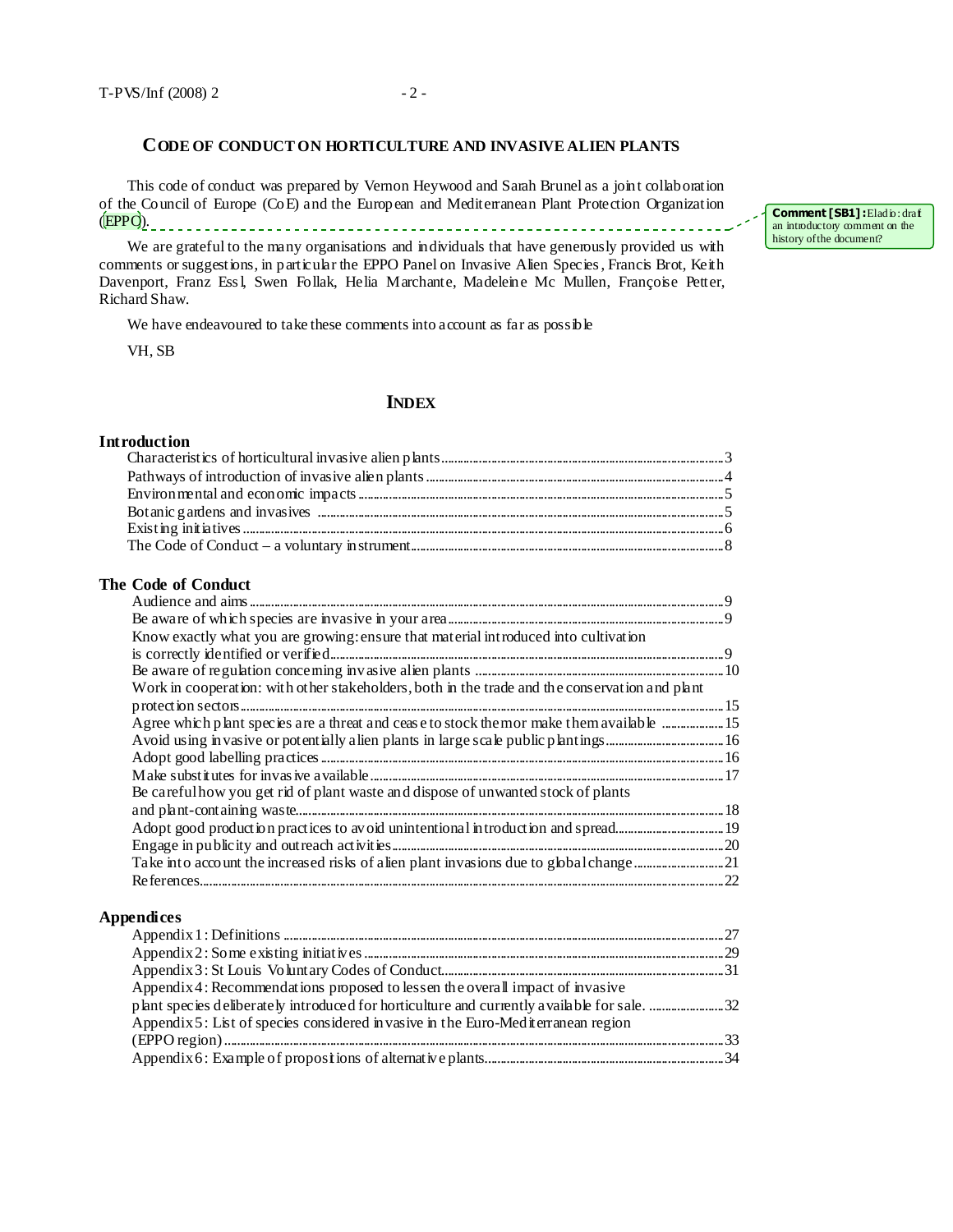#### **CODE OF CONDUCT ON HORTICULTURE AND INVASIVE ALIEN PLANTS**

#### **INTRODUCTION**

'*Most invasive plants have been introduced for horticultural use by nurseries, botanical gardens, and individuals*' (Reichard & White 2001)

Many of the plants used in European agriculture, horticulture and forestry are not native to the continent but have been introduced deliberately or accidentally at various times over the past 2000 years from different parts of the world as a consequence of human activity. A distinction is often made in Europe between archaeophytes and neophytes – plants introduced before or after 1492/1500 respectively (cf. Webb 1985; Elorza & al. 2004).

The European economy depends to a large extent on the cultivation of such alien plants. Most of these introductions have been beneficial to humans and have not caused problems through their becoming weedy or invasive. However, a small percentage of these introductions escape from cultivation, become naturalized and invade natural, semi-natural or human-made ecosystems . They are known as **Invasive Alien Plants (IAP)** and may have significant ecological or economic consequences or become harmful to human health. Their potential to alter ecosystem structure and function drastically has been widely recognized in recent years (cf. Levine & al., 2003). Globally, invasive alien species are widely acknowledged (e.g. by the Convention on Biological Divers ity and the Millennium Ecosystem Assessment) as one of the major threats to biodiversity, second only to habitat loss and degradation. In South Africa, alien plant species are considered the single biggest threat to the country's biological biodiversity<sup>1</sup> and now cover more than  $10.1$  million hectares, threatening indigenous plants. They cause billions of South African Rands of damage to the country's economy every year. A comprehensive overview of invasive species in natural areas is provided by Weber's *Invasive plant species of the world. A reference guide to environmental weeds*<sup>2</sup>. It covers 450 species that affect natural habitats in various parts of the world areas.

The terminology applied to invasive plants can be very confusing and there is little consistency of us age of the various terms applied. For details see Appendix 1.

#### **1. Characteristics of horticultural invasive alien plants**

It is exceedingly difficult to determine which biological characteristics are good indicators of invasiveness but although there are no generally applicable characteristics that apply to plants that become invas ive in horticulture, they often share some of the following features: rapid growth and reproduction, ability to colonize disturbed or bare ground, short growth cycle, early flowering and seeding, production of large quantities of fruits and/or seeds, effective vegetative propagation and spread (especially in aquatic plants), ability to use local pollinators, different phenology from native species allowing them to out compete, and disease and pest resistance. These are also the characteristics of many weeds . Moreover, some of these features which make them easy to grow may be the very reason that these plants are popular in horticulture. Thus successful garden plant introductions may well have features that predispose them to becoming invasive (Dehnen-Schmutz  $\&$ al. 2007). An analysis of traits that might serve to separate invasive from non-invasive species which was carried out on 235 woody invasives and 114 woody non-invasives that had been available in the United States s ince before 1930, found that 54% of the woody species that invade the United States also invade other parts of the world, 44% of them spread by vegetative means and have shorter juvenile phases and 51% do not require pretreatment of the seeds for germination (Reichard 2000). The non-invasive species scored much less for these traits.

Taxonomic affinity may also give some clues as to invasiveness: Reichard's study also showed that of 76 serious invaders, 48 (63%) occurred in six families, Rosaceae, Leguminosae, Myrtaceae, Salicaceae, Oleaceae and Caprifoliaceae. A broader study by Heywood (1989) s howed that invasive species were more frequent in large 'natural' families such as the Apiaceae, Asteraceae, Brassicaceae,

 1 http://www.dwaf.gov.za/wfw/

<sup>&</sup>lt;sup>2</sup> E. Weber, *Invasive plant species of the world: A reference guide to environmental weeds. CABI Publishing,* Wallingford, UK (2003).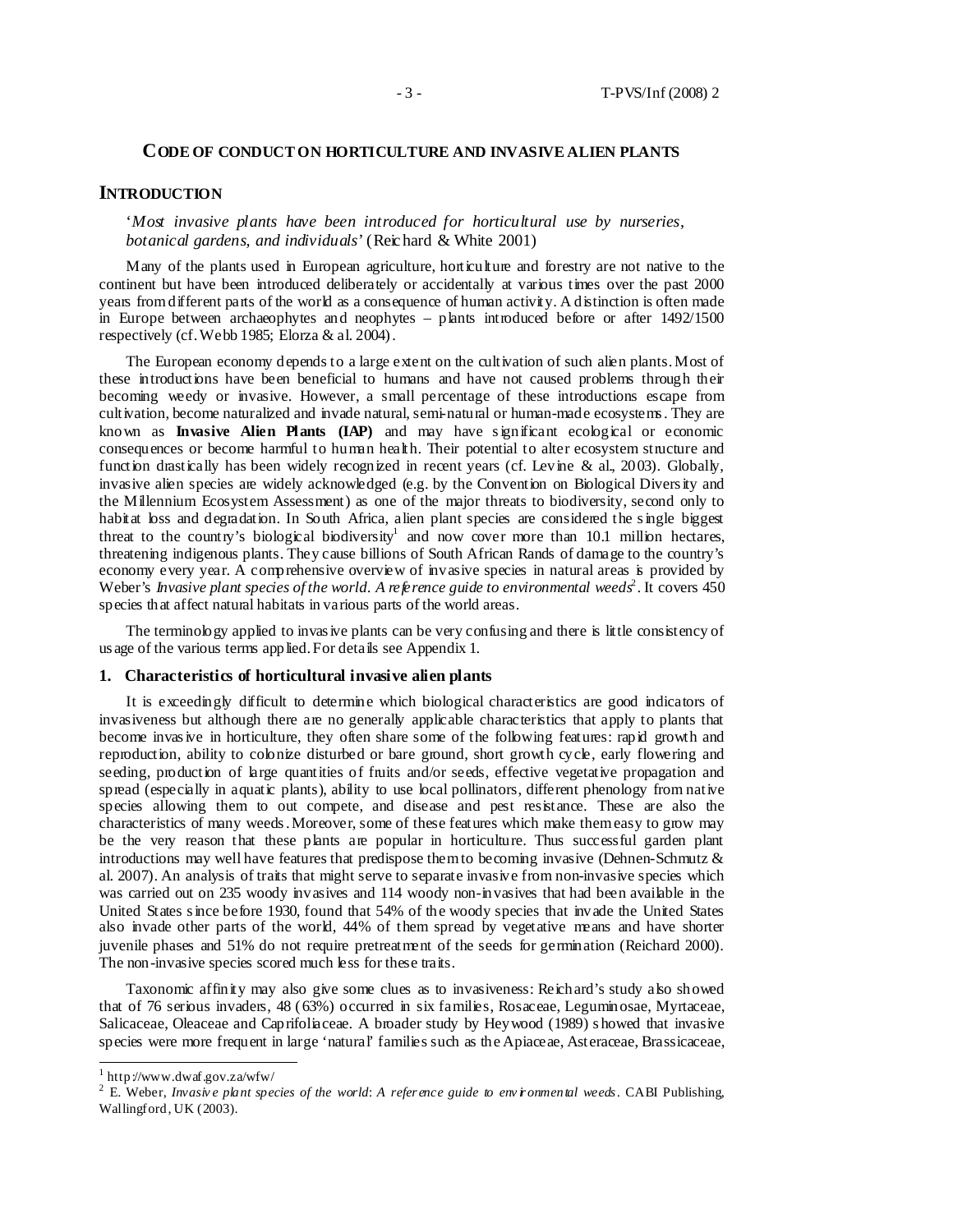Lamiaceae, Leguminosae and Poaceae, which possess complex and successful reproductive and dispersal mechanisms. As he notes, it is largely true that the very features that have been responsible for the evolutionary success and diversification of these families are those that have been responsible for their success as invasives .

Since ornamental species are the largest pool for species that subsequently become invasive, there is clearly a need to adopt a more risk-based approach, combined with the use of the precautionary principle and good scientific research, to try and avoid the undesirable consequences of this continued importation of new ornamental species whose invasive potential is unknown.

Because of the diversity of pathways of introduction and of the species currently or potentially involved, designing a regulatory mechanism, albeit voluntary, is a major challenge. Other difficulties stem from the fact that there is often a delay before introduced taxa become invasive (known as the lag phase).

#### **2. Pathways of introduction of invasive alien plants**

Ornamental horticulture has been recognized as the main pathways of plant invasions worldwide (Reichard & White 2001; Dehenen-Schmutz & al. 2007). It is estimated that 80% of current invasive alien plants in Europe were introduced as ornamental or agricultural plants (Hulme 2007). But as Shine (2005) notes, there is little consistency of approach between countries or regions on the assessment and management of these risks.

The horticultural industry in Europe and elsewhere in the world has brought great benefit, both social and economic and has made a vast array of plant diversity available to the public. In Europe about 17 000 taxa (12 000 species plus subspecies, varieties and hybrids) are grown in gardens (European Garden Flora Committee 1984–2000) and new introductions are constantly being sought. There are strong incentives to introduce new plants into horticulture and these are often welcomed by the public who shows a fascination for novelty in this as in other areas.

Although biological invasions have occurred in Europe in the past, a classic example being the aphid *Phylloxera vastatrix* which devastated European vineyards, destroying a million hectares in France alone, concern at the impacts of alien invasive plant species has not been a major concern until recently. There was, however, a backlash in the  $19<sup>th</sup>$  century against the introduction of large numbers of ornamental species to gardens and the merits of growing foreign plant species, especially those from the tropics was much debated (Heywood 2006; Preston 2002). More recently, such approaches to limit or control introduced species have been criticized as being nativist, racist or xenophobic (Simberloff 2003) but this is seldom justified as in most cas es the motivation for this action is soundly based on documented assess ment of the likely economic, ecological or social impacts that bioinvasions will cause (Heywood 2006).

Some of the most serious problems caused in Europe by invasive aliens are from aquatic plants which have escaped from garden ponds, aquaria or water gardens (e.g. *Crassula helmsii, Eichhornia crassipes, Hydrocotyle ranunculoides*, etc.). These plants often reproduce rapidly by vegetative means and can rapidly colonise large areas. They may pose a threat to native plants and animals and ecosystems and can choke waterways and rivers. Some aquatic invaders are readily available from garden centres, aquarium shops and similar outlets, and as the Royal Horticultural Society's guidelines on invasive non-native species<sup>3</sup> notes, they are frequently misidentified and no indication is given of their invasive nature. An investigation has shown that effectively every aquatic or wetland plant listed in the United States as a Federal Noxious Weeds or as a noxious weed in one or more states was available through mail-order or the Internet (Kay & Hoyle 2001). On-line sites selling invasive aquatics were worldwide and one of the largest sites was in Denmark.

Other unintentional pathways include discarded garden waste, compost heaps, packaging materials, ballast water (in the case of aquatic plants), soil as a growing media, machinery and equipment, packaging and containers.

<sup>3</sup> RHS Cons ervation & Environment Guideline *Invasive non-native s pecies*. Roy al Horticult ural Society, Wisley. http://www.rhs.org.uk/learning/research/documents /c\_and\_e\_nonnative.pdf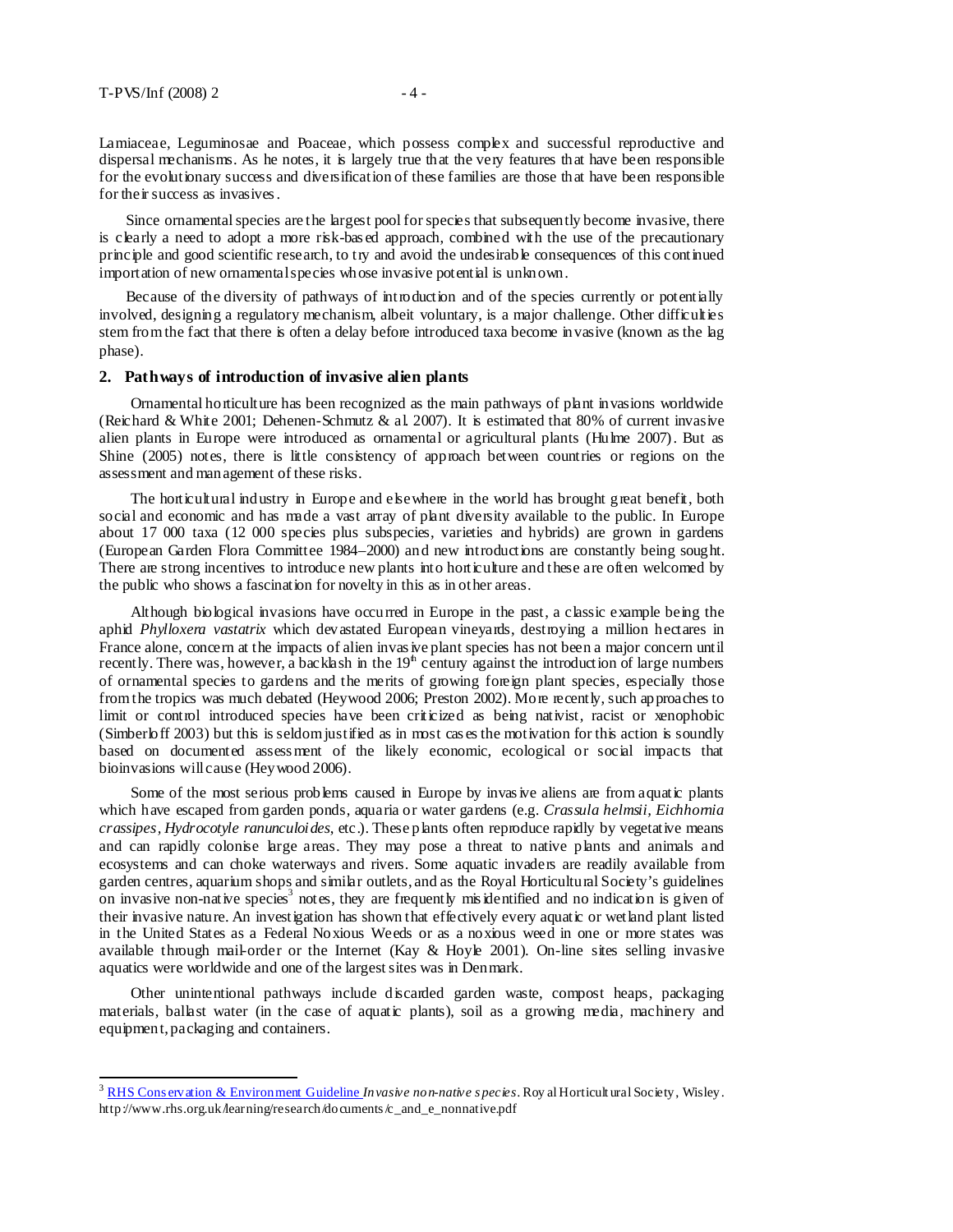Neither the number of naturalized or alien invas ive species in Europe is known with any degree of accuracy. In an analys is of the data in *Flora Europaea* (Tutin, Heywood *& al.* 1964–80), Weber (1997) arrived at a figure of 1568 for plant s pecies naturalized in Europe, but no comprehensive survey of invasive plant species in Europe has been produced., Data are available for individual countries, e.g. North Europe and Baltic (NOBANIS<sup>4</sup>Hungary, Portugal, Spain, United Kingdom. The European and Mediterranean Plant Protection Organization (EPPO) maintains a database on quarantine pests, including invasive alien plants<sup>5</sup>, and the European project  $D A I S I E^6$  provides distribution of invas ive alien plants for Europe.

Although generally in Europe, invasive plant species do not constitute such a serious a problem as in other parts of the world s uch as Australia, Africa and the United States, their impact is quite often highly damaging and likely to increase as a consequence of climate change, the greater mobility of human populations, rapidly growing transport technology, expanding tourism and travel activities, and the expansion and globalization of trade (and of the European Union borders).

#### **3. Environmental and economic impacts**

 $\overline{a}$ 

In addition to the economic costs of eradication and management, alien invasive species can have various adverse impacts such as reduction in yields of crops, reduction or loss of land value and damage to infrastructure. For instance, in Morocco, the value of infested lands decreased by 25% when invaded by *Solanum elaeagnifolium*, and without treatment losses of up to 64% in maize and 78% in cotton have been reported (EPPO 2007). Examples of the economic costs of invasive species are given in various reports . For example, in Germany the annual costs incurred by infestation by Giant Hogweeed *(Heracleum mantegazzianum*) is estimated at €12 313 000 (Reinhardt & al. 2003). The eradication of *Carpobrotus edulis* and *C. acinaciformis*, in various parts of the Mediterranean, notably Mallorca and Menorca in Spain incurs annual costs of hundreds of thousands of euros and has been included in *LIFE Nature* projects (see Scalera & Zaghi 2004). Some idea of the scale of the operations involved can be obtained from the campaign to eradicate *Carpobrotus* undertaken in Minorca from 2002 to 2005: 233,785 m<sup>2</sup> of *Carpobrotus* were eliminated, representing the removal of 832,148 kg of biomass and involving 9,041 hours of work (Fraga i Arguimbau 2007). In the UK, the estimate for control by herbicides of the total area infested by the aquatic invasive *Hydrocotyle ranunculoides* introduced from North America is between £250 000 and £300 000 per year while adequate control of another invasive aquatic *Crassula helmsii,* from Australasia, is estimated at about £3 000 000 (Leach & Dawson 1999).

Another example is *Rhododendron ponticum* introduced into Britain c. 1763, probably from Spain, as an ornamental and which subsequently became naturalized and invasive, displacing native species, and today affects 52,000 hectares of land, more than 30,000 hectares of which is in nature reserves . An economic analysis of the cost of controlling it in Britain based on the responses to a questionnaire to land owners and managers, indicated that in 2001, respondents controlled 1275 ha of *R. ponticum*<sup>7</sup> at a cost of £670 924 (Dehnen-Schmutz & al. 2004) although an optimal level of control would be very much higher.

In terms of species loss caused by invasive alien plants, Buord & Lesouëf (2006) found in a review of red listed plant species in the pan European area that 29 plant species were highly threatened or actually became extinct because of the effects of invas ive species.

<sup>&</sup>lt;sup>4</sup> North European and Baltic Network on Invasive Alien Species (NOBANIS): Austria, Belgium, Denmark, Estonia, Finland, Faroe Islands, Germany, Greenland, Iceland, Ireland, Lat via, Lit huania, The Netherlands, Norway, Poland, European part of Russia, Slovakia, Sweden. http://www.nobanis.org/default.asp The database of alien species in NOBANIS will be used to ident ify species that are invas ive at present and species that may in the future become invasive. NOBANIS thus provides the foundation for the future development of an early warning system for invas ive alien s pecies .

 $5EPPO$  P lant Quarant ine Data Retrieval System http://www.eppo.org/DATABASES/pqr/pqr.htm

 $6$ Delivering A lien Invas ive Species Inventory for Europe: http://www.europe-aliens.org/

<sup>7</sup> Recent research suggests that *Rhododendron ponticum* is at least partly, possibly largely a hybrid formed in Brit ain between *R. ponticum* and the American *R. catawbiense* and ot her species (Milne & Abbott 2000).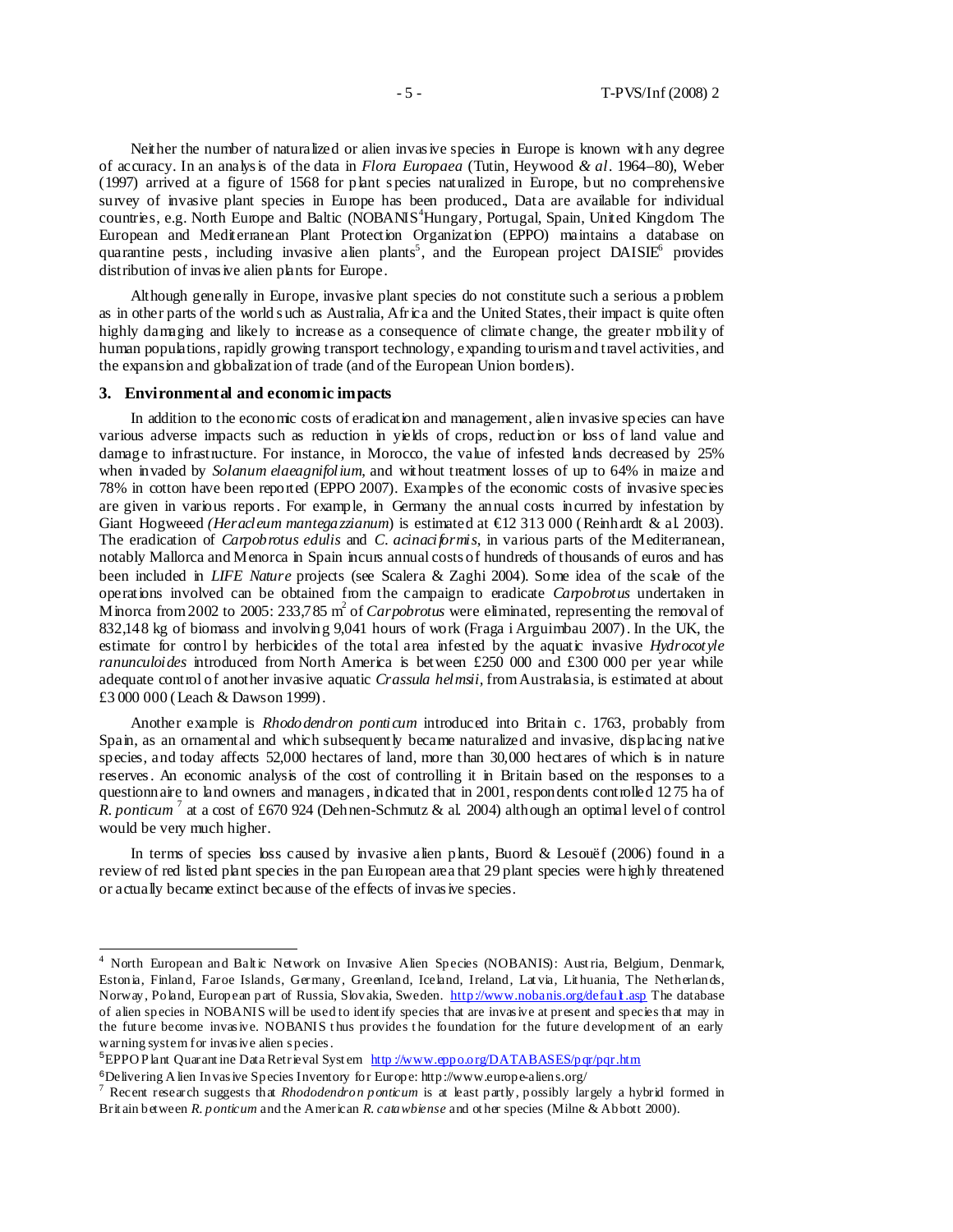#### **4. Botanic gardens and invasives**

Europe's numerous botanic gardens which cultivate tens of thousands of exotic plants have also been responsible for the introduction of a number of invasive species . An example is the Oxford Ragwort (*Senecio squalidus*), a hybrid of two Sicilian s pecies, *S. aethnensis* and *S. chrysanthemifolius*  first grown in Oxford University botanic garden in the early 18<sup>th</sup> century which after some years es caped and spread into the city and then with the advent of the railway along the tracks (Abbott & al. 2000). Subsequently it has hybridized with native British species, resulting in fertile derivatives, some of which have been recognized as separate species such as *S. cambrensis* and *Senecio eboracensis*  (James & Abbott 2006)*.*

This Code of Conduct is not addressed at European botanic gardens, although many of its recommendations may be relevant to their activities. Further, the European horticultural trade and botanic gardens are increas ingly working in partnership on some issues and invasive ornamental species is a highly appropriate topic for working out joint policies. Various other Codes or guidelines exist that are aimed s pecifically at botanic gardens such as the German-Austrian Code of Conduct for the cultivation and management of invasive alien plants in Botanic Gardens<sup>8</sup>, or the International Plant Exchange Network (IPEN) Code of Conduct<sup>9</sup> and, in the United States, the *Chicago Botanic Garden Invasive Plant Policy Synopsis* and the *Missouri Botanical Garden Code of Conduct.*

#### **5. Existing initiatives**

 $\overline{a}$ 

#### *European legal and policy framework*

**The Convention on the Conservation of European Wildlife and Natural Habitats (Bern, 1979), (Bern Convention)** implements the Convention on Biological Diversity (CBD) at regional level, and coordinates action of European governments in matters related to the cons ervation of biological divers ity. In 2002, the Bern Convention adopted a European Strategy on Invasive Alien Species aimed to provide guidance to countries to draw up and implement national strategies on IAS (Genoves i & Shine 2002). The Strategy identifies priorities and key actions for governments and conservation agencies, promotes the development and implementation of coordinated meas ures and cooperative efforts throughout Europe to prevent or minimis e adverse impacts of invasive alien species, and proposes measures required to recover species and natural habitats affected by IAS.

The **European and Mediterranean Plant Protection Organization (EPPO)** promotes the exchange and synthesis of information and facilitates collaboration in support of the role of National Plant Protection Organizations (i.e. Ministries of Agriculture). EPPO promotes early warning through its Reporting Service which provides information on new outbreaks. In 2003, EPPO has initiated a list of Invasive Alien Plants, a list of plants proposed for regulation based on Pest Risk Analyses, and is currently working on a wider prioritization process on invasive alien plants. *Guidelines for the management of invasive alien plants or potentially invasive alien plants which are intended for import or have been intentionally imported* (EPPO Standard PM3/67, 2005) have been published, and EPPO also provides management measures (e.g. on *Ambrosia artemisiifolia*).

The **Nature and Biodiversity Unit of the European Commission** is currently developing an EU Framework on IAS, and the Commission and the Member States have to prepare an EU strategy and an effective early warning and information system. It will also consider issues such as trade, communication, education and public awareness, improved coordination and building partnerships, support of action at MS level, knowledge base, financing, removing of inconsistencies, and EU as an

<sup>8</sup> Kiehn M, Lauerer M, Lobin W, Schepker H, Klingenstein F (2007): Grundsätzen im Umgang mit invas iven und potent iell invasiven Pflanzenarten in Botanischen Gärten des Verbandes Botanischer Gärten und der AG Österreichis cher Botanischer Gärten.- *Gärtner is ch-Botanischer Brief* 169 (4): 39-41

<sup>9</sup> An exchange syst em for botanic gardens for non-commercial e xchange of plant material, bas ed on the CBD. IPEN is a registrat ion system open for botanic gardens t hat adopt a common policy (Code of Conduct) regarding access to genetic resources and sharing of the resulting benefits . It has been developed by the Verband Bot anischer Gärten (an associat ion of gardens in German speaking countries) and was taken over by the European Cons ortium of Botanic Gardens. http://www.botgart .uni-bonn.de/ipen/des cript ion.html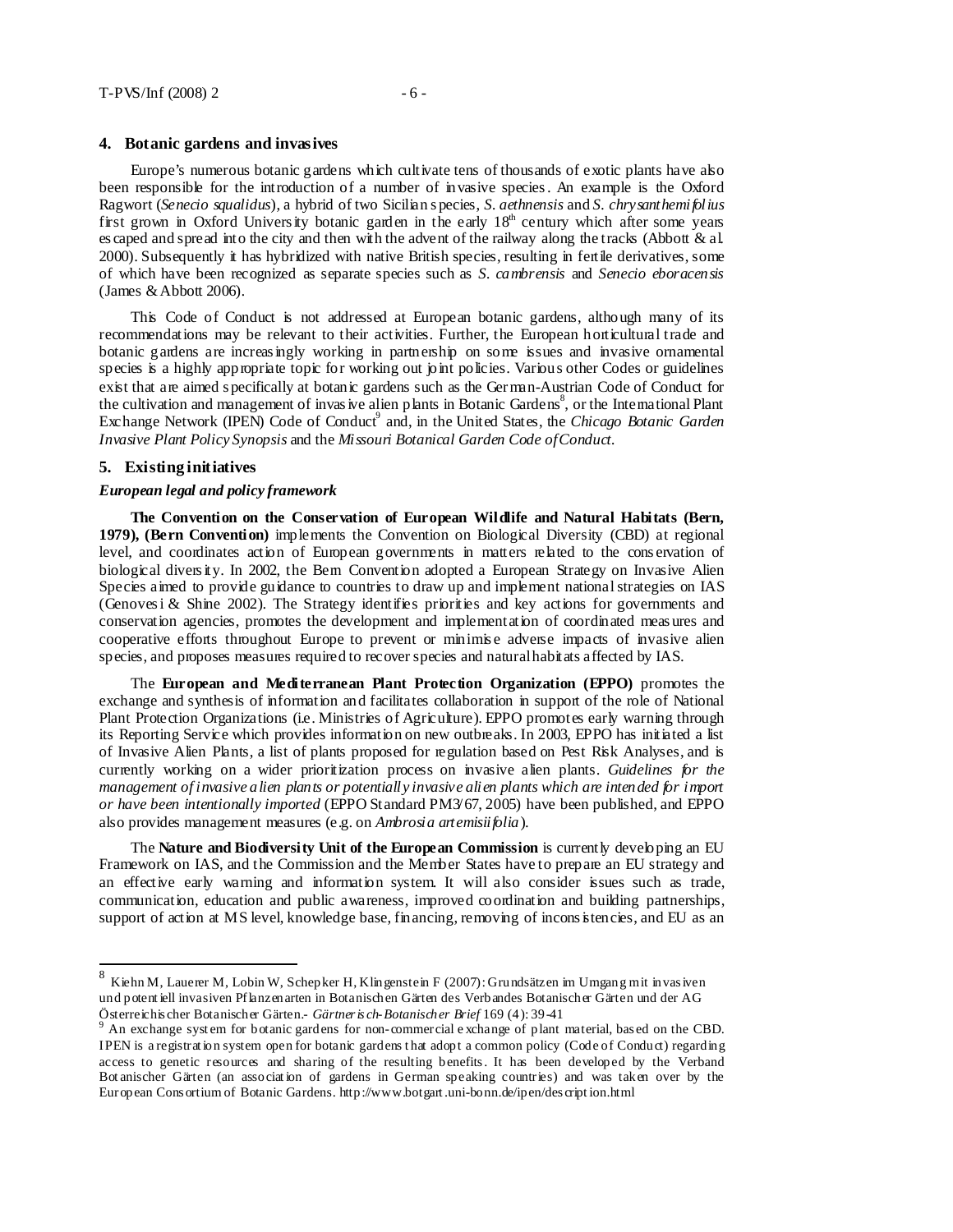exporter of IAS. This work will be done taking into account the European Strategy on IAS, and recognising efforts made by relevant Conventions (e.g. IPPC, EPPO).

A recent review of European Union Member State provisions for invasive alien species (Miller & al. 2006) covers the 27 EU Member States and provides a review of the existing legal and policy framework for IAS at international, EU and Member State level. It identifies areas of relevance to Community competence (totally or partially) in the CBD's Guiding Principles on IAS and the European Strategy on Invas ive Alien Species developed under the Bern Convention. Based on the information on the existing international, EU and national legal/policy frameworks, the report identifies gaps in the existing EU IAS framework and makes recommendations for filling such gaps. See also the section of the Code (below) "Be aware of regulation concerning invasive alien plants".

#### *Other European-level initiatives*

In addition to the directives and recommendations made by the Council of Europe, EPPO and the European Union, which apply to their me mber states, a number of other European initiatives address the issues of invasive s pecies in Europe. These are summarized in Appendix 2.

#### *Relevant European national initiatives*

At a national level, a few European countries have addressed the issues of invasive species and horticulture and developed a strategy. For example, in Great Britain a working group<sup>10</sup>, developed a code of practice for horticulture – *Helping to prevent the spread of invasive non-native species. Horticultural Code of Practice*, DEFRA $^{11}$ ,  $-$  as well as The Invasive Non-Native Species Framework Strategy for Great Britain<sup>12</sup> and a *Review of non-native species policy. Report of the Working Group.* 

In Austria, a national action plan on invasive alien species, which supplements the national biodiversity strategy, has been endorsed by the Environment Ministry<sup>13</sup> (Essl & Rabitsch 2004) and a code of conduct has also been developed in  $\text{Germany}^{14}$ . Also in Germany, a report on the economic impact of the spread of alien species has been published<sup>15</sup>

For example, in Spain, an Atlas of alien invasive species has been published by the Ministry of the Environment as part of a series resulting from the National Biodivers ity Inventory (Sanz Elorza & al. 2005). Many of the species listed derive from ornamental horticulture.

Some other countries (e.g. Ireland, Es tonia, etc.) also have projects to prepare a code of conduct*.* 

#### *Relevant non-European national initiatives*

 $\frac{1}{2}$ 

Although this Code of Conduct is intended for use in Europe<sup>16</sup>, invasive species are a global problem and it is important that proper cognizance is taken of actions and initiatives in other parts of the world. Some of these are outlined in continuation.

In countries such as Australia, New Zealand, South Africa and the USA, where invasive species constitute a major threat to biodiversity, a majority of which are derived from ornamental horticultural

http://www.nonnativespecies.org/documents /Draft\_StrategyV6.4.pdf

 $10$  consisting of DEFRA, the Scott is h Executive, the Welsh Assembly Government, Gardening Which?, the Garden Centres Ass ociat ion, the Hort icultural Trades Association, the Royal Horticult ural Society, the Nat ional Trust , the Ornamental and Aquatic Trades Ass ociat ion, Plant life International, and the Royal Botanic Gardens (Kew)

http://www.defra.gov.uk/wildlife-countryside/non-native/pdf/non-nativecop.pdf

<sup>1 2</sup> *The Invasive Non-Native Species Framework Strategy for Great Britain*. *Protecting our natural heritage from invasiv e species*. Department for Environment , Food and Rural Affairs , London (2007).

<sup>&</sup>lt;sup>13</sup>Ess l F, Klingenstein F, Nehring S, Otto C, Rabitsch W & Stöhr O (2008): Schwarze Listen invasiver Arten – ein wichtiges Instrument für den Nat urs chutz! Natur und Landschaft, in press .

<sup>&</sup>lt;sup>14</sup> Zentralverband Gartenbau (2008): Umgang mit invasiven Arten. Empfehlungen für Gärtner, Planer und Verwender. Zentralverband Gartenbau (Berlin), 37 S.

<sup>15</sup> Reinhardt F, Herle M, Bastiansen F, Streit B (2003) *Economic Impact of the Spread of Alien Species* in *Germany*. Res earch Report 201 86 211 UBA-FB000441e. Environment al Research of the Federal M inistry of the Environment , Nature Conservation and Nuclear Safety.

 $16$  Alt hough it is hope that it may be applicable to neighbouring countries, especially in the Mediterranean region.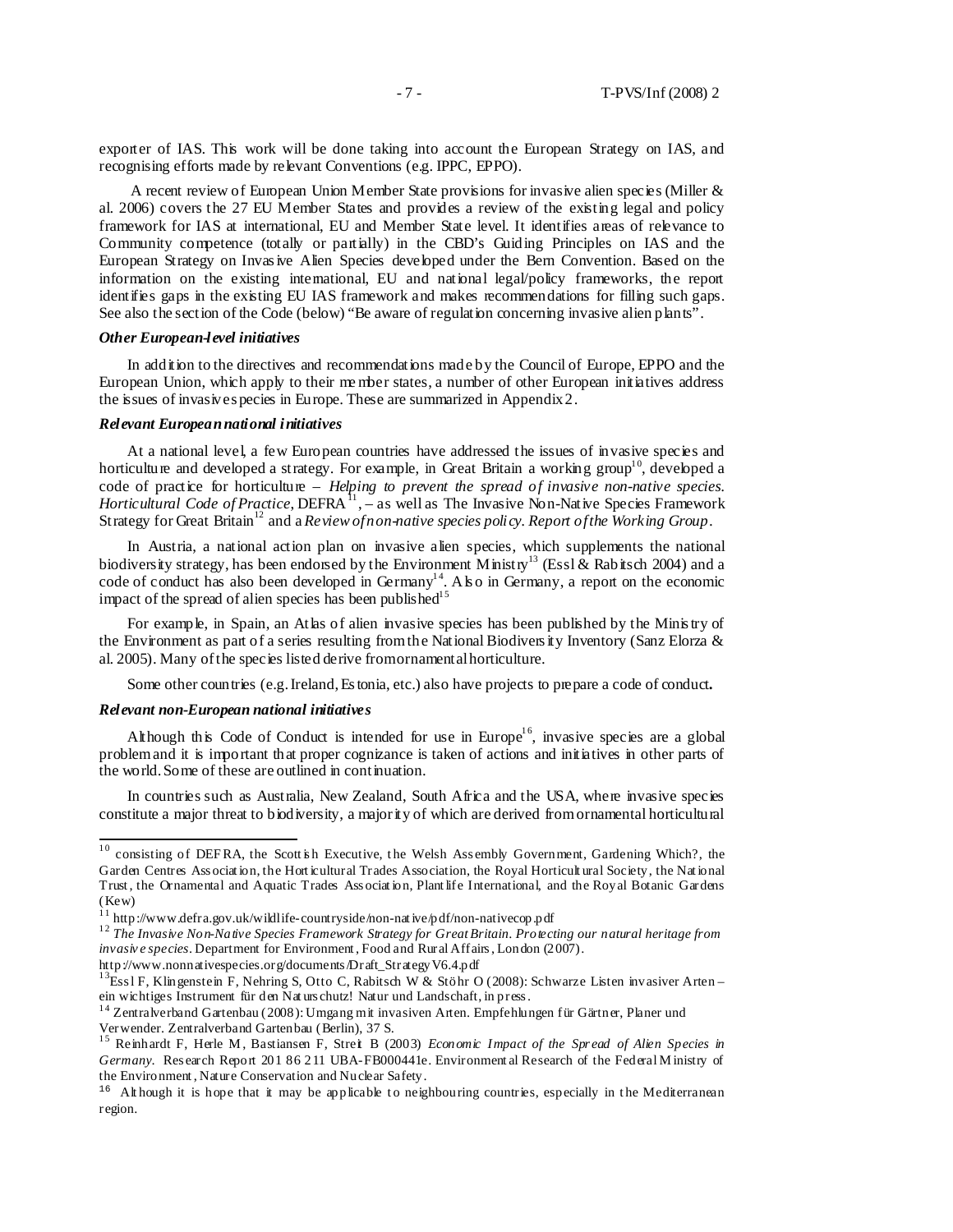introductions, it is not surprising that policy, s tructures and mechanisms are in place and an extensive literature exists.

In the United States, a Workshop was held in 2001 at the Missouri Botanical Garden *–* 'Linking Ecology & Horticulture to Prevent Plant Invasions' – the Proceedings<sup>17</sup> of which contain much information that is relevant to potential users of this Code of Conduct. One of the outputs, included in the Proceedings, was the St Louis Voluntary Codes of Conduct, including a Code for nursery professionals (See Appendix 2). A s ubsequent meeting, 'Linking Ecology and Horticulture to Prevent Plant Invasions  $II<sup>18</sup>$  was held in Chicago in 2002.

In Australia, according to a CSIRO report<sup>19</sup> for WWF-Australia, *Jumping the Garden Fence: Invasive garden plants in Australia and their environmental and agricultural impacts*, invasive garden plant species make up the vast majority of the 1,953 combined agricultural, noxious and natural ecosystem weeds. About two-thirds (1366 of the established alien plants in the Australian environment are escaped garden plant species and they contribute substantially to the estimated \$4 billion annual costs caused by weeds in agricultural ecosystems in Australia. As an example of the vast scale of some ornamental plant invasions, the report notes that rubbervine (*Cryptostegia grandiflora*), an escaped garden plant, has been recorded across 34.6 million ha, or 20% of the state of Queensland alone. In the light of the information gathered in the report, a set of recommendations is proposed to lessen the overall impact of invasive plant s pecies deliberately introduced for horticulture and currently available for sale (Appendix 4).

A draft strategy for invas ive garden plants was developed by the Australian government and the Nursery Industry Association of Australia: *Garden Plants Under the Spotlight: an Australian strategy for invasive garden plants* (Roush & *al.* 1999). Although the result of comprehensive consultation with the horticultural industry, this initiative did not apparently move forward and its attempt to voluntarily remove from sale 52 species of garden plant failed, largely because nursery associations in some individual states did not embrace the initiative (Moss & Walmsley 2005). As the CSIRO report (Groves & al. 2005) notes, many invasive garden plant species that impact the environment and agriculture continue to be available for sale, and they represent a significant ris k to the agricultural industry and Australia's environment. This should not be taken, however, as an argument against a voluntary strategy but as an indication of the need to ensure that adequate steps are taken to ensure effective participation.

In South Africa, the *Working for Water* programme<sup>20</sup> initiated in 1995 was created to eradicate invasive alien plants, through support for a variety of labour-intensive projects for clearing invasive alien plants from water catchment areas and river courses. Although initially focusing on watersheds and riparian areas, it is currently the lead focus for managing alien plants in all natural and seminatural ecosystems in South Africa. It is administered through the Department of Water Affairs and Forestry and is now one of the world's largest programmes dealing with alien invasive species and has also a social scope s ince it works with unemployed people (Richardson & van Wilgen 2004).

#### *International initiatives*

<u>.</u>

In addition to the Convention on Biological Diversity and other treaties that provide the global mandate for handling invasive alien species , a considerable number of international initiatives exist and these are summarized in Appendix 2.

#### **6. The Code of Conduct – a voluntary instrument**

This Code of Conduct is voluntary. Its aim is to enlist the cooperation of the horticultural trade and industry, and associated professionals in reducing and controlling possible introductions of alien invasive species into European and Mediterranean countries .

<sup>&</sup>lt;sup>17</sup> 'Linking Ecology & Horticulture to Prevent Plant Invasions'. Proceedings of the Workshop at the M issouri Bot anical Garden, St. Louis, M issouri, 1-4 December 2001.

<sup>&</sup>lt;sup>18</sup> Linking Ecology and Horticulture to Prevent Plant Invasions II Proceedings of the Meeting at the Chicago Bot anic Garden,Chicago, Illinois, 31 october 2002.

http://www.centerforplantconservation.org/invasives/Download%20PDF/CBG\_Proceedings pdf  $19$  Groves, R.H., Boden, R. & Lons dale, W.M. (2005).

 $^{20}$  http://www.dwaf.gov.za/wfw/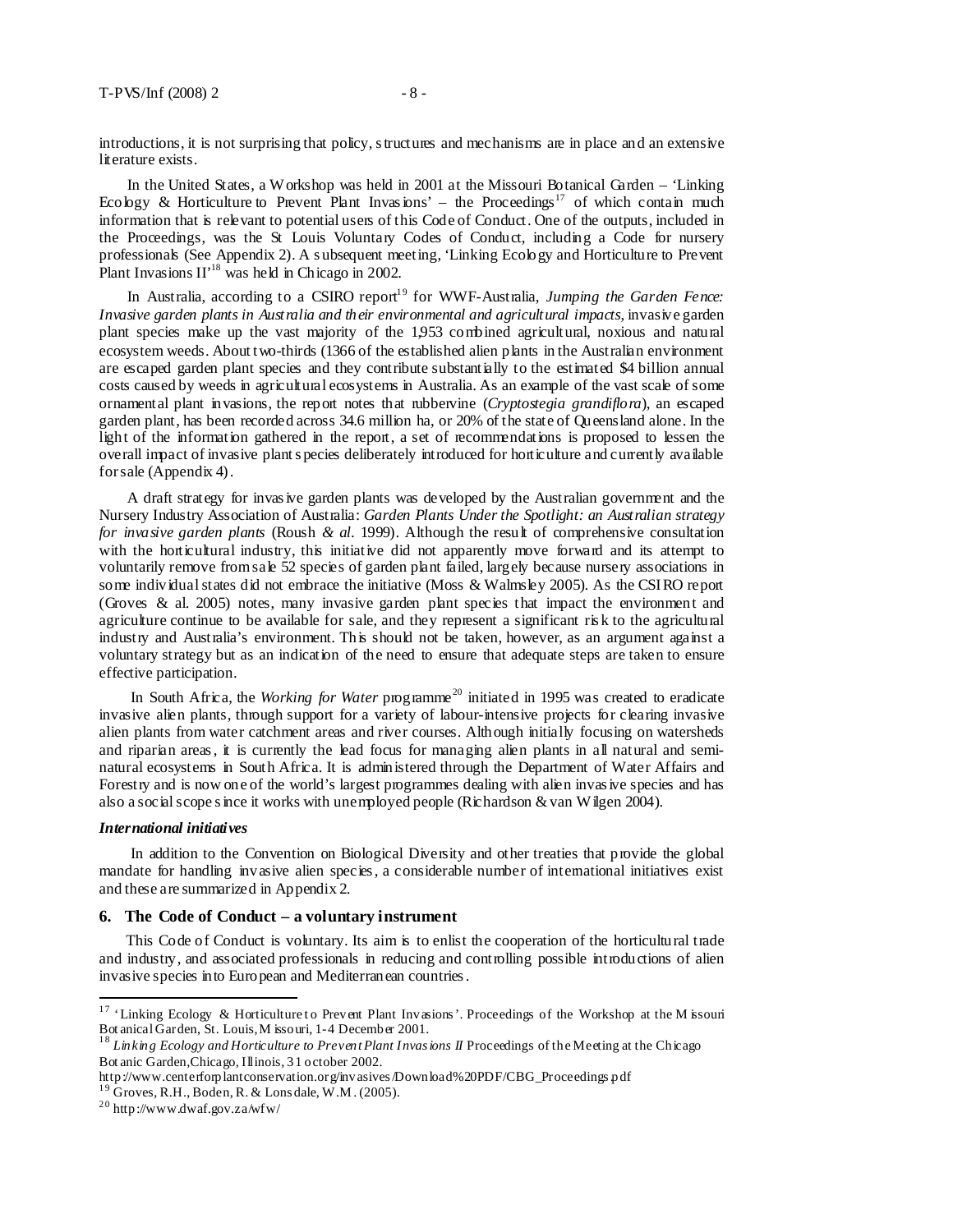It is based on the principle of self-regulation which some believe is likely to be more success ful and effective than any legally binding s cheme. Reasons that support such an approach are discussed by Burt & al. (2007): for example, the horticulture trade deals primarily in non-essential commodities, and similar or equally appealing non-invas ive alternative plants can often be used as alternatives for particular invas ive plants; it maintains clos e contact with consumers and the high public visibility of the horticulture trade increas es the potential for s elf-regulation within this industry; many in the industry will wish to project an environmentally friendly image; and the threat of increased government regulation can act as a motivation for the adoption of self-regulating approaches. The expectation must be that if the horticultural trade is made properly aware of the environmental and economic consequences of introducing and distributing invasive plants, it will s urely wish to engage in a voluntary code aimed at avoiding such damage. The public will also have to be convinced that voluntary schemes are credible and can be made to work.

It is expected that such a voluntary code would operate alongside alongs ide any legally binding instruments in force in some countries.

One of the benefits of such a code could be the development of an international standard of good practice regarding trade in alien invas ive plants through the ISO (International Organization for Standardization) and the setting up of national accreditation bodies to authorize the issue of certificates of compliance with the standard. A graphic symbol could be developed to indicate compliance with the standard and incorporated in plant labels and company letterheads and stationery.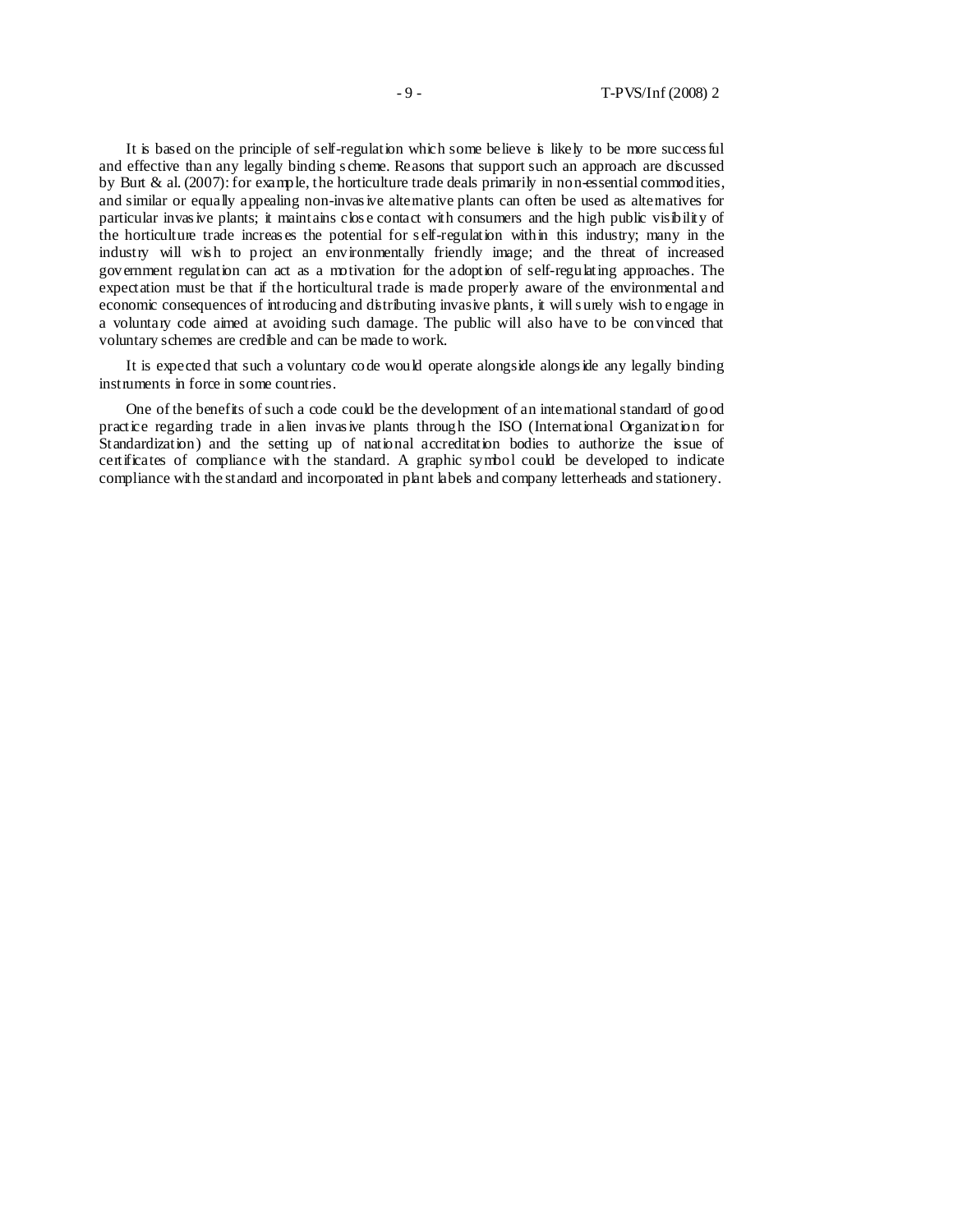## **THE CODE OF CONDUCT**

## **Audi ence and aims**

This Code of Conduct is addressed to Governments and the horticultural industry and trade – plant importers , commercial nurseries, municipal nurseries, garden centres, aquarists – and to those who play a role in deciding what species are grown in particular areas such as landscape architects, municipal Parks and Gardens Departments, Recreation and Leisure Departments.

Its aim is to enlist the cooperation of the horticultural trade and industry and associated professionals to adopt good practices in (a) raising awareness on this topic among professionals, (b) preventing the spread of alien invasive species already present in Europe, and (c) preventing the introduction of poss ible new plant invaders into Europe.

As noted in the Introduction, the Code is voluntary and depends on there being a high level of self-regulation by the horticultural industry. The provisions of the Code are given in continuation.

An outline version of this code is being developed by EPPO at the time of the writing and is directed at National Plant Protection Organisations (available at www.eppo.org).

#### **Be aware of which species are invasive in your area**

It is incumbent on all thos e engaged in the horticultural trade and associated profess ions to as certain if the plants they are selling, storing, or envisage introducing or planting are known to be invasive in their country, in the European-Mediterranean region or anywhere in the world. When they exist, national lists of invasive species should be consulted and provided in national codes of conduct. If in doubt, professional advice should be obtained from local or national environment agencies, botanic gardens or institutes.

Many references, Internet links, books and databases provide information on which species are invasive throughout the world (see Introduction). Non-exhaustive lists are also provided for the Euro-Mediterranean area (see Appendix 5), both of invasive alien species occurring in the region, and of potentially s pecies not introduced yet in the region. Those engaged in the horticultural industry and trade should check the species they are or are planning to trade against these lists .

## **Know exactly what you are growing: ensure that material introduced into cultivation is correctly identified**

The correct identification of alien invasive species is a necessary requisite for any subsequent action. Those in the horticultural trade involved in the introduction or dissemination of plant material should take all possible steps to ensure that the material in question is properly identified.

Misidentifications in horticulture are frequent. A particular s ource of error is the Seed Lists (Indices Seminum) issued by some 600 or so botanic gardens around the world but more especially in Europe. Great care should be taken if material obtained through such Seed Lists is available as these lis ts often contain misidentifications or even fictitious plants (Heywood 1987; Aplin & Heywood 2008))!

Many species are found in the literature under several different names (synonyms), as a consequence of it having been described more than once or as a result of changes in taxonomy such as transfer from one genus to another. There is no simple solution to this problem but those working with invasive species (and plants in general) need to be aware of this. For example, the American *Opuntia ficus-indica*, invasive in most south European and Mediterranean countries, is sometimes referred to in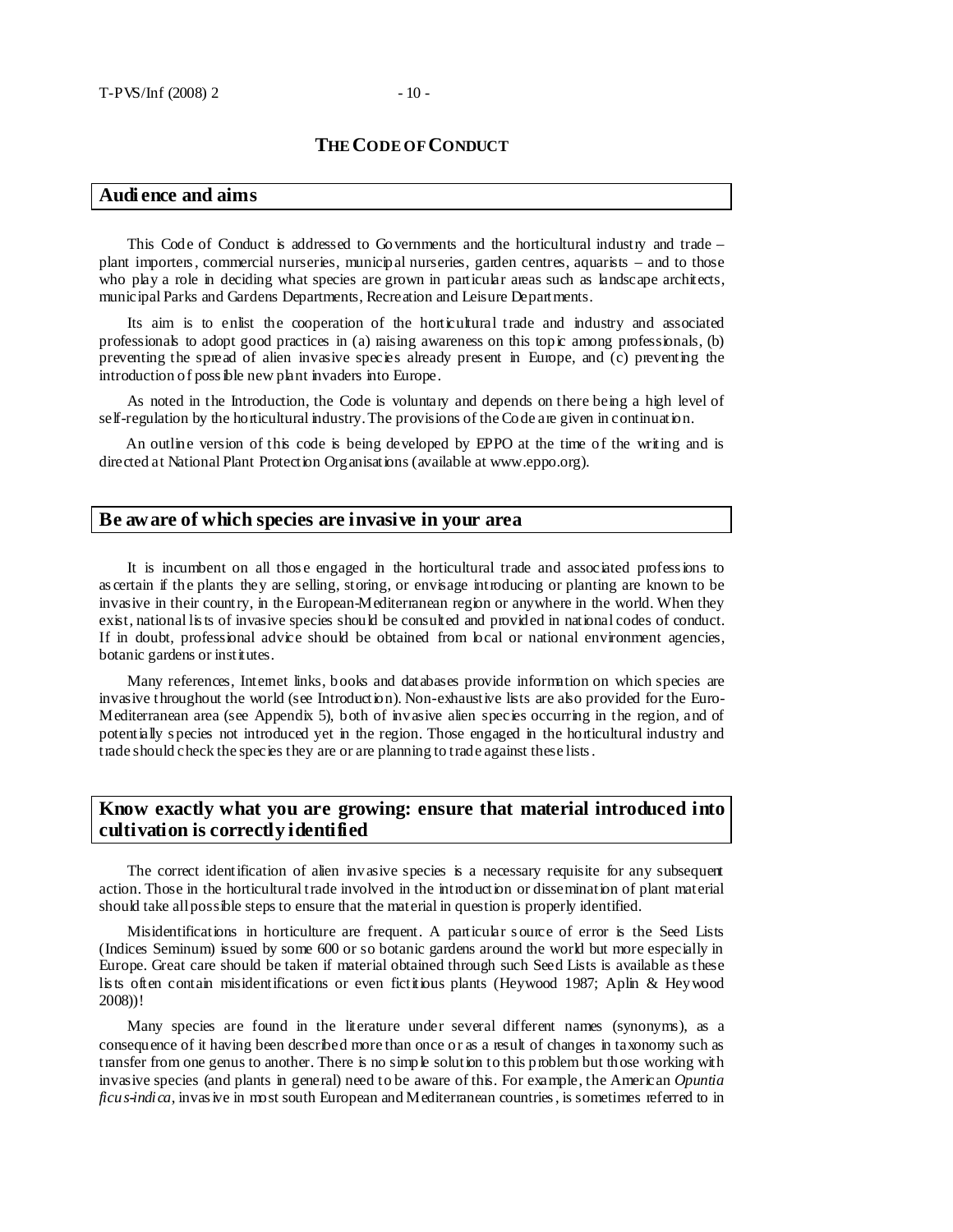recent literature and Floras as *O. maxima.* Also, *Cabomba asiatica* is quoted as a traded plant but does not exist in any Flora. The genus *Cabomba* is endemic to the western hemisphere, but *C. caroliniana*, a native of South-America, is naturalized in China, India, Japan, Malays ia, the south east of the USA and parts of Australia. It is therefore hypothezis ed that *C. asiatica* is a wrong appellation for *C. caroliniana* (JM Tis on pers . comm., 2007).

The literature available for plant identification is very extensive (see for example the Sources of information for plant identifications on the website of the Royal Botanic Gardens Kew)<sup>21</sup>. For Europe, the following references are useful:

Tutin TG, Heywood VH, Burges NA, Moore DM, Valentine DH, Walters SM, Webb, DA (eds.) (1964–1980) *Flora Europaea,* Vols. 1-5, Cambridge University Press, Cambridge.

Tutin TG, Burges NA, Chater AO, Edmondson JR, Heywood VH, Moore DM, Valentine DH, Walters SM, Webb DA (eds .) (1993) *Flora Europaea* ed. 2, vol.1. Cambridge University Press, Cambridge.

European Garden Flora Editorial Committee (eds ) (1984–2000) *European Garden Flora*. A Manual for the Identification of Plants Cultivated in Europe, both Out-of-Doors and under Glass. Vols 1-6.

It is recognized that identification can, however, often be quite difficult and profess ional help may be necessary. In some countries identification services are available although a fee may be chargeable. Enquiries should be made at national or local botanic gardens.

Increasingly web tools are becoming available to identify, report and map invasive species but no comprehensive European web identification facility is available. Some such tools are becoming available at a national level (e.g. 'Invas ive Plants in Northern Ireland'<sup>22</sup>).

### **Be aware of regulations concerning invasive alien pl ants**

All those engaged in the horticultural trade and associated professions should ensure that they are aware of their obligations under regulations and legislation. The main obligations under existing treaties are given below.

The Plant Health Directive 2000/29/EC (Council of Europe Union 2000), the Wildlife Trade Regulations (338/97/EC and 1808/2001/EC), and Habitat Directives (92/43/EEC) only apply to the 27 countries of the European Union. Many international conventions address issues of alien invasive species (Shine 2007) – the Convention on Biological Diversity (CBD), the International Plant Protection Convention (IPPC), the Convention on International Trade in Endangered Species of Wild Fauna and Flora (CITES) and the Ramsar Convention – have been ratified by European, Mediterranean Countries.

These texts address recommendations to Governments on invasive alien plants (CBD and IPPC), as well as on wild life  $(CTES<sup>23</sup>, Ramsar Convention<sup>24</sup>)$ . These recommendations may be imple mented in the European Union or in national legislation (of countries that ratified these treaties ) and lead to the regulation of import and exports of plants and plant products, inspections, phytosanitary measures, possession, trade and release in the wild of invasive alien plants and quarantine pests. These regulations may therefore impact the every day work of nursery industries.

 $\overline{a}$ 

 $^{21}$  http://www.kew.org/shops/lis tident .html

 $^{22}$  http://www.habitas.org.uk/invasive/index.html

<sup>&</sup>lt;sup>23</sup> See CITES Conf. 13.10 (Rev. CoP14) Trade in alien invasive species http://www.cites.org/eng/res/13/13- $10R14.sht$  ml<br> $24$  See E

See Ramsar Resolutions VII.14 and VIII.18 on invasive species and wetlands. http://www.rams ar.org/res/key\_res\_vii.14e.htm; http://www.ramsar.org/res/key\_res\_viii\_18\_e.htm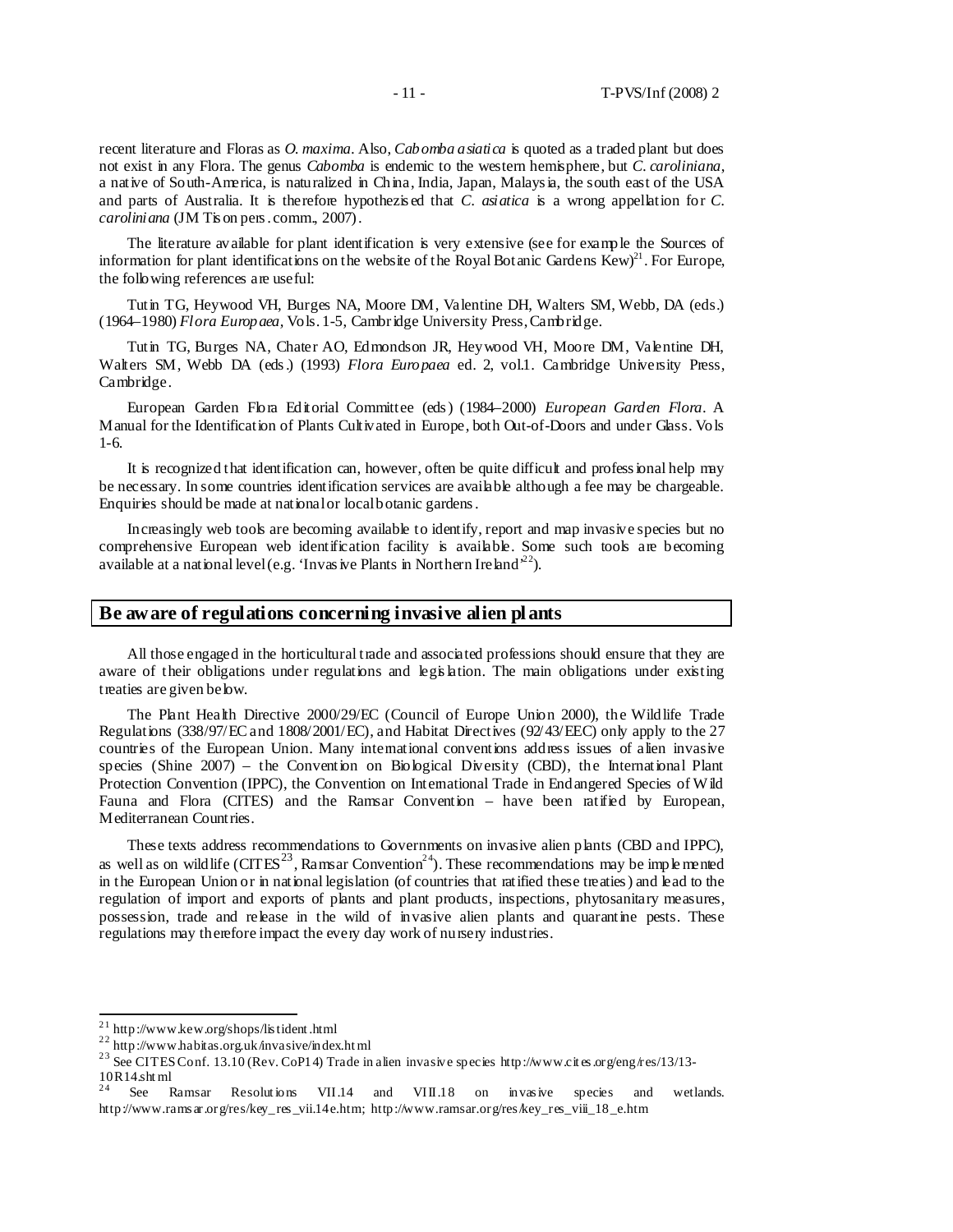Of the international treaties, only the CBD provides direct recommendations to the nursery industry (see below), but the obligation is on individual governments to ensure implementation of such recommendations.

#### **International**

#### *Obligations concerning importation that affect the horticultural nursery under the CBD*

Article 8(h) of the CBD states that 'Each Contracting Party shall, as far as poss ible and as appropriate prevent the introduction of, control or eradicate those alien species which threaten ecosystems, habitats or species'.

In 2002, the CBD issued Guiding Principles on the implementation of Article 8(h). Of particular interest for the nursery industry is Guiding Principle 10 on intentional introduction, which states that the first or subsequent intentional introduction of an alien species known to be invasive or potentially invasive within a country should be subject to prior authorization from a competent authority of the recipient State(s). This means that an appropriate risk analysis (including an environmental impact assessment) should be conducted by national authorities . For more details about risk analysis, please refer to the paragraph "Plant introductions and Pest Risk Analysis".

Nevertheless, Guiding Principle 10 als o states that the burden of proof that a proposed introduction is unlikely to threaten biological diversity should be with the **proposer of the introduction** (i.e. the nursery exporting). In practice, risk analyses are performed by national authorities, but information on the species to introduce may be requested to the introducer. While introducing a new plant, the introducer should be able to provide information on the likely noninvasiveness of the species.

#### *Recommendation by the CBD concerning possession and trade of IAS for the horticultural nursery*

Decision VIII/27 (COP 8 2006) of the Conference of the Parties of the CBD held in Brazil in 2006 encourages industry, trade and shipment organizations to raise awareness with consumers, including through Internet sites that facilitate transactions or may otherwise be vis ited by consumers, and to further study, as appropriate, current safe disposal measures for imported alien s pecies.

#### *Plant Health: Directive 2000/29*

The aim of the Community Plant Health regime is to prevent the introduction into the community of organisms harmful to plants or plant products or their spread within the Community. Council Directive 2000/29/EC (Council of the Europe Union 2000) regulates the import of plants and plant products but also the movement within Member States of certain plants, plant products and other objects which are potential carriers of harmful organisms of relevance for the entire community (listed in Part A of Annex V to the said Directive). These plants, plant products and other objects have in general a high economic importance. They are subject to specific conditions governing the control of their production that include inspections at the place of production at the most appropriate time, i.e. during the growing season and immediately after harvest. Therefore, any producers of the material lis ted in Part A of Annex V must be listed in an official register. The plants, plant products and other objects are also to be accompanied by a plant passport when moved. This document gives evidence that the material has successfully undergone the Community checking system. It replaces the phytos anitary certificate, used for trade between Member States before the establishment of the Single Market.

Nursery profess ionals from, or exporting to, European countries will be familiar with this Directive. As an example, it ensures that stocks of apples, pears ands other Rosaceous plants are free from fire blight (*Erwinia amylovora*).

#### *Habitat Directive 92/43/EEC*

Individuals in general s hould be aware that under the Habitat Directive, deliberate introduction into the wild of non-native species is regulated or prohibited, so as not to prejudice natural habitats or the wild native fauna and flora.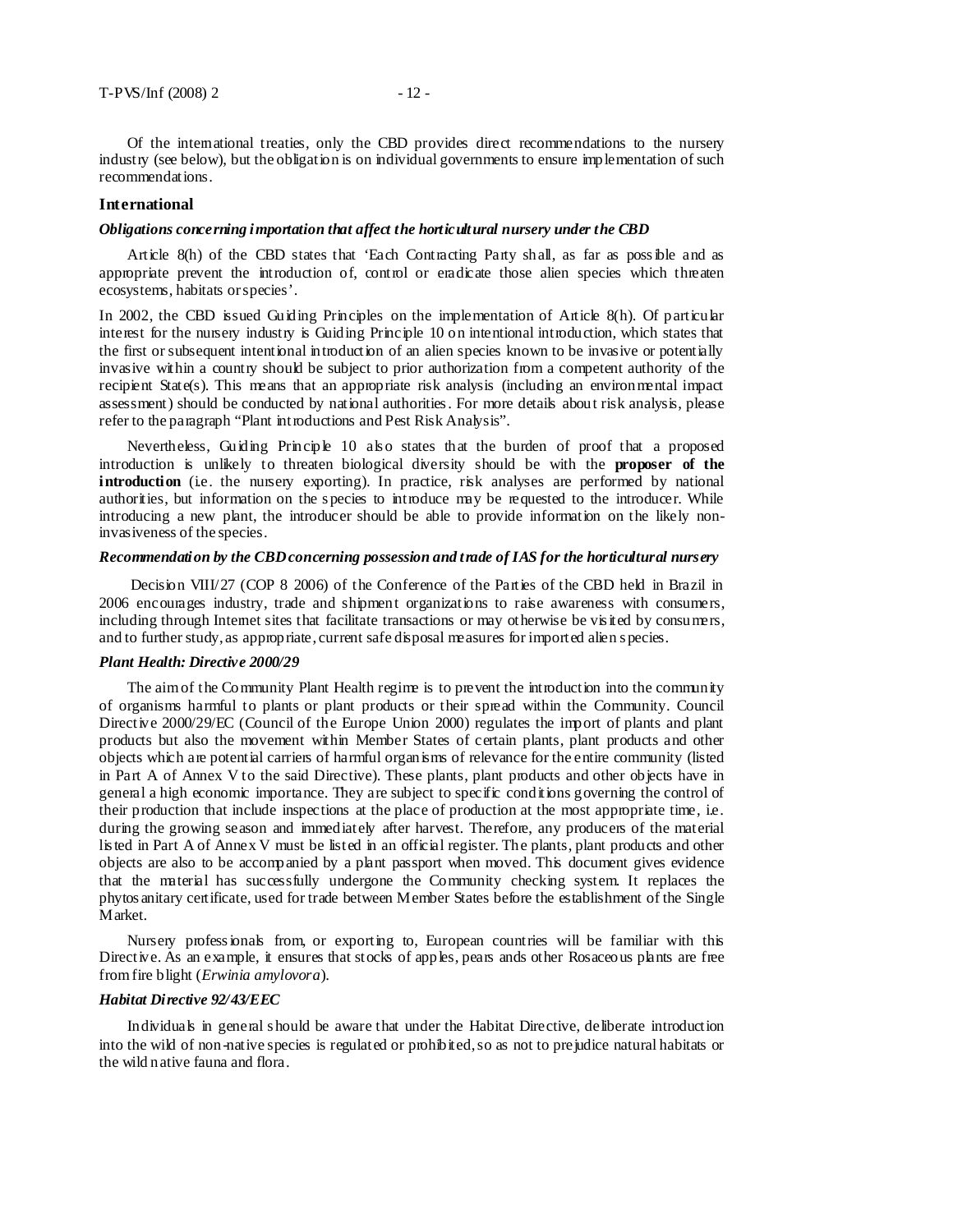#### **National obligations for the horticultural nursery**

At the national level, some countries have legis lation and/or regulations aimed at preventing possession, transport, trade or release in the wild of s pecific invasive alien plants .

Information may be found either from National Plant Protection Organizations (i.e. Ministries of Agriculture) or from Ministries of Environment in individual countries.

For instance, in 1999, specific legis lation (Decreto - Lei 565/99) was prepared in Portugal to address Invasive Alien Plants<sup>25</sup>. A list of introduced invasive alien plants has been established and it is prohibited to introduce any new plant species unless it has been shown to be not harmful (with a few exceptions granted for forestry and agricultural purposes ). Penalties will be applied to those using any lis ted invasive species . It is planned that the list will be regularly updated. The implementation of these new regulations will imply inspections of the horticultural sector (e.g. nurserymen, landscape designers , gardeners).

The following species are listed as invas ive by this law and cultivation, detention in a confined place, use an ornamental plant, release, sale, exchange and transport are prohibited in order to prevent their additional introduction into the wild: *Acacia cyanophylla, Acacia dealbata, Acacia karroo, Acacia longifolia, Acacia mearnsii, Acacia melanoxylon, Acacia pycnantha, Acacia retinodes Ailanthus altissima, Arctotheca calendula, Arund donax, Azolla caroliniana, Azolla filiculoides, Carpobrotus edulis, Conyza bonariensis, Cortaderia selloana, Datura stramonium, Eichhornia crassipes, Elodea canadensis, Erigeron karvinskianus, Eryngium pandanifolium, Galinsoga parviflora, Hakea sericea, Hakea salicifolia, Ipomoea acuminata, Myriophyllum aquaticum, Myriophyllum brasiliensis, Oxalis pes-caprae, Pittosporum undulatum, Robinia pseudoacacia, Senecio bicolor, Spartina densiflora, Tradescantia fluminensis*.

Moreover, the following species are considered as an ecological threat, and cultivation, sale, exchange, transport, cultivation and detention in a confined place are prohibited so as to prevent their introduction in the wild: *Acacia farnesiana, Alternanthera caracasana, Alternanthera herapungens*, *Alternanthera nodiflora, Alternanthera philoxeroides, Azolla* spp., *Hydrilla verticillata, Impatiens glandulifera Ludwigia peploides, Ludwigia uruguayensis, Pistia stratiotes*. *Pueraria lobata, Reynoutria japonica, Sagittaria latifolia, Senecio inaequidens*.

Another example is Schedule 9 of the UK Countryside and Wildlife Act 1981 that lists plants that cannot be planted or caused to grow in the wild was updated for Scotland on 30 June 2005 and now includes nine invasive aquatic plants and four terrestrial plants : *Allium paradoxum, Azolla filliculoides, Cabomba caroliniana, Carpobrotus edulis, Crassula helmsii*, *Eichhornia crassipes*, *Gaultheria shallon*, *Hydrocotyle ranunculoides*, *Lagarosiphon major*, *Myriophyllum aquaticum*, *Pistia stratiotes, Robinia pseudoacacia*, *Salvinia molesta*.

#### *Plant introductions and Pest Risk Analysis*

 $\overline{a}$ 

In addition to the alien plants already known as invasive in Europe, many others are present and have the potential to become invasive in the future. There is usually a lag phase before a species becomes invasive, estimated to last on average 147 years, 170 for trees and 131 for shrubs (Kowarik 1995) but much shorter lag phases have been reported in some species, especially herbaceous plants such as *Eupatorium adenophorum* which spread rapidly throughout the south and middle subtropical zones in Yunnan, Guizhou, Sichuan, and Guangxi, China after a lag phase of 20 years  $(1940-60)^{26}$ . Preventing the introduction of invasive species instead of managing them once they have adverse impacts is more effective, both from economic and ecological points of view (see introduction for information of costs of IAP).

A process to identify species that are likely to present the greatest risk for the European and Mediterranean region has been initiated within the European and Mediterranean Plant Protection Organization. A list of Invasive Alien Plants has been established and a prioritization process is being

 $^{25}$  http://www.diramb.gov.pt/data/basedoc/TXT\_LN\_21196\_1\_0001.htm

<sup>&</sup>lt;sup>26</sup> Rui Wang, Wang Y-Z Invasion dynamics and potential spread of the invasive alien plant species *Ager atina adenophora* (Ast eraceae) in China. *Diversity and Dis tributions* 12:397-408 (2006)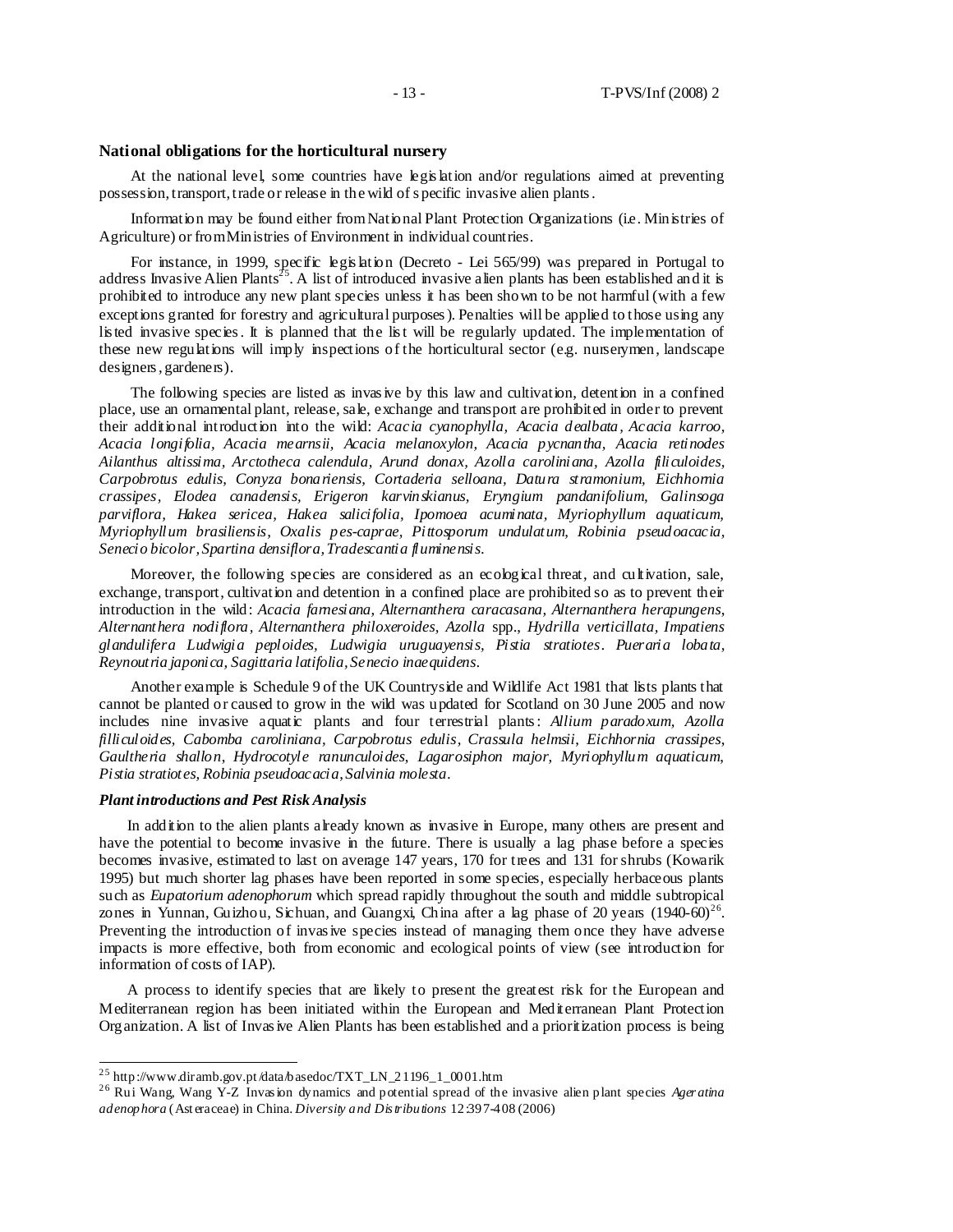developed in order to select the species which should be given priority for risk assessment. Nevertheless, there is no systematic process in place in countries to evaluate plants prior to introducing and marketing them.

#### *Risk assessment of plants*

Risk is assessed on the basis of biological, s cientific and economic information organized in a logical sequence called Pest Risk Analysis (PRA). Risk assessment performed by the relevant bodies should preferably be undertaken following the International Standard on Phytosanitary Measures n. 11 on *Pest risk analysis for quarantine pests including analysis of environmental risk s and living modified organisms* as adapted by the European and Mediterranean Plant Protection Organization in the form of a decision scheme (EPPO 1997). The information required and assessed is: preferred habitats, climatic, soil and water requirements, life history of the plant, natural or human assisted spread, reproduction, intended use, ease of detection of the plant, persistence, competitiveness, possibility to be controlled, and economic, ecological and social impacts.

If the plant assessed is determined by PRA not to present a significant risk, the plant may be imported and no measures are needed.

If the plant assessed is determined by PRA to present a s ignificant risk, the plant may be:

- $\triangleright$  prohibited from import if it is not yet imported and/or not established in the area considered (it implies that species present in gardens but not naturalized in the wild could be of concern, see definitions in Appendix 1)
- $\triangleright$  subject to the following national management measures if the plant is already imported and/or established in the area concerned: publicity, labelling of plants, surveillance, control plan, restriction on sale, on holding, on movement, on planting, obligation to report new findings, emergency plan (EPPO PM 3/67).

Some national risk assessment methodologies and 'black lists' of IAS have been recently developed in Europe, e.g. Switzerland (Weber & al. 2005) United Kingdom (Copp & al. 2005), and Germany and Austria (Essl & al. 2008).

Other examples of non-European rapid risk assessments include initiatives in North-America (Reichard & Hamilton 1997) and in Western Australia with the Weed Risk Assessment System (Australian Government, undated). In Western Australia, importers have to file an application for assessment of new plants they wish to import (Department of Agriculture and Food, undated). The Department of Agriculture performs the risk assess ment and allows or prohibits the import(s).

#### *What the industry could do*

 $\overline{a}$ 

For each new plant introduced which has not already been evaluated (see www.eppo.org), those introducing the plant or trading them are encouraged to run the 'pest categorization part' of the EPPO PRA<sup>27</sup> scheme (EPPO Standard PM5/3, 1997) consisting of a few questions. Suggestions for screening plant species for potential invasiveness by horticulturists are given by Reichard (2000).

For a very quick preliminary assessment, a useful criterion is the plant's invasive behaviour in other parts of the world, especially those with similar climatic features. The Global Compendium of Weeds (Randall 2002) is a valuable source of information. Monitoring of new species at the nursery site to check their behaviour prior to further distribution may also give additional insights.

It is recommended that if there is any indication that the plant may pres ent invasive characteristics, contact should be made with the relevant bodies in charge of invasive alien plants .

<sup>&</sup>lt;sup>27</sup> http://archives.eppo.org/EPPOSt andards/PM5\_PRA/PRA\_scheme\_2007.doc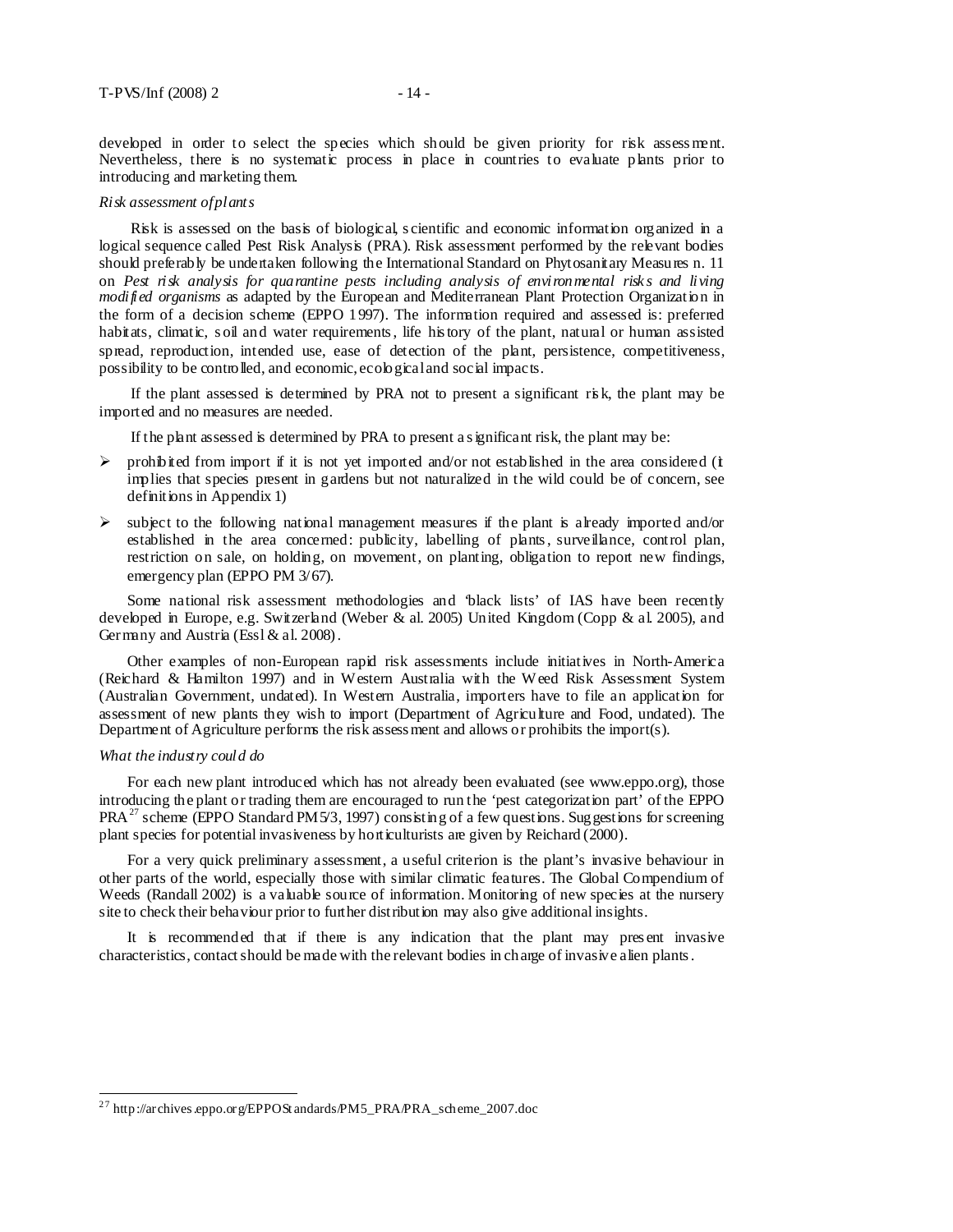## **Work in cooperation with other stakeholders, both in the trade and the conservation and plant protection sectors**

Preventing the spread of alien invasive species that are already in cultivation should be possible and the horticultural industry and nursery trade should be prepared to cooperate with the authorities in achieving this . On the other hand, the prevention or avoidance of the introduction of invasive plants into cultivation through the horticulture pathway is a complex process involving many actors both within and outs ide the trade. To be effective, those implementing this Code should endeavour to enter into cooperative arrangements or at least engage with others engaged in the control of invasive plants, notably in the conservation and plant protection sectors such as local environment and conservation agencies, societies and associations, botanic gardens and universities. The trade and all those engaged in the supply chain should be encouraged to adhere to this code of conduct.

Concretely, these agreements between the Government and the nursery industry (either individual producers or traders , or consortia) could take the following form:

- a label or a charter, similar to the Fair Flowers Fair Plants (FFP initiative), supported by the European Community and the Horticultural Commodity Board, which is aimed at stimulating the production and sales of flowers and plants cultivated in a sustainable manner  $2^8$ .
- $\triangleright$  mandatory labelling of plants
- $\triangleright$  ISO certification, or environmentally friendly code of conduct

## **Agree which plant species are a threat and cease to stock them or make them available**

Once it has been determined which plant species repres ent a threat, locally or nationally, nurseries, garden centres and other suppliers of plants should agree voluntarily to destroy existing stocks and no longer make them available for purchase, or at least should provide advice on proper use and disposal.

As an example of cooperation between stakeholders, in the north of France, the Conservatoire Botanique National of Bailleul, with State and regional support, has recently established a charter (charte d'engagement) with plant retailers on a voluntary bas is . Under the charter, retailers voluntarily committed themselves to withdraw from sale within six months , the following species which are highly invasive in the Picardy region:

*Ailanthus altissima* (Simaroubaceae) *Azolla filiculoides* (Azollaceae) *Crassula helmsii* (Crassulaceae) *Fallopia* (*Reynoutria*) *japonica/ F. sacchalinensis* and *F. × bohemica* (Polygonaceae) *Heracleum mantegazzianum* (Apiaceae) *Hydrocotyle ranunculoides* (Apiaceae) *Ludwigia grandiflora / L. peploides* (Onagraceae) *Myriophyllum aquaticum* (Haloragaceae) *Prunus serotina* (Rosaceae)

As part of its policy statement on invasive non-native species, the Royal Horticultural Society<sup>29</sup> (United Kingdom) does not stock the following invasive alien species in its plant centres: *Impatiens glandulifera* (Bals aminanceae), *Heracleum mantegazzianum* (Apiaceae), *Fallopia japonica*

 $\overline{a}$ 

<sup>&</sup>lt;sup>28</sup> (see http://www.fairflowersfairplants.com/home-en.aspx)

<sup>&</sup>lt;sup>29</sup> The Roy al Hort icultural Society – Invasive non native species, RHS policy statement http://www.rhs.org.uk/NR/rdonlyres/B2FD1670-B413-4B9B-AB07-B4B2580B7DE6/0/c\_and\_e\_nonnat ive.pdf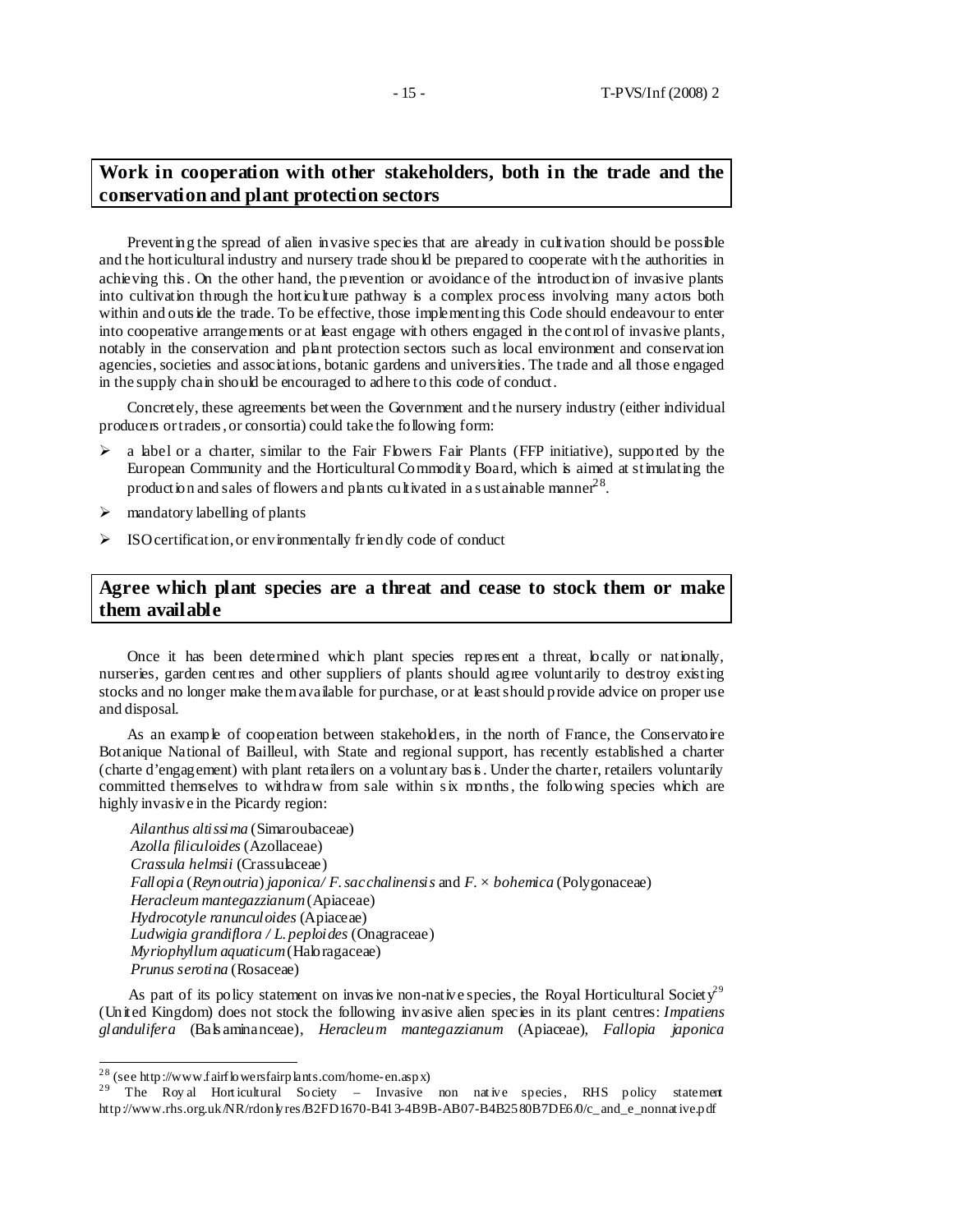(Polygonaceae), *Azolla filiculoides* (Azollaceae), *Crassula helmsii* (Crassulaceae), *Myriophyllum aquaticum* (Holaragaceae), *Hydrocotyle ranunculoides* (Apiaceae). Since 2004, the Royal Horticultural Society has operated a policy to prohibit exhibitors from selling or showing these plants at their shows .

## **Avoid usi ng invasi ve or potenti ally alien plants in large scale public plantings**

Municipal Parks and Gardens Departments and Recreation and Leisure Departments often introduce new species in cities and plant them on a large scale. In cooperation with conservation authorities, they should draw up lists of invas ive alien s pecies which should not be used in plantings and such lists should be taken into account in official urbanis ation and construction planning documents. Such an initiative has been undertaken in Sète (France) by the Municipal Services.

## **Adopt good labelling practices**

This section contains guidance for all those involved in the supply or retail of plants (nurseries, superstores, garden centres, aquarists).

All s pecies on sale should be clearly and correctly labelled with the correct scientific name (see section **Know exactly what you are growing and stocking: ensure that material introduced into cultivation is correctly identified**) – genus and species and where appropriate variety or cultivar – as well as the common name so to avoid confus ion. It is advisable to provide the family name as well. For example, *Zantedeschia aethiopica* is invasive in Western Australia and a dwarf form on sale in the nursery trade has the same invasive potential. This dwarf form should be labelled *Zantedeschia aethiopica* 'Childsiana', instead of *Zantedeschia childsiana – dwarf white calla lily* (Martin *et al*. 2005), the latter name being incorrect and misleading for the consumer.

For potentially invasive alien species that are traded (cf. species listed in Appendix 4), additional information should be given:

- $\triangleright$  origin of the plant, its ability to escape from the garden and the countries where it is reported as invasive
- indication of the invasive behaviour of the plant may include growth rate, reproduction ability, and habitats invaded (certain habitats are more vulnerable, such as riparian ones and dune ecosystems)
- recommendations for managing the plant may also be provided, for example *'*Cut stems after flowering' or 'Do not plant near riverbanks' (see section 'Engage in publicity and outreach activities').

An example of labelling could be:

*Rosa rugosa* (Rosaceae) Rugosa rose, Hedgehog rose Nat ive to East Asia, invasive in North and Central Europe Take care it does not escape from your garden! Do not plant in dunes, where it threatens other species of plants as well as some animals (e.g. butterflies) and modifies the habitat.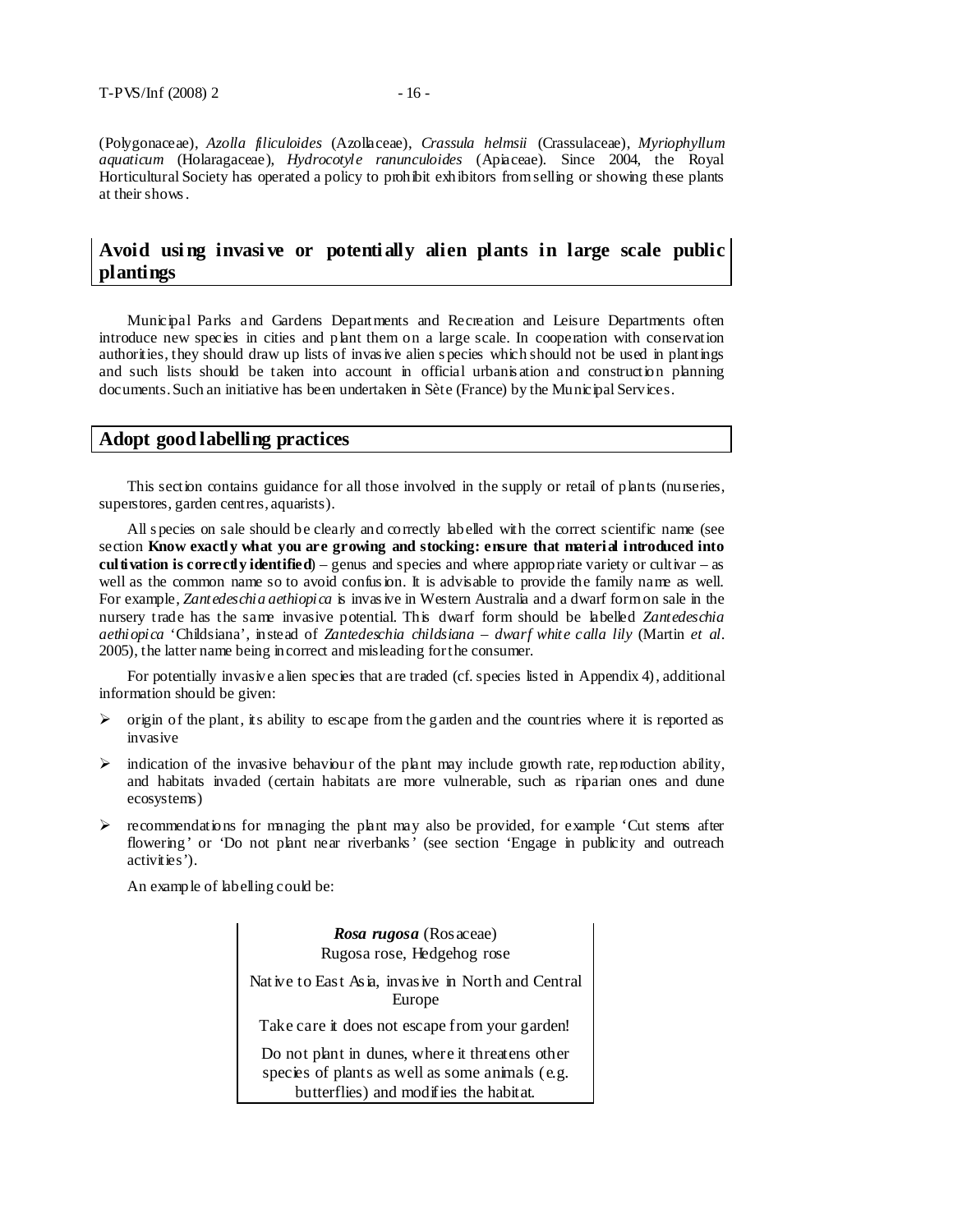*Cabomba caroliniana* (Cabombaceae) Fish grass, Carolina fanwort Native to South America, invasive in the USA and Australia Only use in aquariums, do not use outdoors. Do not release your aquarium waste into the wild.

Labelling is being conducted in the Picardy region of the North of France by the Conservatoire Botanique National of Bailleul as part of a voluntary charter with plant retailers for the following species: *Baccharis halimifolia* (Asteraceae), *Buddleja davidii* (Buddlejaceae), *Cortaderia selloana*  (Poaceae), *Egeria densa* (Hydrocharitaceae), *Elodea canadensis* (Hydrocharitaceae), *Elodea nuttallii*  (Hydrocharitaceae), *Impatiens glandulifera* (Balsaminaceae), *Lagarosiphon major*  (Hydrocharitaceae), *Mahonia aquifolium* (Berberidaceae), *Robinia pseudoacacia* (Fabaceae) and *Rosa rugosa* (Rosaceae).

Another positive and educational initiative on labelling consists of withdrawing the plant from production and indicating this in the nursery catalogue. For instance, a horticulturist in the South of France (Pépinières Filippi 2007) indicates for *Baccharis halimifolia*: 'we do not grow this plant anymore as it can become invasive in certain places and out-compete native flora. As a substitute, we suggest the use of *Atriplex halimus* or *Limoniastrum monopetalum*'.

### **Make substitutes for invasives available**

Nurseries and garden centres should consider suggesting and offering substitutes for invasive alien species that are no longer sold. These may be native species or other exotic but non-invasive species. This not only helps avoiding damage to agriculture and the environment but also allows the nursery industry to offer an innovative and green image to their consumers.

Some s uggestions for alternative species exist (s ee Appendix 5). It should be borne in mind that just as invasive alien plants show aggress ive behaviour under certain conditions (soil, temperature, rainfall, habitats, etc.) and in some areas only, so alternative species may have the potential to become invasive. Substitute species recommended for one country should not be assumed to be suitable for another country.

Profess ionals and trade associations may also consider developing and promoting alternative plant material and sterile cultivars through plant selection and breeding. Care should be taken to ensure that the species proposed are effectively non-invasive. For example, in the south of France, the hybrid *Buddleja* 'Lochinch' whose parents originate in China (*B. davidii × B. fallowiana*) has been proposed as an alternative plant to the highly invasive *Buddleja davidii*, since it is considered to be sterile. Nevertheless, a horticulturist reported that the plant reproduces abundantly by seeds in this nursery and shows invas ive characteristics .

In selecting substitutes , advice should be sought from trade associations, conservation professionals, other growers or retailers and state authorities if needed. While looking for suitable alternative non-invasive plants, the characteristics of the traded invasive alien plant and its attractiveness to the consumer should be determined. Alternative species should have similar characteristics to the invasive alien plant they replace (Baxter & al., 2002).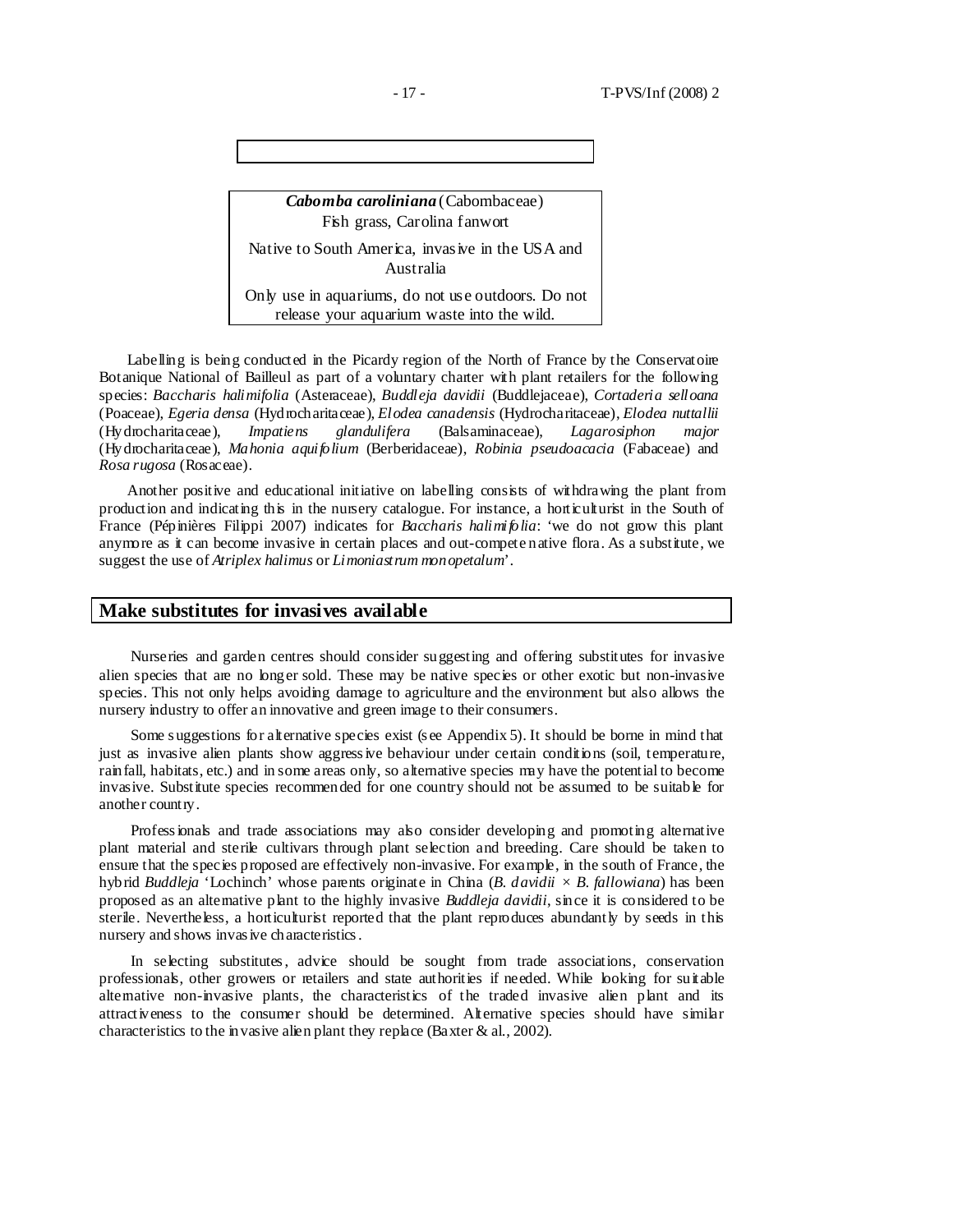## **Be careful how you get ri d of plant waste and di spose of unwanted stock of plants and plant-containing waste**

Discarded garden waste, compost heaps , packaging materials, waste water (in the case of aquatic plants) are well known pathways for the escape of garden plants into nature. Compost heaps often contain viable seed and other propagules. To avoid such unintentional introductions and their possible spread, strict procedures s hould be employed to mitigate the ris k.

The EPPO *Guidelines for the management of plant health risks of biowaste of plant origin3 0* (EPPO PM 3/66(1) 2006) should be followed where appropriate. The standard describes :

- $\triangleright$  requirements for the treatment process to ensure phytosanitary safety of treated biowaste;
- $\triangleright$  special requirements for biowaste that may contain quarantine pests or heat-resistant pests;
- $\triangleright$  supervision, test procedures and validation methods to ensure that the treatment process and final product comply with plant health requirements;
- $\triangleright$  documentation and labelling requirements during production and exchange of treated biowaste.

National regulations for the safe and effective disposal of waste should also be followed. For example, in Britain, Japanese knotweed (*Fallopia japonica*) is classed as 'controlled waste' under the Environmental Protection Act 1990 and is subject to strict regulations. There is also an Environment Agency Code of Practice for its management, destruction and disposal of polluted material containing it.

Plant waste should never be dumped in the countryside or in places where they might escape into the wild. It may be taken to officially approved municipal recycling sites but if there is any s uspected risk of the waste or compost containing material of invasive plants, it should be treated, in accordance with national regulations, on site, taken to approved sites for disposal, or disposed of through specialized contractors .

#### *Terrestrial plants*

While decomposition by composting of nursery or garden waste has many advantages, it does not effectively destroy some invasive plants or their seeds (such as *Fallopia japonica* noted above). An alternative is burning or incineration and again any national or local regulations should be followed.

#### *Aquatic plants*

Aquatic plants pose special problems and great care should be taken to avoid their getting into rivers, waterways or seas. The killer alga *Caulerpa taxifolia*, handsome tropical seaweed, is an example of an escaped ornamental aquarium s pecies that has escaped from cultivation as an ornamental and is now a serious threat to the native marine fauna and flora in the northern Mediterranean. Cuttings were obtained by the Oceanographic Museum in Monaco and were later found in the sea beneath the building probably having escaped via a flow-through holding tank system that allowed fragments to pass into the sea.

Various methods are available for the disposal of aquatic plants such as composting and burying, drying or freeze drying and subsequent safe disposal. Disposal of the packaging of aquatic species is also a major concern, especially as it may house 'hitchhikers' including spores, parasites or other 'hidden' species which may be found in the tissues of the specimens, on surfaces of their packaging or in the holding water or s ediments . If not handled properly, there is a risk of the hitchhikers escaping. A us eful guide and protocols for the handling and disposal on non-native aquatic species and their packaging are provided by the Washington Sea Grant Program Olson & al. 2000). The Ornamental Aquatic Trade Association (OATA) provides advice on composting plants removed from ponds on the back of a leaflet entitled 'Keep your pond plants in the garden!!'<sup>31</sup>.

 $^{30}$  http://www.blackwell-synergy.com/doi/abs/10.1111/j.1365-2338.2006.01022.x

 $31$  http://www.ornamentalfish.org/aquanautconservation/invasiveplants php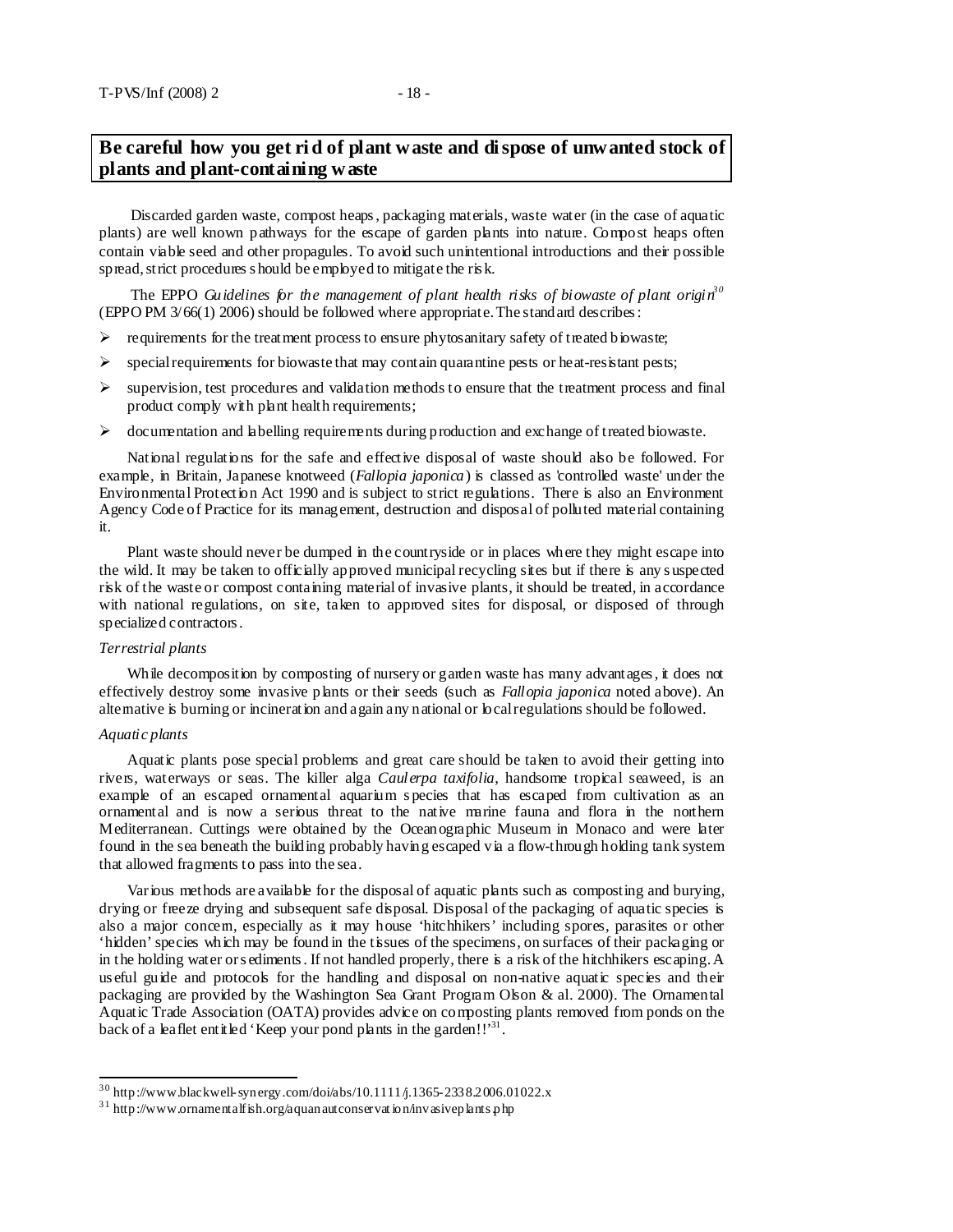## **Adopt good production practices to avoid uni ntentional introduction and spread**

Great care should be taken to prevent contamination by invasive alien plants. Apart from the damage they cause, they may well result in high additional management costs for the nursery. Furthermore, if invasive alien plants contaminate a nursery or other plant growing area, every precaution should be taken so as to prevent unintentional spread of the contaminants. This section contains guidance for all those in the horticultural industry and nursery trade involved in growing plants.

A nursery may become contaminated by seeds that persist in the soil (soil seed bank) or by vegetative propagules of invas ive alien plants that come from:

- $\triangleright$  a contaminated ornamental plant grown in the nursery
- $\triangleright$  the imported growing medium attached to, or associated with, rooted plants for planting whose roots may be contaminated with seeds of vegetative propagules of invasive alien plants . Imported aquatic plants may also be contaminated by vegetative fragments of other aquatic invas ive alien plants (e.g. *Azolla filiculoides* which has tiny fronds that can be found clinging to recentlyharvested plants for s ale)
- $\triangleright$  an invasive alien plant or quarantine pest colonizing the nursery from surrounding fields or entrant water and growing media.

The following recommendations provide guidance to avoid involuntary introduction and spread of invas ive alien plants and quarantine pests in a nursery while importing plants or plant products .

#### *Newly imported plants*

Adopt the good practice of keeping imported plant material isolated from locally produced plants and from those growing in the wild.

#### *Use of soil and growing media* (see EPPO PM3/54 1993<sup>32</sup>)

Imported topsoil should be free of all viable propagules of invasive alien plants and other pests. Topsoil s hould be inspected on delivery and a repres entative sample should be requested before purchase, as well as guidance on the s ource.

To prevent contamination of growing media:

- $\triangleright$  the growing media shall be free from invasive alien plants and other pests, which could be achieved:
	- by using inorganic growing media
	- by treating organic growing media to kill the contaminants (e.g. chemical disinfestations or steam sterilization)
	- by ins pecting or testing the growing media for particular pests, by various methods (for pests other than invasive alien plants). For example for flatworms see EPPO  $PM1/4(1)$  2000<sup>33</sup> "*Nursery inspection, exclusion and treatment for* Arthurdendyus triangulates")
- $\triangleright$  the plants must be grown at all stages in the growing media of the quality specified above, or grown in such a way that they cannot become infested. Thus, growing media should not have a production link with other potentially infested growing media. This can be avoided by:
	- growing the plants in pots separated from the soil surface; the separation can be established by a cover on the soil (e.g. plastic), and the open side of the pots s hall be screened to prevent

<sup>&</sup>lt;sup>32</sup> http://archives.eppo.org/EPPOSt andards/PM3\_PROCEDURES/pm3-54-e.doc

<sup>3 3</sup> http://archives .eppo.org/EPPOSt andards /PM1\_GENERAL/pm1-04-e.doc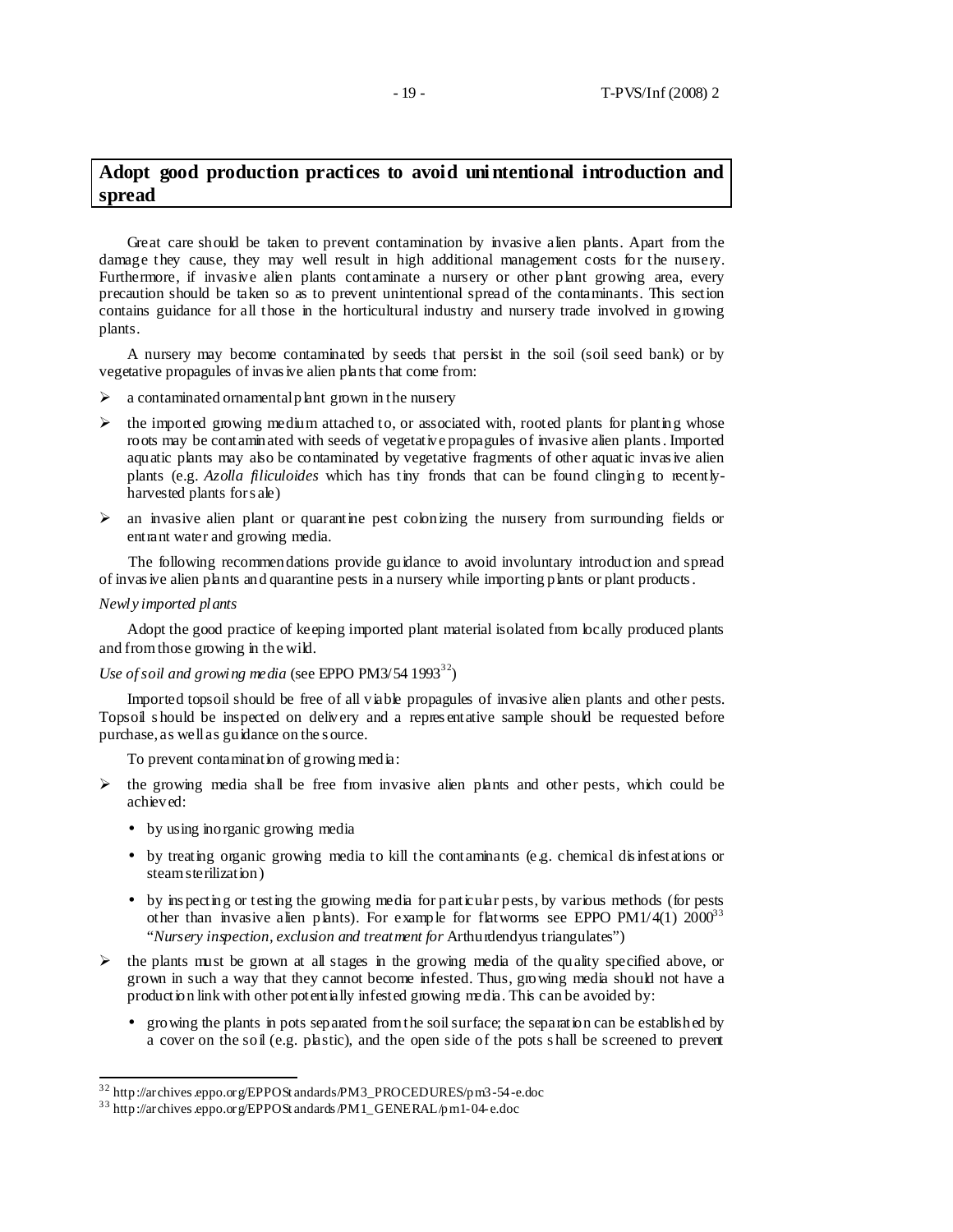infestation (by water splashes for instance, as for the pathogen *Phytophthora ramorum*, by wind dispersed seeds of the plant *Cortaderia selloana*)

• not contaminating non-infested growing medium with water carrying contaminants.

Moreover, movement of soil should be avoided from places where invasive plants such as *Ambrosia artemisiifolia, Solanum elaeagnifolium*, *Heracleum mantegazzianum*, *Fallopia japonica*, etc. are present, either within the nursery or in soil coming from outside the nursery.

#### *Use of machinery, tools and equipments*

Machinery, tools and other equipment should not be used, either for non-infested or potentially infested growing media, without proper disinfection or cleaning.

Storage of soil and growing media, pots and supplies should be isolated from potential contamination.

#### *Human activities on the nursery*

Operators should be careful not to carry contaminants on footwear, gloves, etc. and appropriate training and instruction of staff should be given.

#### *Packaging and containers*

Packaging is recognized as being a pathway for import and export of invasive plants. It is therefore good practice:

- $\triangleright$  to ensure that packaging material to be used to send plants isolated from produced plants and from those growing in the wild is kept clean
- $\triangleright$  to destroy or clean imported packaging material.

#### *Production of aquatic plants*

During the production of aquatic plants for ponds or for aquaria great care should be taken to ensure that these species cannot escape from growing tanks or closed ponds into the wild.

Since traded aquatic plants have shown to be contaminated by other aquatic plants (EPPO RSE  $n^{\circ}1$ ) 2007), the following precautions are s uggested:

- $\triangleright$  avoid mixing of potentially invasive plants with non invasive plants in growing tanks
- $\triangleright$  use high pressure rinsing before packaging
- $\triangleright$  remove soil from aquatic plants.

### **Engage in publicity and outreach activities**

It is important to engage the public. It is the public who inadvertently demand the plant introductions which may turn out to be invas ive, so messages about the s ignificance of invasive plants and the damage that they can cause need to be targeted at them. At the same time, they are also a powerful force in supporting actions to identify and control such invasions. For instance, they could take a lead in encouraging the appropriate disposal of plant waste and pointing out the serious consequences of fly tipping such waste. The horticultural industry needs to work with the public as well as with conservation and protection agencies.

Agreed lists of invasive alien species that represent a threat and their substitutes should be publicized and information about them in the form of posters, leaflets and brochures should be displayed or made available in nurseries and garden centres, aquaria and other outlets such as supermarkets, stores, service stations and suppliers through the Internet. Nursery catalogues should indicate which species are invasive and also contain warnings about them and the broader issues of plant invaders, as well as indications on substitutes (s ee sections **Adopt good labelling practices** and **Make substitutes for invasives available**). ). Likewis e, indications should be given on seed packets about species that are invasive and the risks that sowing them pose.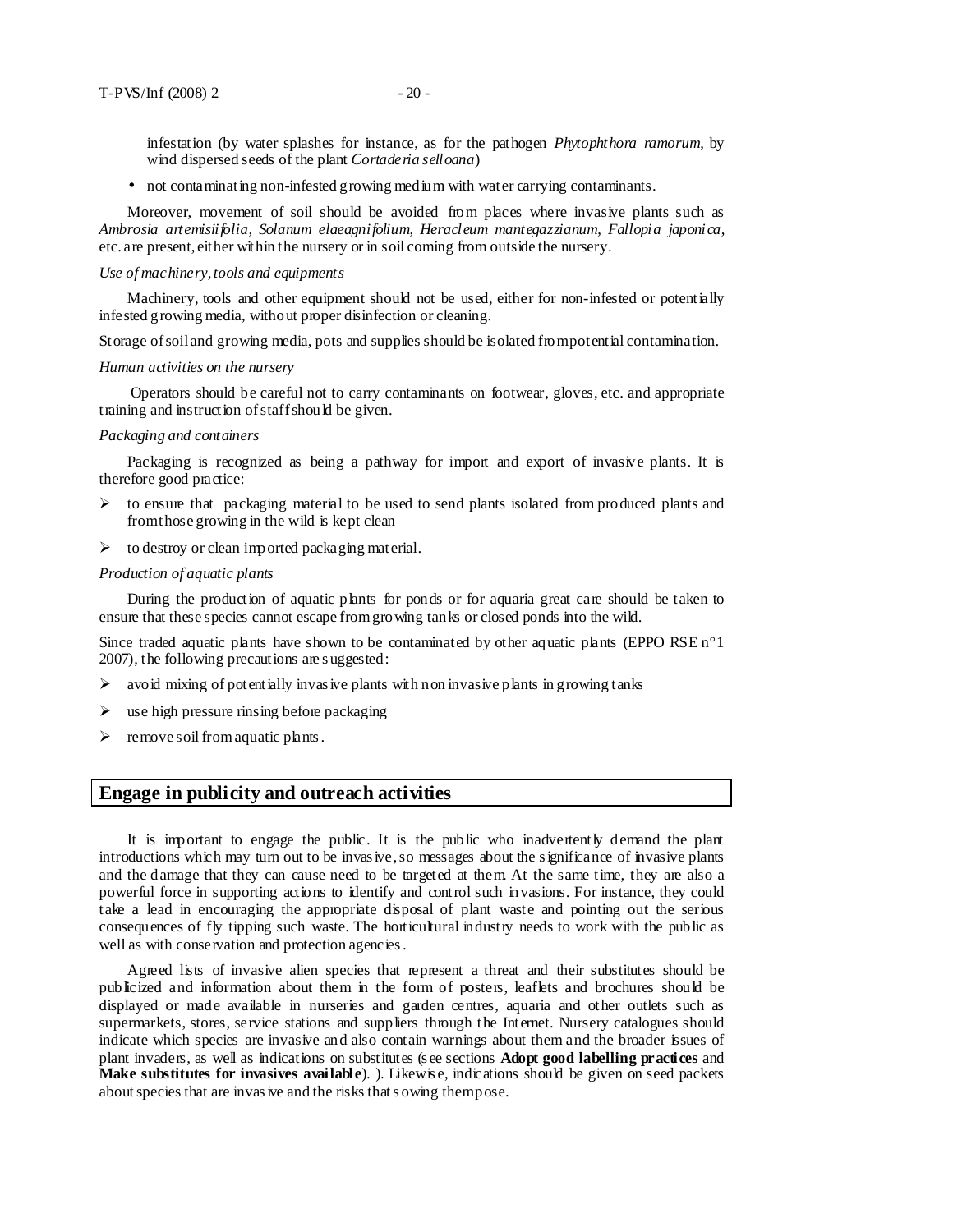Various initiatives promoting substitutes exist, e.g. 'Plantes envahissantes de la region Mediterranéenne' in the south of France<sup>34</sup>, the Plantlife alternative plants for ponds for the UK<sup>35</sup> (see Appendix 5), 'Don't plant a pest' in California<sup>36</sup>, 'Garden Wise' in Washington State<sup>37</sup>, (see Appendix 5).

Numerous brochures, leaflets and posters on the risks posed by alien invasive species have been produced. The Ornamental Aquatic Trade Association (OATA) has issued a poster "Keep your pond plants in the garden!!"<sup>38</sup>. An example of a website dedicated to invasive species and horticulture is that of Plant Right<sup>39</sup>, a voluntary, proactive programme for the horticultural community to prevent invasive plant introductions through horticulture, designed by the steering committee of California Horticultural Invasives Prevention (Cal-HIP) partnership to communicate the need to move away from invasive plants in the gardening and landscaping trade.

The Nature Conservancy (TNC) in the USA runs 'Invasive Species Learning Networks<sup> $40$ </sup> which bring together Conservancy staff, agency partners, and scientific experts in a series of facilitated, progressive workshops focused on abating the threats that invasive species pose for conservation objectives.

The 'Other Resources' page of the Global Invasive Species Initiative  $(GISI)^{41}$  lists a diversity of resources including leaflets , lists, websites and other resources on invasive alien plant species.

## **Take into account the increased risks of alien plant invasions due to global change**

It is generally accepted that altered climate patterns will have appreciable effects on the spread of invasive alien species although precise local details are far from clear and will differ from region to region. The Mediterranean region is predicted to be one of the areas likely to suffer most from climate change while western and northern Europe may expect higher summer temperatures and wetter and cloudier winters.

The implications for the horticultural industry and the nursery trade are still being worked out. Some are likely to be beneficial while others will probably be negative. Climate change is likely to put increasing pressure on the industry and is likely to affect production, selection of species grown, fuel and water efficiency and competition. It is clear that the profession will need to adapt to climate change, especially ris ing temperatures, by developing both pre-emptive and reactive adaptation strategies or options.

The report *Gardening in the Global Greenhous*e <sup>42</sup> is one of the few documents to describe in detail the impacts of climate change on gardens and gardening and although dealing only with the United Kingdom, is relevant to other parts of Europe. It indicates that climate change will have impacts on many components of the garden and addresses in particular potential impacts on:

- $\triangleright$  soils, water supplies and water bodies
- $\triangleright$  trees, shrubs, sub-shrubs, herbaceous perennials, bulbs and annuals
- $\triangleright$  lawns

 $\frac{1}{2}$ 

39 http://www.plantright.org/

<sup>&</sup>lt;sup>34</sup> http://www.ame-lr.org/p lantesen vahiss ant es/

<sup>&</sup>lt;sup>35</sup> http://www.plantlife.org.uk/uk/plantlife-campaigning-change-invasive-plants.html 3 6 http://www.cal-ipc.org/s hop/index.php#brochures

<sup>37</sup> http://www.invasivespeciescoalition.org/GardenPlants/WISCFINALwebpdf

<sup>38</sup> http://www.ornamentalfis h.org/aquanautconservation/invasiveplants.php

 $^{40}$  http://tncweeds.ucdavis.edu/products.html

<sup>&</sup>lt;sup>41</sup> http://tncweeds.ucdavis.edu/hort iculture/resources.html

<sup>&</sup>lt;sup>42</sup> Bis grove, R. and Hadley, P. Gardening in the Global Greenhouse. The impacts of climate change on gardens

in the UK. Technical Report . The UK Climate Impacts Programme, Oxford (2002).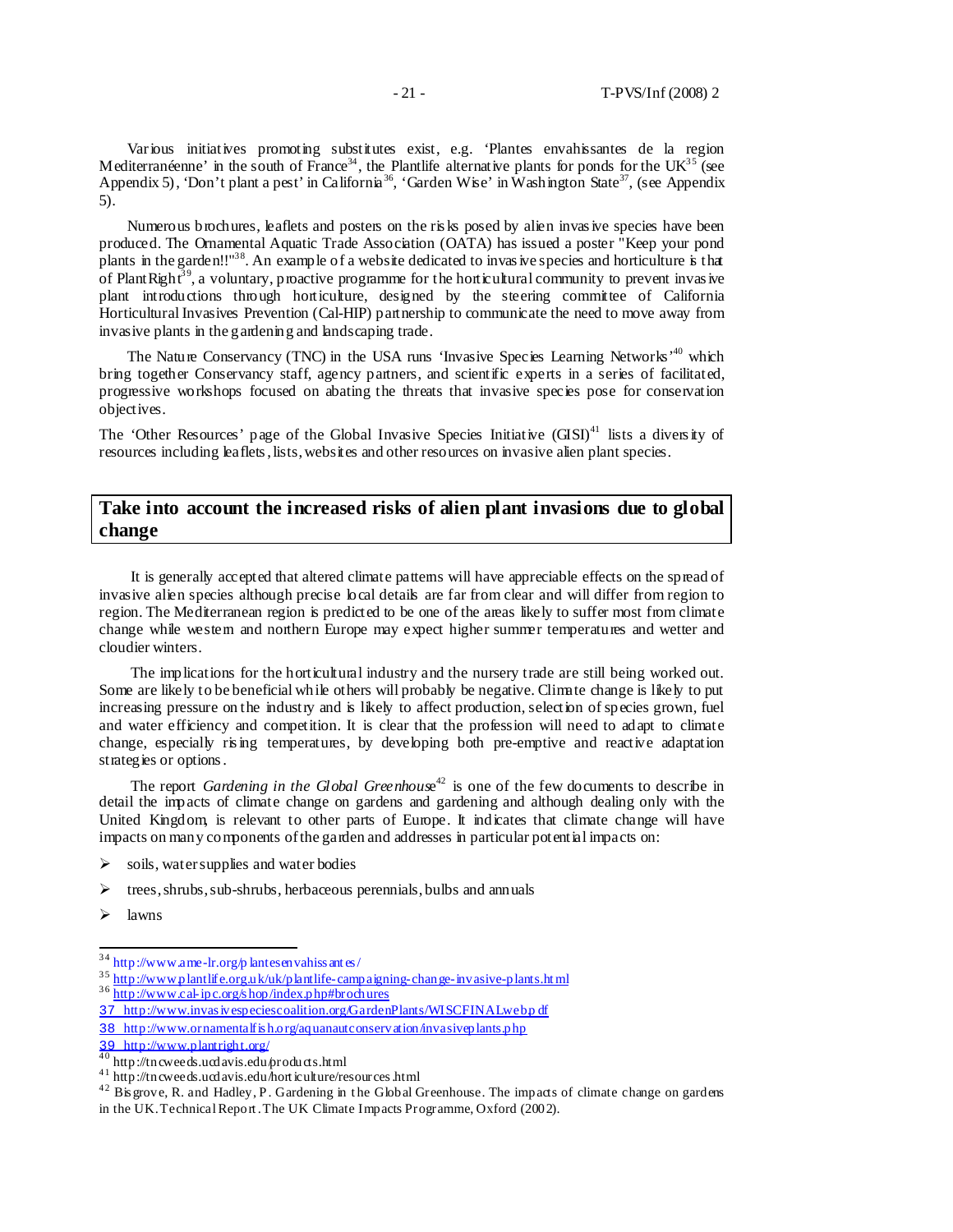- paths, buildings and other structures
- $\triangleright$  garden staff

It also details the various ways climate change will affect plant growth.

The 'Trees in a Changing Climate Conference'<sup>43</sup> held at the University of Surrey in Guildford in June 2005, considered the effects of climate change on the UK's trees in the 21st century and the serious implications for tree survival, species choice and cultivation in our woodlands, parks and gardens. It covered implications of and adaptations to climate change as regards species choice and timber production, and nature conservation and biodivers ity.

There is a strong likelihood that there will be a growing demand by the public for species that may be suited to the new climatic envelopes that are predicted. Indirect effects of climate change, such as water shortages, will have a serious impact on gardening and on types of planting. An increasing demand for drought-res istant plants such as cacti and succulents may be expected. Higher temperatures will increase the range of species that can be grown in some European countries while in others this will cause stress and restrict the growth of many species. Flowering and fruiting times of some species will be affected and there will be a need for new cultivars that are suited to the new conditions. The selection of trees grown will change and this in turn will have significant landscape effects . In some parts of Europe, plants that are today grown with difficulty and therefore not likely to es cape from cultivation will flourish and may become invasive.

Other elements of global change such as changes in disturbance regimes (such as hurricanes, fire regimes, agricultural intensification, etc) increased risk from fire, and population movements will affect both Europe's ecosystems and individual species and increase the risks of alien plant invasions. Exa mples are increas ing urbanization, increased mobility across frontiers, population movement from the country to the towns, increase in environmental refugees as a result of climatic dis asters or wars, abandonment of terracing and loss of traditional agricultural practices. The altered conditions caused by global change will provide the nursery trade with new challenges but also new opportunities.

#### **REFERENCES**

 $\overline{a}$ 

- Abbott RJ, James JK, Irwin JA, Comes HP (2000) Hybrid origin of the Oxford Ragwort, *Senecio squalidus* L. *Watsonia* 23: 123-138.
- Aplin DM, Heywood VH (2008) Do Seed Lists have a future? *Taxon* 57:1-3.
- Australian Government Biosecurity Australia (Undated) The Weed Ris k Assessment System http://www.daff.gov.au/ba/reviews/weeds/system
- Baxter B, Dowdell J, Havens K, Randall JM, Raven PH, Regelbrugge C, Reichard S, White PS (2002) *Linking Ecology and Horticulture to prevent plant invasions* II. Proceedings of the meeting at the Chicago Botanic Garden, Chicago, Illinois, 31 October 2002. http://www.centerforplantconservation.org/invasives/Download%20PDF/CBG\_Proceedings .pdf
- Buord S, Lesouëf JY (2006) Consolidating knowledge on plant species in need for urgent attention at European level. Centre thématique Européen pour la Protection de la nature et de la Biodiversité. Mus éum National d'Histoire Naturelle. European Environmental Agency.
- Burt JW, Muir AA, Piovia-Scott J, Veblen KE, Chang AL, Grossman JD, Weiskel HW (2007) Preventing horticultural introductions of invasive plants: potential efficacy of voluntary initiatives. *Biol. Invasions* DOI 10.1007/s 10530-007-9090-4
- Colautti, R.L. & MacIsaac, H.J. 2004. A neutral terminology to define 'invasive' species. *Diversity and Distributions* 10: 135–141.

Convention on Biological Diversity (CBD) Website http://www.cbd.int/

CBD (2002) Convention on Biological Diversity. COP Decision VI/23 (2002): Alien species that threaten ecosystems , habitats or species to which is annexed Guiding principles for the

<sup>&</sup>lt;sup>43</sup> http://www.rhs.org.uk/research/climate\_change/t rees\_conference.asp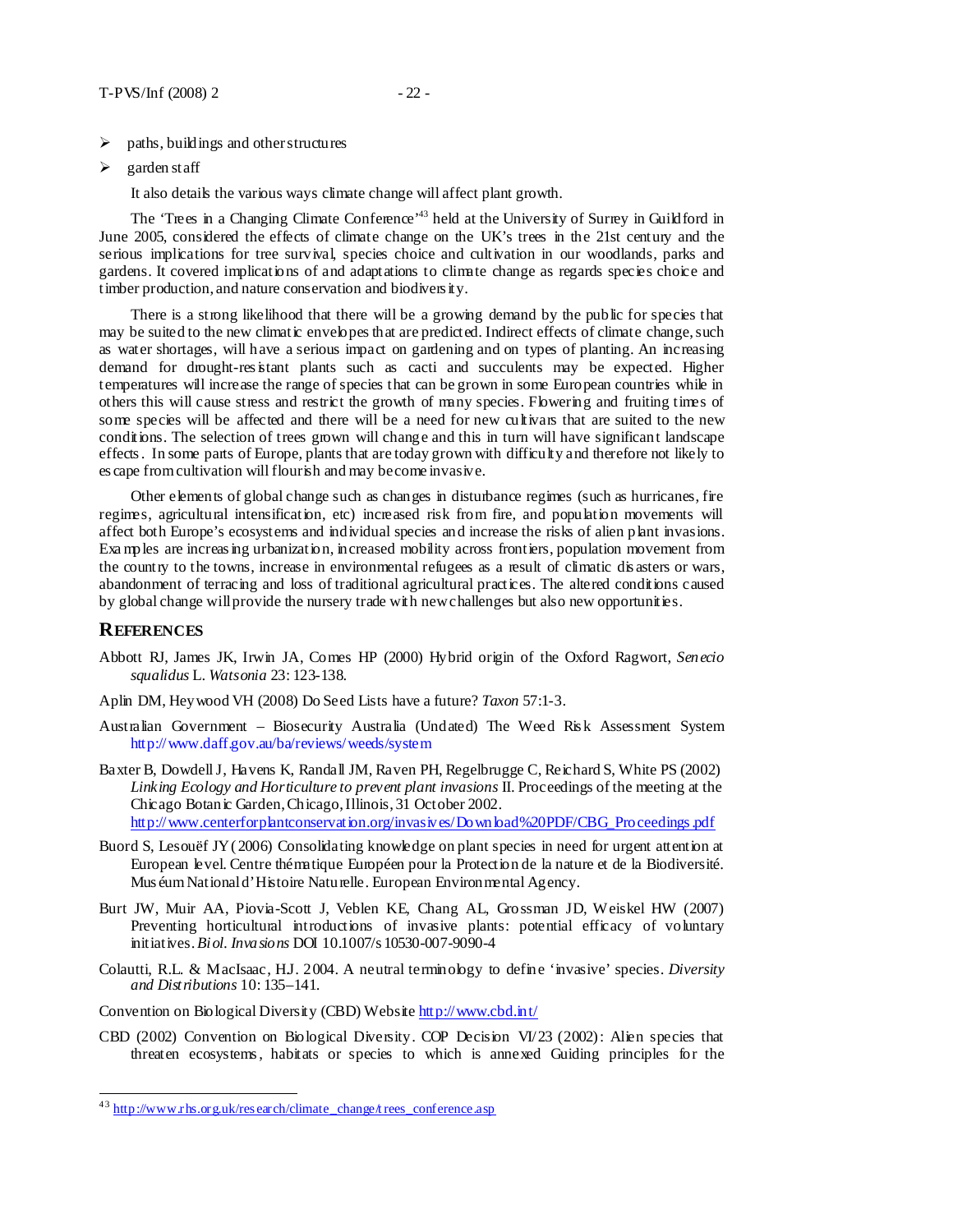prevention, introduction and mitigation of impacts of alien species that threaten ecosystems, habitats or species (available at  $www.cbd.int$ ).

- CBD (2006) Convention on Biological Diversity. COP 8 Decision VIII/27 (2006) Alien species that threaten ecosystems, habitats or species  $(A$ rticle  $8(h)$ ): further consideration of gaps and inconsistencies in the international regulatory framework. http://www.cbd.int/decisions/cop-08.shtml?m=COP-08&id=11041&lg=0
- Convention on International Trade in Endangered Species of Wild Fauna and Flora (CITES) Website http://www.cites.org/
- Copp GH, Garthwaite, R & Gozlan, RE  $(2005)$  Risk identification and assessment of non-native freshwater fishes: concepts and perspectives for the UK. CEFAS, s cience series technical report 129, 32
- Decreto Lei 565/99 (Invasive plants in Portugal). Diário da República I Série A, no. 295, 1999-12- 21. http://www.uc.pt/invasoras/dec\_lei\_invasoras.pdf
- Dehnen-Schmutz K, Perrings C, Williamson M (2004) Controlling *Rhododendron ponticum* in the British Isles: an economic analysis. *Journal of Environmental Management* 70: 323–332.
- Dehnen-Schmutz K, Touza A, Perrings C, Williamson M (2007) The horticultural trade and ornamental plant invasions in Britain. *Conservation Biology* 21: 224–231.
- Department of Agriculture and Food Government of Western Australia (Undated) Proposed introduction of plant species to Western Australia http://www.agric.wa.gov.au/content/pw/q/species\_assessment\_request.pdf
- EPPO Standard PM 5/3 (2) (1997) Decision-support scheme for quarantine pests. (available at www.eppo.org).
- EPPO Standard PM 3/66(1) (2006) Guidelines for the management of plant health risks of biowaste of plant origin. *OEPP/EPPO Bulletin* 36:353–358. http://www.blackwell-synergy.com/doi/abs/10.1111/j.1365-2338.2006.01022.x
- EPPO Standard PM 3/54(1) (1993) *Growing plants in growing medium prior to export*  http://archives.eppo.org/EPPOStandards/PM3\_PROCEDURES/pm3-54-e.doc
- EPPO Standard PM 1/4 (2000) *Nursery inspection, exclusion and treatment for* Arthurdendyus triangulates http://archives.eppo.org/EPPOStandards/general.htm
- EPPO Standard PM 3/67 (2005) *Guidelines for the management of invasive alien plants or potentially invasive alien plants which are intended for import or have been intentionally imported*  http://www.blackwell-synergy.com/doi/abs/10.1111/j.1365-2338.2006.01031.x
- EPPO Reporting Service (2007) Pathway analys is: aquatic plants imported in France 2007/016. http://archives.eppo.org/EPPOReporting/2007/Rse-0701.pdf
- EPPO (2007) Datasheet on *Solanum elaeagnifolium*. *Bulletin OEPP/EPPO Bulletin* **37**, 236–245 http://www.eppo.org/QUARANTINE/plants/Solanum\_elaegnifolium/Solanum\_elaeagnifolium\_DS.pd f
- Essl F & Rabits ch W (2004) Austrian Action Plan on Invasive Alien Species. Lebensministerium (Austria). Available at: http://www.biodiv.at
- Essl F, Klingenstein F, Nehring S, Otto C, Rabitsch W. Stöhr O (2008) Schwarze Listen invasiver Arten – ein wichtiges Instrument für den Naturschutz! Natur und Landschaft, in press.
- European Garden Flora Editorial Committee (eds) (1984–2000) *European Garden Flora*. A Manual for the Identification of Plants Cultivated in Europe, both Out-of-Doors and under Glass. Vols 1- 6. Cambridge Univers ity Press, Cambridge
- European Union (2000) Council Directive 2000/29/EC of 8 May 2000 on protective measures against the introduction into the Community of organis ms harmful to plants or plant products and against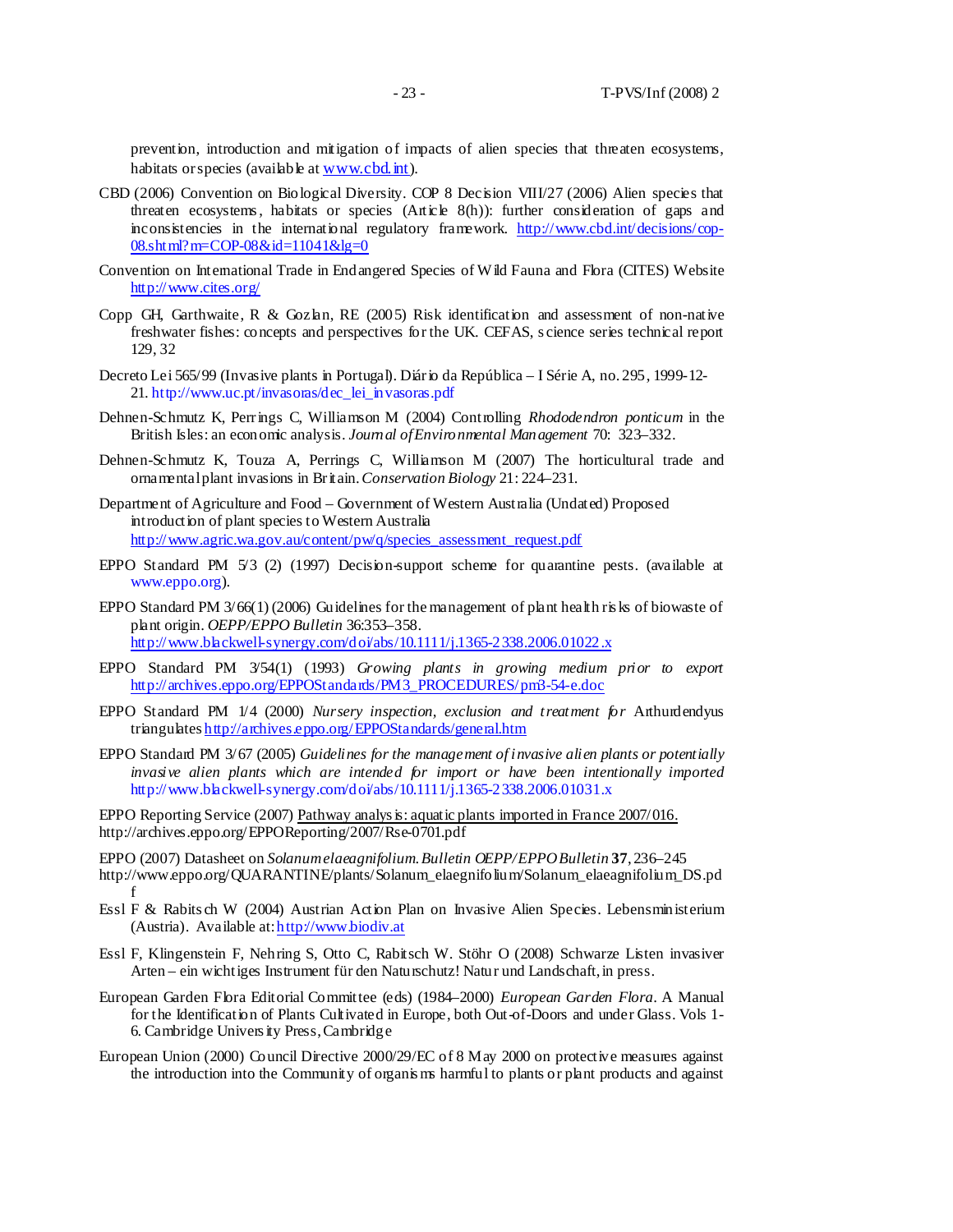their spread within the community. *Official Journal of the European Communities*, L 169:1-112 (available at ue.eu.int).

- Fraga i Arguimbau, P (2007) Conservación de flora amenazada y plantas invasoras en la isla de Menorca. *Conservación Vegetal* Núm. 11: 30–32.
- Genovesi P, Shine C (2002) European Strategy on Invasive Alien Species . Convention on the Conservation of European wildlife and natural habitats. T-PVS (2003) 7 revised. 50 p. http://www.coe.int/t/e/Cultural\_Co-operation/Environment/Nature\_and\_biological\_diversity/Nat ure\_protection/sc23\_tpvs 07erev.pdf?L=E
- Groves RH, Boden R, Lonsdale WM (2005) *Jumping the Garden Fence. Invasive garden plants in Australia and their environmental and agricultural impacts*. CSIRO report prepared for WWF-Australia, WWF-Australia, Sydney. http://www.weeds.org.au/docs/jumping\_the\_garden\_fence.pdf
- Habitat Directive 92/43/EEC http://ec.europa.eu/environment/nature/nature\_conservation/eu\_nature\_legislation/habitats\_direct ive/index\_en.htm
- Heywood VH (1987) The role of seed lists in botanic gardens today. In: J.B.Simmons & al. (eds.), Conservation *of Threatened Plants* pp. 225–231. Plenum Press, New York.
- Heywood, VH (1989) Patterns , extents and modes of invasions by terrestrial plants. Chapter 2 In Drake JA, Mooney HA, di Castri F, Groves RH, Kruger FJ, Rejmánek M, Willia ms on M (eds) *Biological Invasions. A global perspective*. John Wiley, Chichester.
- Heywood, VH (2006) Changing attitudes to plant introduction and invasives. In: S Brunel (ed.), *Invasive Plants in Mediterranean type regions of the world* 119–128, 2006. Environmental Encounters Series No. 59, Council of Europe, Strasbourg.
- Hulme PE (2007) Biological Invasions in Europe: Drivers, Pressures, States, Impacts and Responses. In Biodiversity Under Threat (eds Hester R. & Harrison RM) pp. 55-79, Issues in Environmental Science and Technology, 2007, 25 Royal Society of Chemistry, Ca mbridge.
- International Plant Protection Convention Secretariat (IPPC) Website https://www.ippc.int/IPP/En/default.jsp
- IUCN (2000) *IUCN Guidelines For the Prevention of Biodiversity Loss Caused by Alien Invasive Species* (Species Survival Commiss ion of IUCN, 2000). Available at http://www.iucn.org/themes/ssc/pubs/policy/invasivesEng.htm
- James JK, Abbott RJ (2006) Recent, allopatric, homoploid hybrid speciation: the origin of *Senecio squalidus* (Asteraceae) in the British Is les from a hybrid zone on Mount Etna, Sicily. *Evolution* 60: 2533–2547
- Kay SH, Hoyle ST (2001) Mail order, the Internet, and invasive aquatic weeds. *Journal of Aquatic Plant management* 39: 88–91.
- Kowarik I (1995) Time lags in biological invasions with regard to the success and failure of alien species. In Pyš ek P, Prach K, Rejmanek M, Wade PM (eds) Plant invasions : *General aspects and special problems* 15-38. SPB Academic Publishing, Amsterdam.
- Levine JM, Vila M, D'Antonio CM, Dukes JS, Grigulis K, Lavorel S (2003) Mechanis ms underlying the impacts of exotic plant invasions. *Proc. Roy. Soc .London B*, 270: 775-781.
- Leach J, Dawson H (1999) *Crassula helmsii* in the British Isles an unwelcome invader. *British Wildlife* 10(4): 234-239.
- Lopian R (2005) 'International Plant Protection Convention and Invasive Alien Species', available at https://www.ippc.int/servlet/BinaryDownloaderServlet/27201\_The PPC\_and\_IAS.ppt?filename= 1065616217185\_FINLAND Ralf\_Lopian.ppt&refID=27201.
- Martin P, Verbeek M, Thomson S, Martin J, (2005) The costs and benefits of a proposed mandatory invasive species labelling scheme, a discuss ion paper prepared for WWF-Australia by the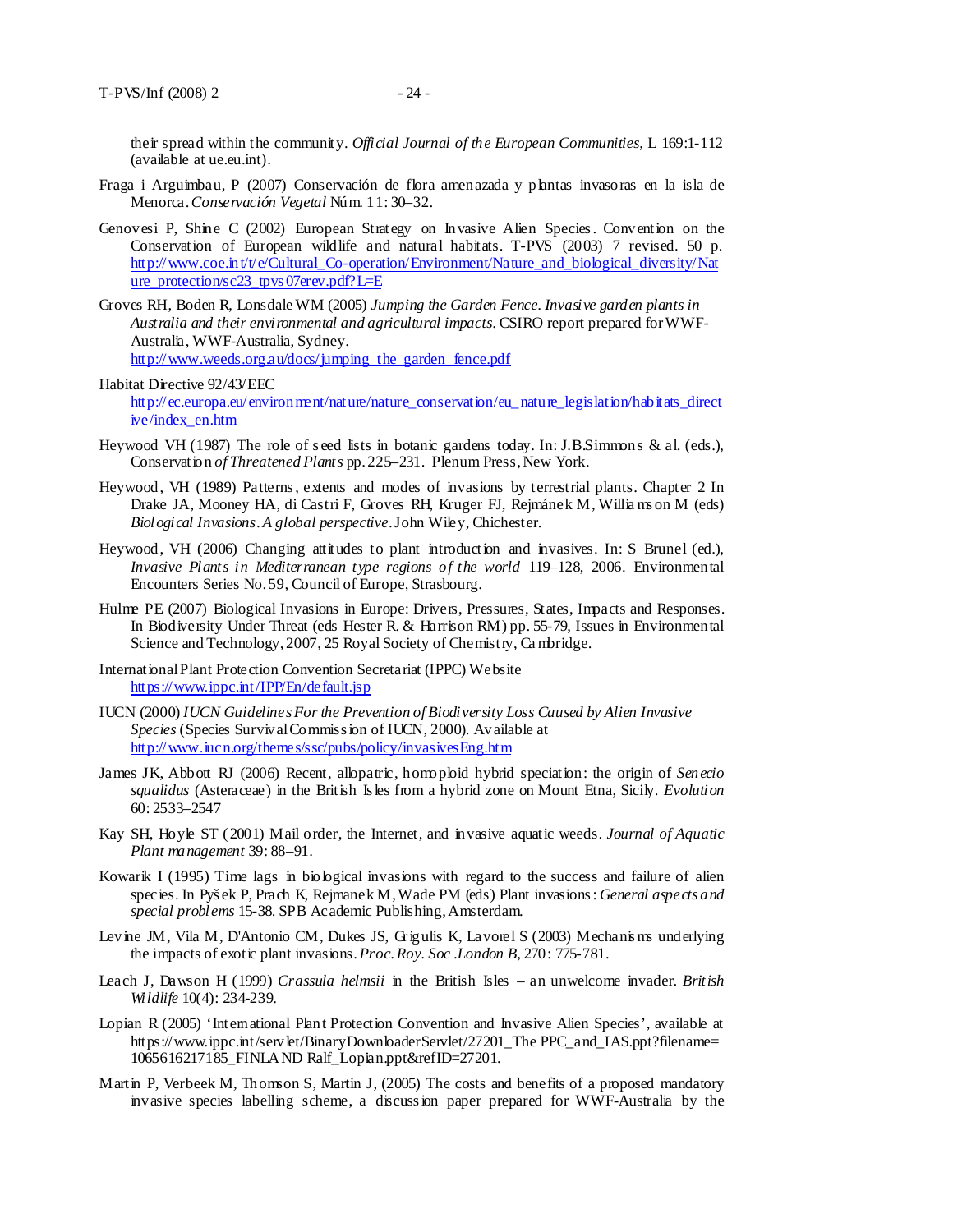Australian Centre for Agriculture and Law, University of New England. WWF-Australia, Sydney. 30 pp. http://wwf.org.au/publications/Invas ivesMandatoryLabelling/

- Miller, C., Kettunen, M. & Shine, C. (2006) Scope options for EU action on invasive alien species (IAS) Final report for the European Commis sion. Institute for European Environmental Policy (IEEP), Brussels, Belgium.
- Milne RI, Abbott RJ (2000) Origin and evolution of invasive naturalized material of *Rhododendron ponticum* in the British Is les . *Molecular Ecology* 9: 541–556.
- Moss W, Walmsley R (2005) *Controlling the Sale of Invasive Garden Plants: Why Voluntary Measures Alone Fail.* WWF-Australia Discussion Paper. WWF-Australia, Sydney.
- Pépinières Filippi (2007) Plantes pour jardin sec (Catalogue). http://www.jardin-sec.com/
- Olson A, Goen J, Lerner, N (2000)*. Handling and Disposal of Nonnative Aquatic. Species and their Packaging.* Washington Sea Grant Program*,* Seattle.Preston R (2002) Against this terrible invasion of foreigners we would protest. *Cabinet Magazine* Online Issue 6 Spring 23002: http://www.cabinetmagazine.org/issues/6/
- Pyš ek P, Richardson D, Rejmanek M, Webster G L, Willia ms on M, Kirschner J (2004) Alien plants in checklists and floras: toward better communication between taxonomists and ecologists . *Taxon* **53**(1):131-143
- Randall RP (2002) A global compendium of weeds. Shannon Books, Melbourne, Victoria, Australia. 905 p. http://www.hear.org/gcw/
- Reichard SH, Hamilton CW (1997) Predicting invasions of woody plants introduced into North America. *Conservation Biology* 11: 193-203.
- Reichard, SH (2000) Screening and monitoring for invasive ability. In Ault JR (ed.), *Plant Exploration*: *Protocols for the Present, Concerns for the Future*. Chicago Botanic Garden, Glencoe, IL.
- Reichard SH, White P (2001) Horticulture as a pathway of invas ive plant introductions in the United States . *BioScience* 51: 1103–113.
- Reinhardt F, Herle M, Bastiansen F, Streit B (2003) *Economic Impact of the Spread of Alien Species in Germany*. Research Report 201 86 211 UBA-FB000441e. Environmental Research of the Federal Ministry of the Environment, Nature Conservation and Nuclear Safety.
- Richardson DM, Pyšek P, Rejmánek M, Barbour MG, Panetta DD, West CJ (2000) Naturalization and invasion of alien plants: concepts and definitions.*Diversity and Distributions* 6: 93–107.
- Richardson, DM Van Wilgen, BW (2004) Invasive alien plants in South Africa: how well do we understand the ecological impacts? *South African Journal of Science* 100: 45-52.
- Riley S (2005) Invasive alien species and the protection of biodiversity: the role of quarantine laws in resolving inadequacies in the international legal regime. *J. Environmental Law* 17: 323–359.
- Rous h R, Groves RH, Blood K, Randall RP, Walton C, Thorp J, Csurhes S (1999) *Garden Plants Under the Spotlight. An Australian Strategy for Invasive Garden Plants*. (Draft Released for Public Comment.). Cooperative Research Centre for Weed Management Systems & Nursery Industry Association of Australia, Adelaide.
- Sanz-Elorza M, Dana Sánchez ED, Sobrino Vesperinas E (eds) (2005) [2004 on title page] *Atlas de las Plantas Alóctonas Invasoras en España*. Pp. 378. Dirección General de Cons ervación de la Naturaleza, Minis terio de Medio Ambiente, Madrid,
- Scalera R, Zaghi D (2004) Alien s pecies and nature conservation in the EU. *The role of the LIFE program. European Commission – Environment Directorate-General.* Office for Offic ial Publications of the European Communities, Luxembourg.
- Shine C (2005) Overview of the management of invasive alien species from the environmental perspective. In: IPPC Secretariat. 2005. *Identification of risks and management of invasive alien*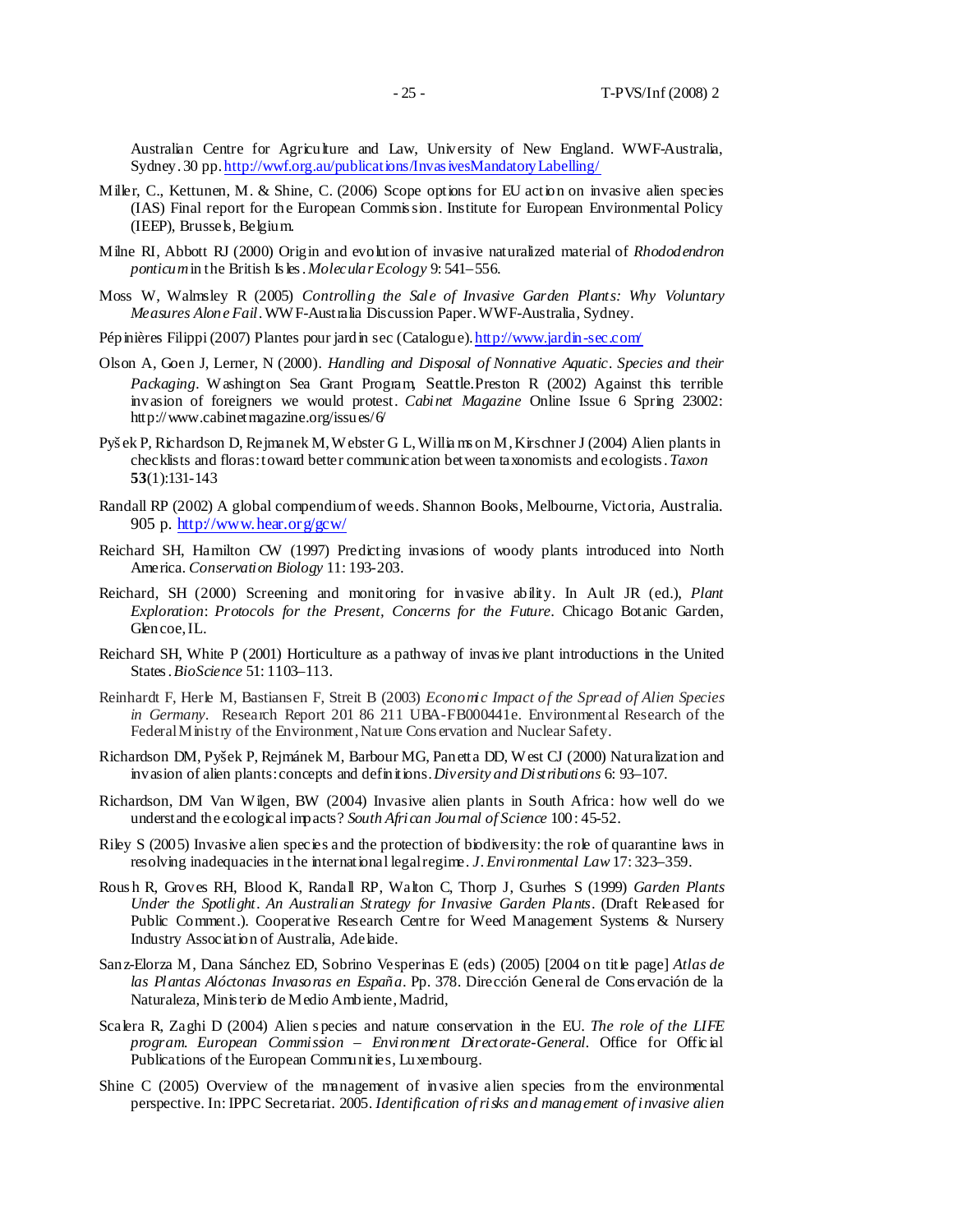*species using the IPPC framework*. Proceedings of the workshop on invasive alien species and the International Plant Protection Convention, Braunschweig, Germany, 22-26 September 2003. Chapter 3. FAO, Rome.

- Shine C (2007) Invasive species in an international context: IPPC, CBD, European Strategy on Invasive Alien Species and other legal instruments. *EPPO/OEPP Bulletin* 37: 103-113.
- Simberloff, D (2003) Confronting introduced species: a form of xenophobia?*Biological Invasions* 5: 179-192.
- Tutin TG, Heywood VH, Burges N.A, Moore DM, Valentine DH, Walters SM, Webb DA (eds.) (1964–1980) *Flora Europaea,* Vols . 1-5, Cambridge University Press , Cambridge.
- Webb DA (1985) What are the criteria for presuming native status? *Watsonia* 15: 231-236.
- Weber EF (1997): The alien flora of Europe: a taxonomic and biogeographic overview. *J. Veget. Sci*. 8: 565–572.
- Weber E (2003) *Invasive plant species of the world. A reference guide to environmental weeds.* CABI Publishing, Wallingford
- Weber, E., Köhler, B., Gelpke, G., Perrenoud, A. & Gigon, A. (2005): Schlüssel zur Einteilung von Neophyten in der Schweiz in die Schwarze Liste oder die Watch-Lis te. Bot. Helv. 115: 169-194.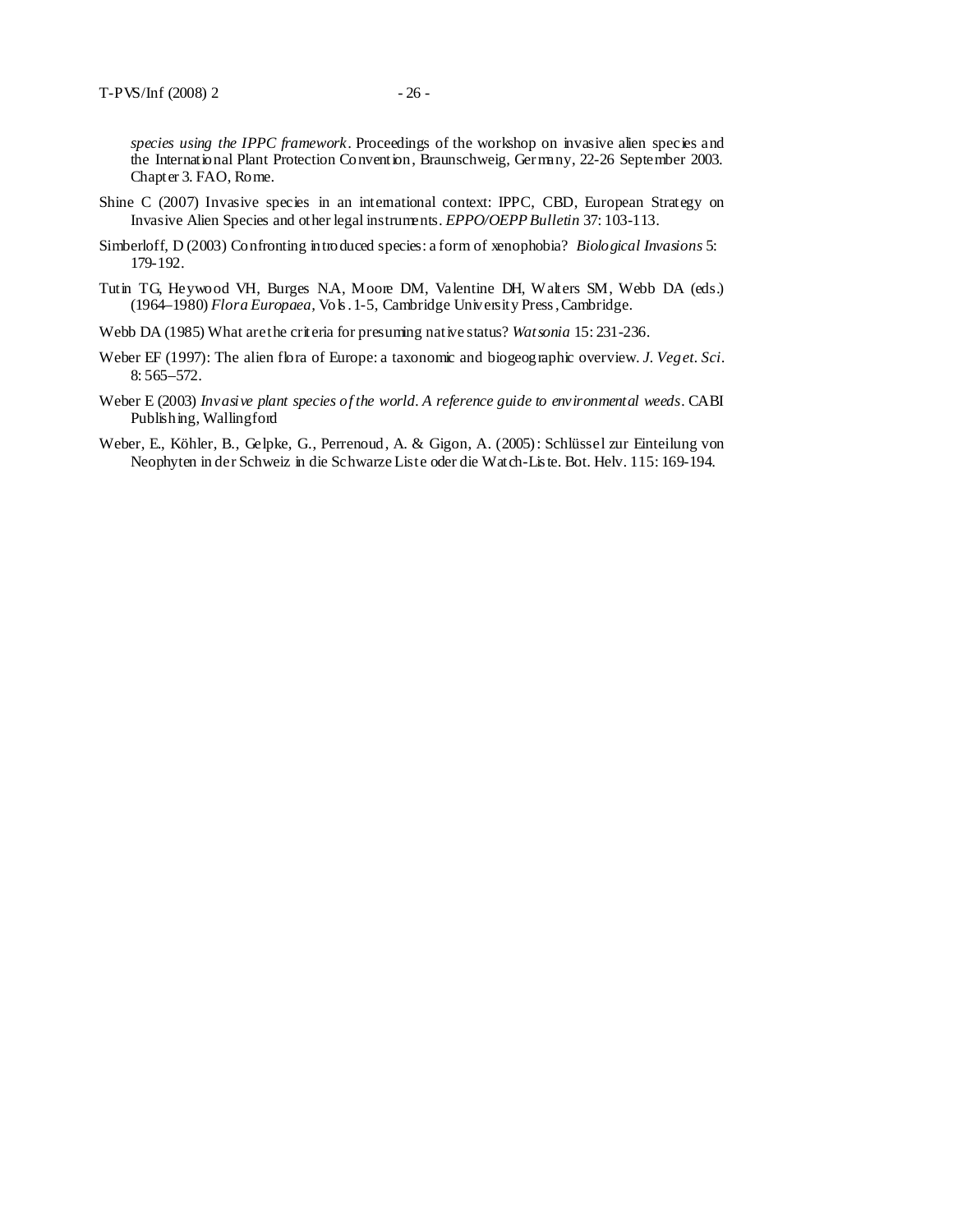<u>.</u>

## **DEFINITIONS**

The term **nati ve** (**indigenous**) refers to those species that occur naturally in an area and thus have not been introduced deliberately or accidentally by humans. The term is usually applied to plants which evolved *in situ* or which arrived in the area before the beginning of the Neolithic period (see discussions in Heywood 1989; Webb 1985).

The term **alien** is used to refer to plants that are not native to the country, territory, area or ecosystem under consideration. Such plants are also referred to in the literature as exotic, non-native, non-indigenous , anthropophytes, metaphytes, neophytes or neobiota. For a discussion of terminology and a set of recommended definitions see Richardson & al.  $(2000)$ ; see also discussion in Riley (2005). Colautti & MacIsaac (2004) list in their Table 1 some 32 common terms in the English literature on invasion ecology. They also propose a neutral invasion terminology based on current models that break the invas ion process into a series of consecutive, obligatory stages.

The Convention on Biological Diversity (CBD) Guiding Principles for the Prevention, Introduction and Mitigation of Impacts of Alien Species that Threaten Ecosystems, Habitats or Species define an alien species as one that has been introduced outside its natural past or present distribution, with an introduction being defined as the movement by a human agency, either directly or indirectly, of an alien species outside its natural range<sup>44</sup>.

**Casual alien plants** according to Pyšek *et al*. (2004) are aliens that may flourish and even reproduce occasionally in an area, but which do not form s elf-replacing populations , and which rely on repeated introductions for their persistence. Most of them do not persist and they are widely referred to in the literature as 'casuals', 'adventives', 'waifs', 'transients', 'occasional escapes' and 'pers isting after cultivation'.

**Trans ience,** according to the International Plant Protection Convention (IPPC), refers to the presence of a pest that is not expected to lead to establishment [ISPM No. 8, 1998]. A 'transient species' is cons idered to be 'a casual species'.

**Establishment** is the stage in the invasion process at which the plant becomes successfully selfreproducing. According to the CBD 2002, **establishment** is the process whereby a species in a new area is able to reproduce successfully at a level sufficient to ensure its continued survival without infusion of new genetic material from outside the area. The invasive plant is then s aid to be **es tablis hed** and in this s ense is equivalent to 'naturalized'.

The term **'naturalized'** is applied to alien plants that reproduce successfully without human intervention and form self-replacing populations over several generations .

The term **'invasive'**, is applied to alien plants that have become naturalized and are, or have the potential to become, a threat to biodiversity through their ability to reproduce successfully at a considerable distance from the parent plants and have an ability to spread over large areas and displace elements of the native biota. When they cause s ignificant habitat transformation, leading to biodiversity loss and reduction in ecosystem service, they are often known as **'transformers'** or **'transformer s pecies'** (Richardson & al. 2000).

According to the Convention on Biological Diversity (CBD), an **invasive alien s pecies** is 'an alien species whose introduction and/or spread threaten biological diversity' (annex footnote 57, CBD, 2002). This definition can be interpreted as covering both natural and agricultural systems , unlike the definition in the IUCN Guidelines (IUCN 2000) which defines an invasive alien species as an alien species which 'becomes established in natural or s emi-natural ecosystems , is an agent of change, and threatens native biological diversity'.

<sup>44</sup> Adopted as part of Decision VI/23 of the Conference of the Parties. Report of the Sixt h Meeting of the Conference of the Parties to the Convention on Biological Diversity, UNEP/CBD/COP/6/20. Available at http://www.biodiv.org/doc/meetings/cop/cop -06/official/cop-06-20-part2-en.pdf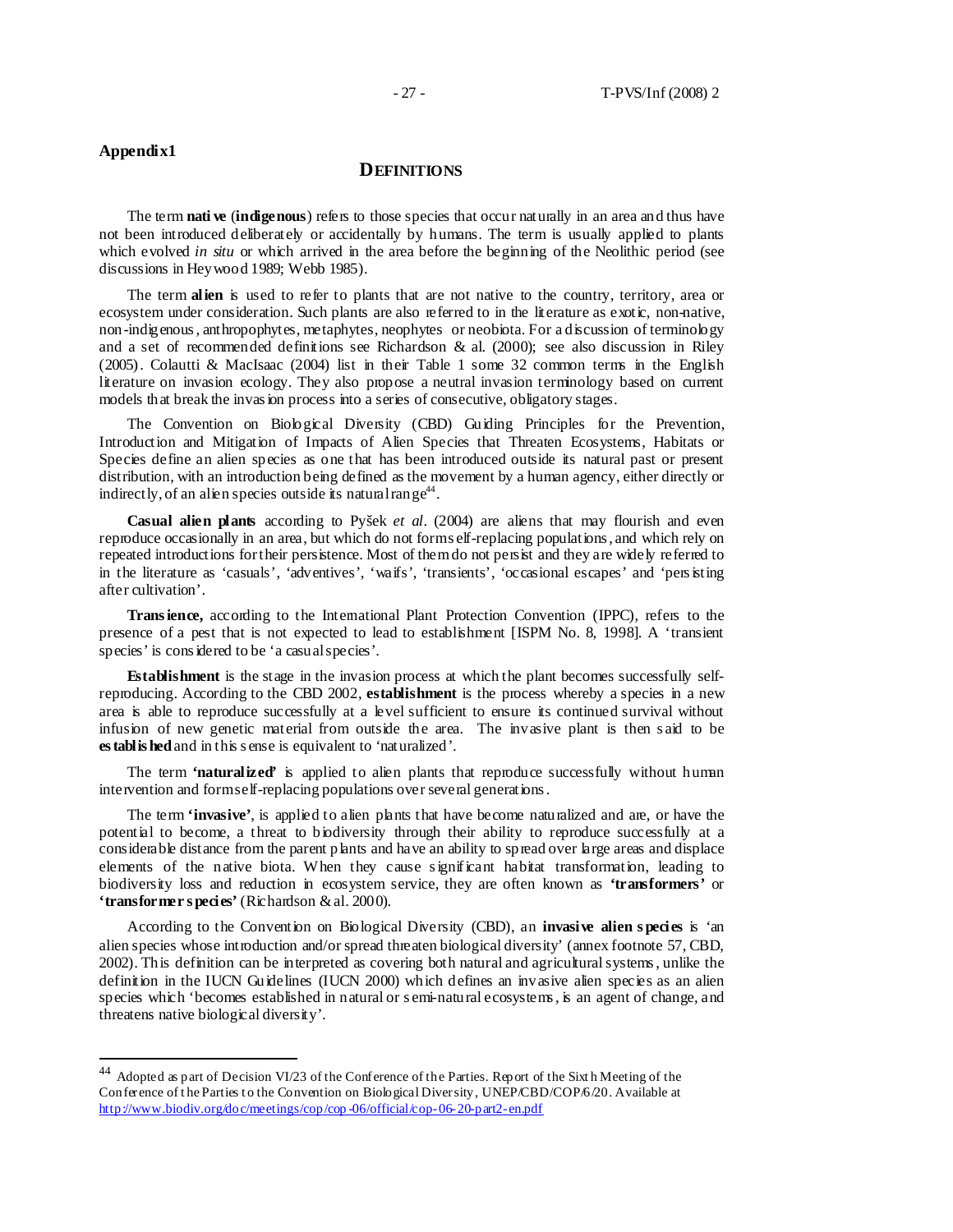Although originally aimed at protecting human health and trade in agricultural commodities, one of the most effective means of containing the spread of IAS is the use of quarantine measures, es pecially in the case of invasive plants. This introduces the notion of '**pes ts**' which describe species that threaten or harm agricultural activity (Riley, 2005).

The term "pest" is not normally employed or defined outside this context. According to the International Plant Protection Convention (IPPC) a **pest** is 'any species, strain or biotype of plant, animal or pathogenic agent injurious to plants or plant products", while a **quarantine pest** is 'a pest of potential economic importance to the area endangered thereby and not yet present there, or present but not widely distributed and being officially controlled'. As a consequence, considering that potential economic importance can account for environmental concern (according to the supplement the International Standard on Phytosanitary Measures n°5 *Glossary of phytosanitary terms*), the IPPC definition of a quarantine pest covers much of what is considered an invasive alien species under the CBD. Differences arise from the fact that a quarantine pest does not necessarily threaten biodivers ity and may only affect agriculture (Lopian, 2005), and that an invasive alien plant may not be considered a quarantine pest if it is widely distributed.

The term '**weed**' is applied to plants, whether native or alien, which infest agricultural or horticultural crops or domestic gardens and adversely affect the plants being cultivated, often reducing yield. Their control costs the industry hundreds of millions of euros annually. They also occur in waste ground or disturbed habitats to which they are often adapted and tend to be vigorous and fast-growing and often have a high reproductive capacity which allows them to spread rapidly. Unlike invasive species, they do not invade natural ecosystems or displace native wild species.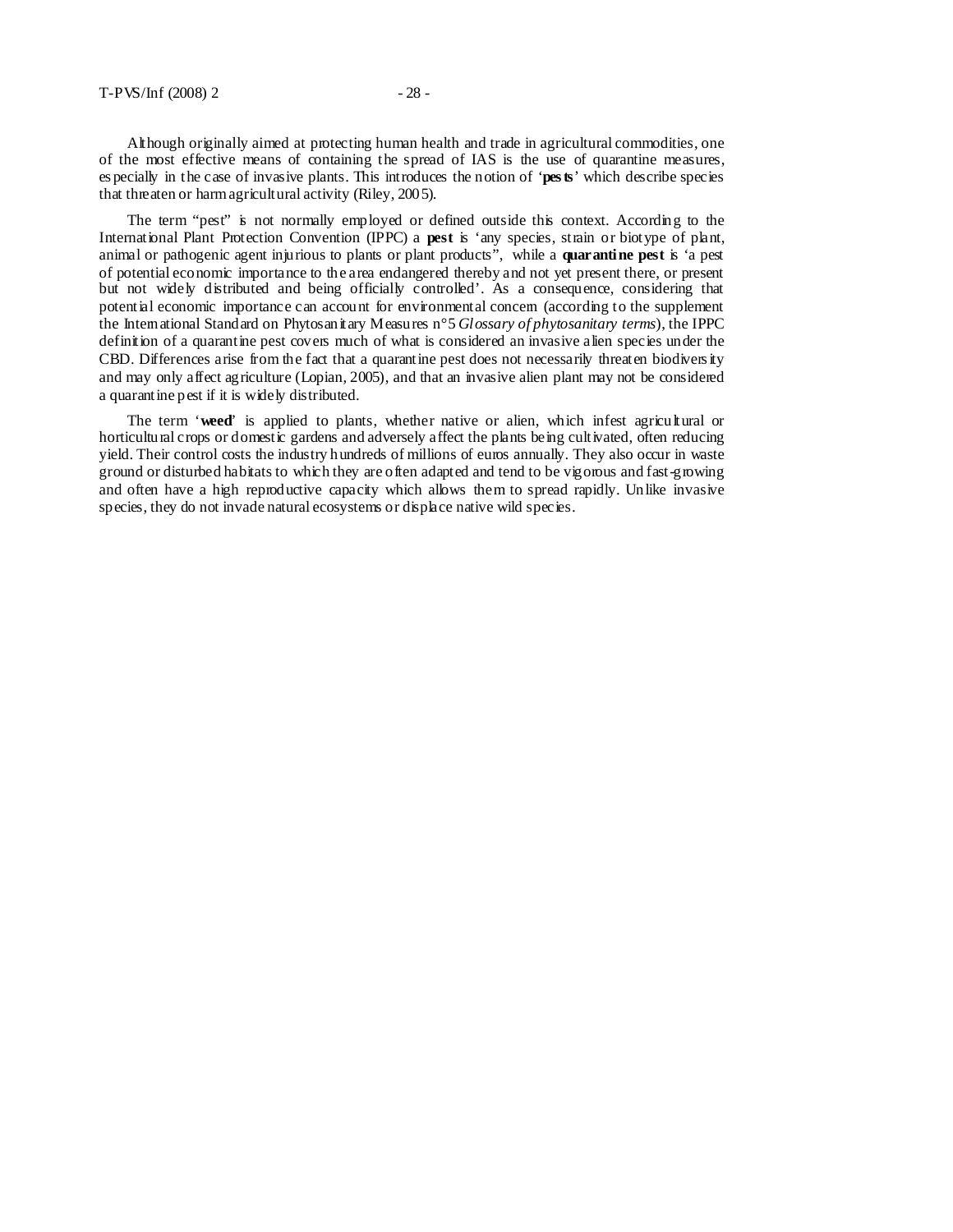## **EXAMPLES OF EXISTING INITIATIVES**

#### **European**

The **European Weed Research Society (EWRS)** has a **Working Group on Invasive Plants**4 5 which aims to encourage and assist education and training on invasive plants (control, horticultural and environmental aspects) for institutions, students, professionals (road services ) and general public.

A European Union consortium called **DAISIE (Delivering Alien Invasive Inventories for Europe**<sup>46</sup> aims to integrate information on current invasions across Europe through the development of an online, peer-reviewed database of alien species. Linking information on the species ' status at both country- and Europe - wide levels should improve understanding and prediction of invasion dynamics and help prevent their spread into new areas. The research teams in DAISIE were drawn from more than 15 countries.

A group of biologists have set up **NEOBIOTA** – The European Group on Biological Invasions<sup>47</sup>  $-$  one of whose tas k is to collect all available information on invasives in Europe, the threats they cause and management techniques for reducing the impact of IAS. They organise the biannual NEOBIOTA conferences and issue a publication series of conference proceedings and monographs called NEOBIOTA $48$ .

The **North European and Baltic Network on Invasive Alien Species (NOBANIS)<sup>49</sup> has** developed a network of common databases on alien and invasive species of the region. The participating countries are Denmark, Es tonia, Finland, Faroe Islands, Germany, Greenland, Iceland, Latvia, Lithuania, Norway, Poland, European part of Russia, Sweden. The common portal facilitates access to IAS-related data, information and knowledge in the region.

The European Union Consortium **ALARM (Assessing LArge Risks for Biodiversity with**  tested Methods)<sup>50</sup> focuses its research on assessment and forecast of changes in biodiversity and in structure, function, and dynamics of ecosystems. This relates to ecosystem services and includes the relationship between society, economy and biodiversity. In particular, ris ks arising from climate change, environmental chemicals , biological invasions and pollinator loss in the context of current and future European land use patterns will be assessed.

#### **International**

 $\frac{1}{2}$ 

#### – *Global Invasive Species Programme* **(GISP)**5 1

The GISP mission is to conserve biodiversity and sustain human livelihoods by minimizing the spread and impact of invasive alien species. The primary objective of GISP is to facilitate and assist with the prevention, control and management of invasive species throughout the world.

 $45$  http://www.ewrs.org/ewrs-iw.htm

<sup>4 6</sup> http:⁄⁄www.europe-aliens.org)

<sup>&</sup>lt;sup>47</sup> http://www2.tu-berlin.de/~oekosys/e/neobiota\_e.htm

<sup>&</sup>lt;sup>48</sup> Kowarik, I & Starfinger, U (Hrsg.) (2002) Biologische Invasionen - eine Herausforderung zum Handeln? NEOBIOTA 1, 377 pp. ; Seitz, B, Kowarik, I (Hrsg.) (2003) Perspekt iven für die Verwendung gebietseigener Gehölze. NEOBIOTA 2, 116 pp.; Kühn, I,& Klotz, S (2004) Biological Invasions - challenges for science.NEOBIOTA 3, 154 pp.; Heger, T (2004) Zur Vorhersagbarkeit biologischer Invas ionen - Entwicklung und Anwendung eines Modells zur Analyse der Invasion gebiet sfremder Pflanzen. NEOBIOTA 4, 202 pp .; Goßner, M(2004) Diversit ät und St ruktur arborikoler Arthropodenz önosen fremdländischer und einheimischer Baumart en. Ein Beitrag zur Bewertung des Anbaus von Douglasie (*Pseudotsuga menzies ii* (M irb.) Franco) und Rot eiche (*Quer cus rubra* L.). NEOBIOTA 5: 319 pp. Nent wig, W, Bacher, S, Cock, M JW, Dietz , H, Gigon, A, Wit tenberg, R. (eds) 2005: Biological Invasions - from Ecology to Control.NEOBIOTA 6: 199 pp., Rabitsch, W, Es sl F, Klingenstein, F (eds.) Biological Invasions – from Ecology to Conservation. NEOBIOTA 7: 287 pp.  $^{49}$  http://www.nobanis.org/

<sup>5 0</sup> http://www.alarmproject.net/alarm/

 $51$  http://www.gisp.org/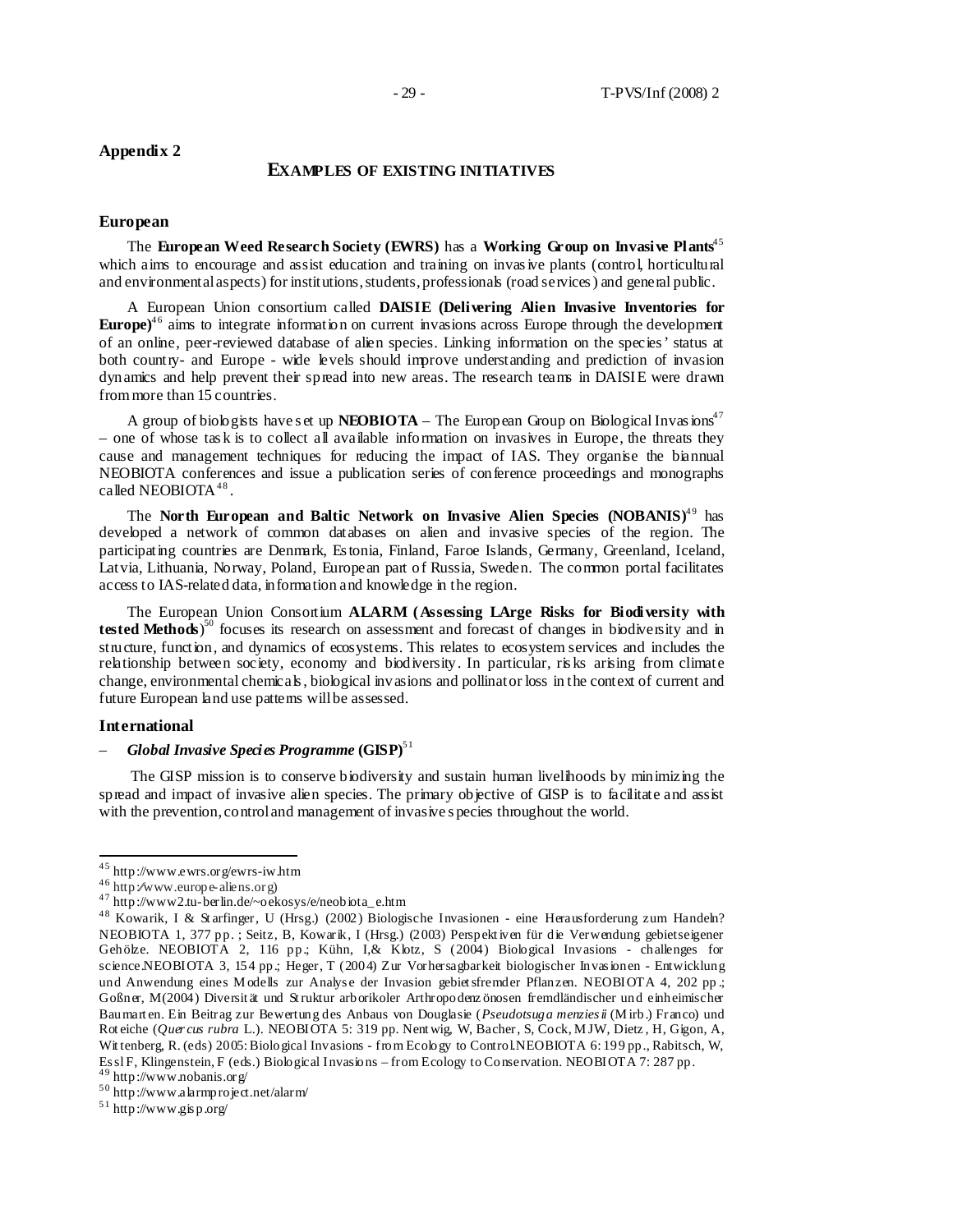$\frac{1}{2}$ 

### – *GISP Global Strategy on Invasive Alien Species*<sup>52</sup>

This strategy highlights the dimensions of the problem and outlines a framework for mounting a global-s cale response. While both the problem and the scale of the solution may appear dauntingly complex, the issue presents an unparalleled opportunity to respond with actions that link preservation of biodiversity with protection of the health and livelihood of the world's human populations.

### – *Global Invasive Species Information Network* **(GISIN)**5 3

GISIN was formed to provide a platform for sharing invasive species information at a global level, via the Internet and other digital means.

Results of the GISIN needs assessment survey are available at http://www.gisinetwork.org/Survey/SurveyResultsFinal.pdf

#### – *Invasive Species System Task Group [part of the Biodiversity Information Standards*   $(TDWG<sup>54</sup>)$

**Biodiversity Information Standards (TDWG**) is an international not-for-profit group that develops standards and protocols for sharing biodiversity data.

### – *Invasive Alien Species: A Toolkit of Best Prevention and Management Practices5 5 .*

The toolkit also provides advice, references, and contacts to aid in preventing invasions by harmful species and eradicating or managing those invaders that establish populations.

<sup>5 2</sup> M cNeely JA, Mooney HA, Neville LE, Schei P. & Waage, JK (eds .) 2001. *Global Strategy on Invasive Alien*  Species. IUCN on behalf of the Global Invasive Species Programme, Gland, Switz erland and Cambridge, UK http://www.gisp.org/publications/brochures/globalstrategy.pdf  $53$ http://www.gisinet work.org/

<sup>54</sup> Biodiversity Information Standards (TDWG) [formerly Taxonomic Databases Working Group] www.t dwg.org

<sup>&</sup>lt;sup>55</sup> Wittenberg R., Cock M J.W. (eds.) 2001. Invasive Alien Species: A Toolkit of Best Prevention and Management Practices. CAB International, Wallingford, Oxon, UK, xvii - 228. http://www.gisp.org/p ublications/toolkit/Toolkiteng.pdf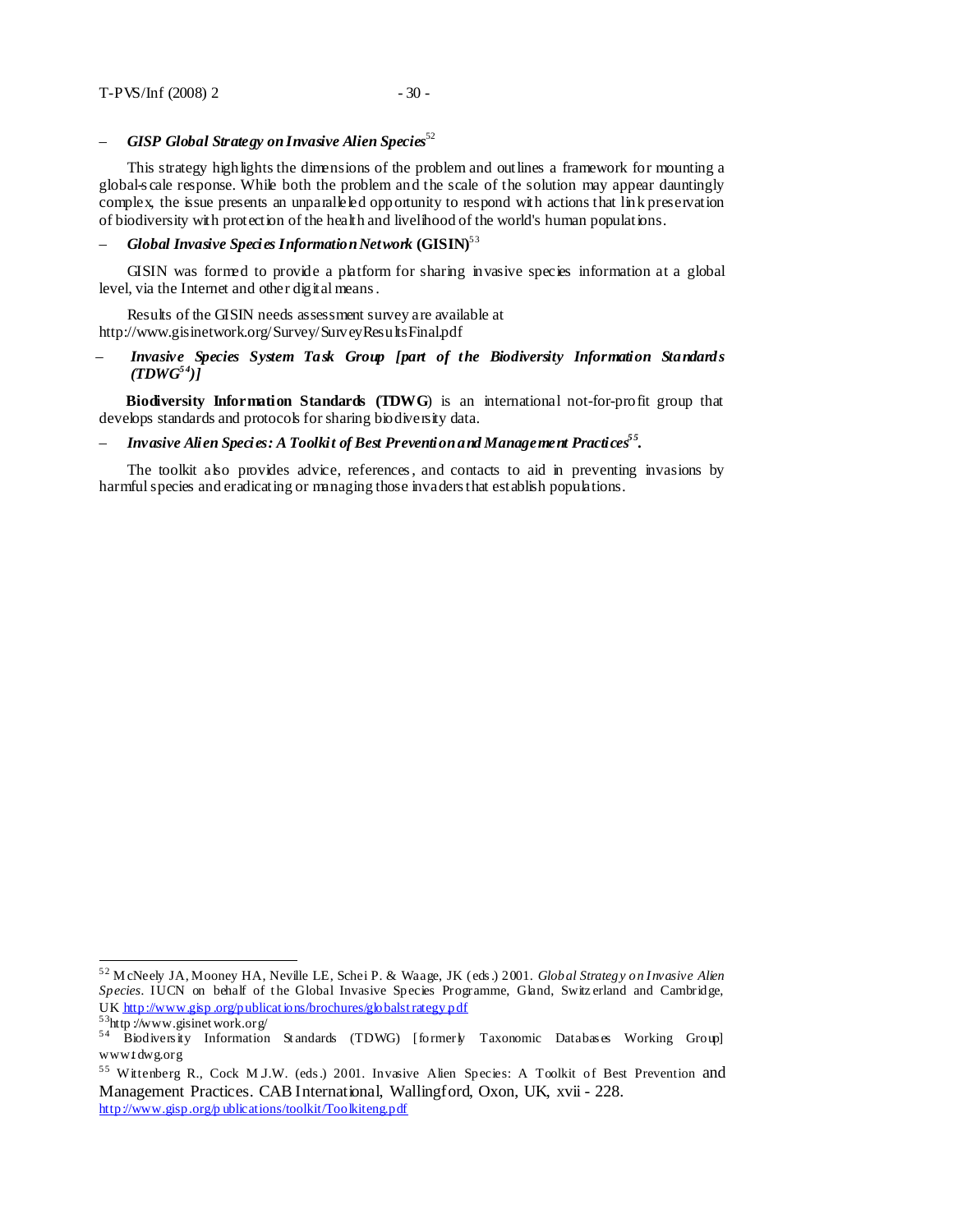## **ST LOUIS VOLUNTARY CODES OF CONDUCT**

## **Codes of Conduct For Nursery Professionals**

February 2002, Revised Apr il 2002

1. Ensure that invasive potential is assessed prior to introducing and marketing plant species new to North America. Invasive potential should be assessed by the introducer or qualified experts using emerging risk assessment methods that cons ider plant characteristics and prior observations or experience with the plant elsewhere in the world.

Additional insights may be gained through extens ive monitoring on the nursery s ite prior to further distribution.

2. Work with regional experts and stakeholders to determine which species in your region are either currently invasive or will become invasive. Identify plants that could be suitable alternatives in your region.

3. Develop and promote alternative plant material through plant selection and breeding.

4. Where agreement has been reached among nursery associations, government, academia and ecology and conservation organizations, phase-out existing stocks of those specific invasive species in regions where they are considered to be a threat.

5. Follow all laws on importation and quarantine of plant materials across political boundaries .

6. Encourage customers to use, and garden writers to promote, non-invasive plants.

Source: http://www.centerforplantconservation.org/invas ives/Download%20PDF/nursery.pdf

Formatted: English  $(U.S.)$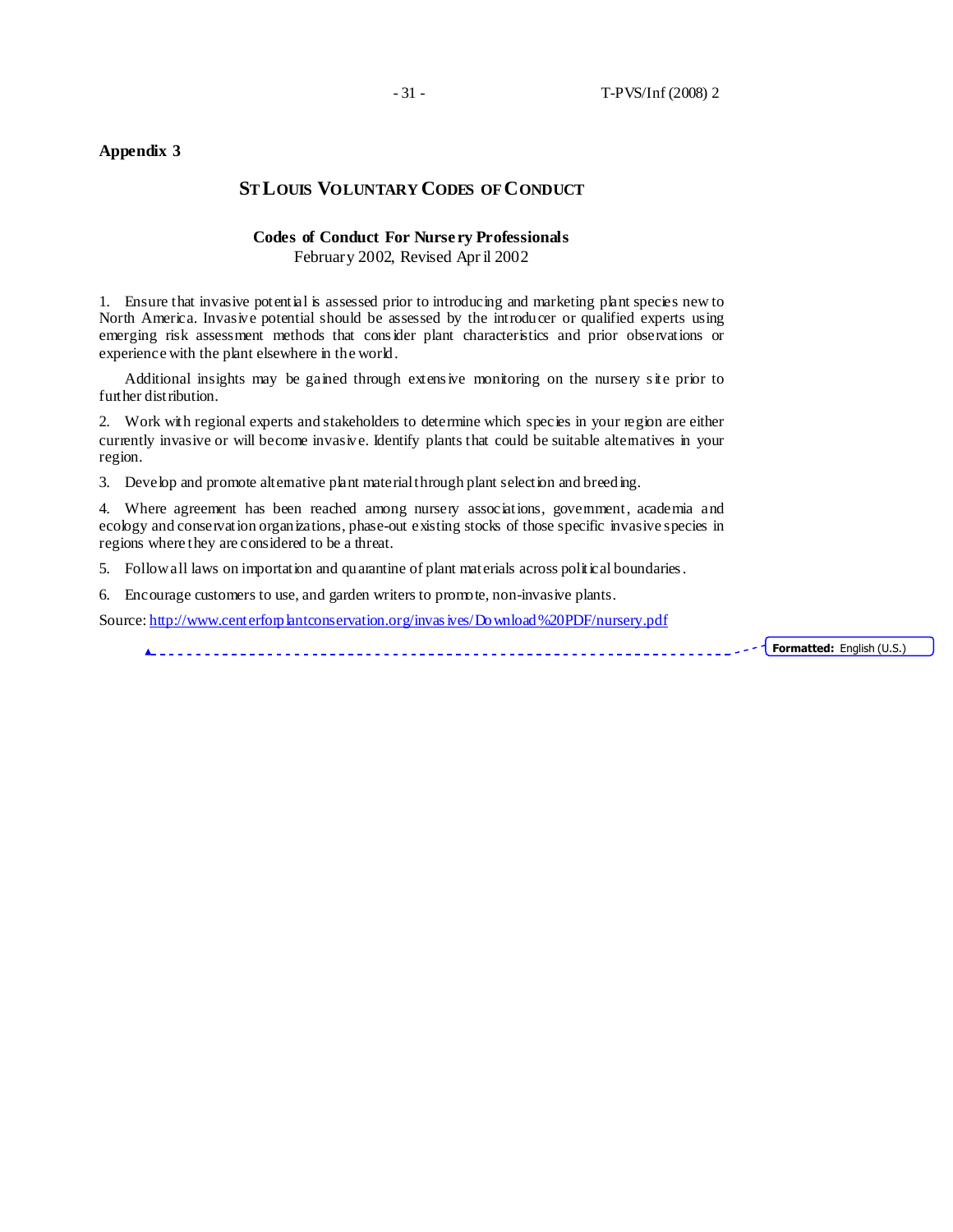## **RECOMMENDATIONS PROPOSED TO LESSEN THE OVERALL IMPACT OF INVASIVE PLANT SPECIES DELIBERATELY INTRODUCED FOR HORTICULTURE AND CURRENTLY AVAILABLE FOR SALE**

From: Groves RH, Boden R, Lons dale WM (2005) *Jumping the Garden Fence. Invasive garden plants in Australia and their environmental and agricultural impacts*. CSIRO report prepared for WWF-Australia, WWF-Australia, Sydney. http://www.weeds.org.au/docs/jumping\_the\_garden\_fence.pdf

**Recommendation 1.** At least 80 species that are currently available for sale should be prohibited nationally from sale as an urgent priority. These include the species that are Weeds Of National Significance, species on the Alert List, the species that are declared or noxious, and the 10 species that impact on Rare or Threatened Australian Plants species.

**Recommendation 2.** The ten most important species available for sale currently in Australia should be prohibited from s ale nationally from July 1, 2005.

**Recommendation 3**. Many other invasive garden plants nominated by individual states, territories or regions s hould be added progress ively to the lis t of weeds prohibited from sale nationally.

**Recommendation 4**. Amendments or new regulations to the current *Environment Protection and Biodiversity Conservation Act* (Federal) should be cons idered, to allow national prohibition of the sale of specific invasive garden plants known to be major weeds and to ensure uniformity between all States and Territories .

The following three pro-active recommendations will further reduce the future impacts of invasive garden plants and promote responsibility shared between government, weed managers and the wider Australian community.

**Recommendation 5.** Voluntary associations between nursery groups and weed managers at the local and regional levels should be fostered to increase the number and effectiveness of future associations.

**Recommendation 6.** Bushland areas adjoining peri-urban settlements around Australian cities should be actively and regularly searched by experienced botanists and trained community volunteers to detect and eradicate newly naturalized plant species that have already 'jumped the garden fence'.

**Recommendation 7**. Increased resources should be provided to advance the awareness of the Australian community to the negative impacts that many establis hed and emerging weeds are having on natural and agricultural ecosystems and will have in the future, focusing especially on those already growing in Australian private and public gardens.

Formatted: English (U.S.) Formatted: English (U.S.)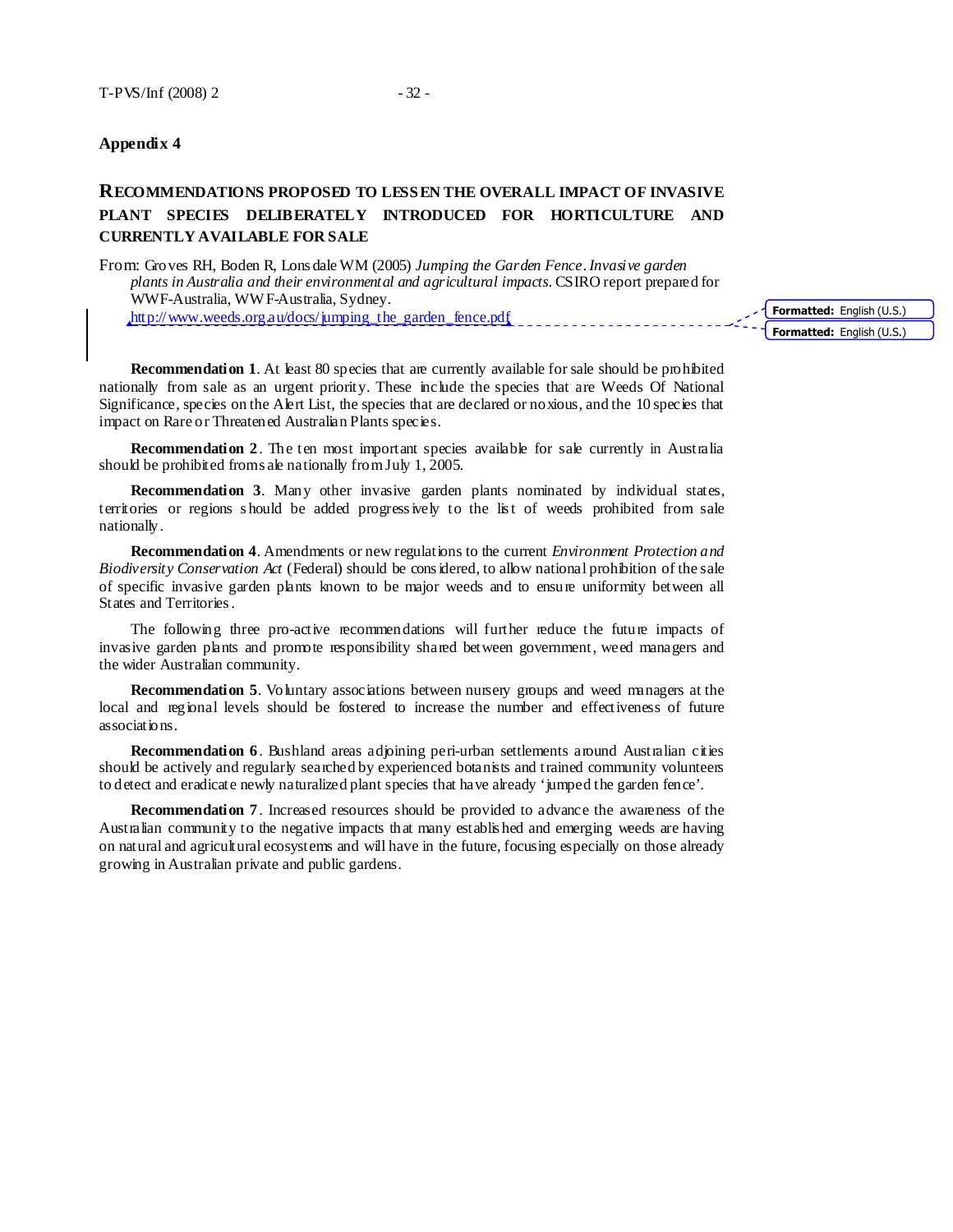## **LIST OF SPECIES CONSIDERED INVASIVE IN THE EURO-MEDITERRANEAN REGION**

It would be useful for a national code of conduct to contain a list of invasive alien plants . Many lis ts of plants cons idered invasive in European countries or in the Euro-Mediterranean region exist.

The European and Mediterranean Plant Protection Organization (EPPO) intends to provide updated lists of invasive alien plants. These lists will be available at www.eppo.org

A 'metalist' has been drafted by Genoves i & Scalera (2007): *Assessment of existing lists of existing invasive alien species, with particular focus on species entering Europe through trade, and proposed responses.* Convention on the Conservation of European Wildlife and Natural Habitats. The Council of Europe, Strasbourg. 37 p.

It is available at:  $http$ ://www.coe.int/t/dg4/cultureheritage/conventions/Bern/T-PVS/sc27\_inf02\_en.pdf.

The online databases DAISIE (www.europe-aliens.org) and NOBANIS (www.nobanis.org) are the most important source of information on distribution of IAS in Europe, habitats colonized, pathways , and impacts caused. For a subset of species , both databases offer detailed fact sheets with advice on management.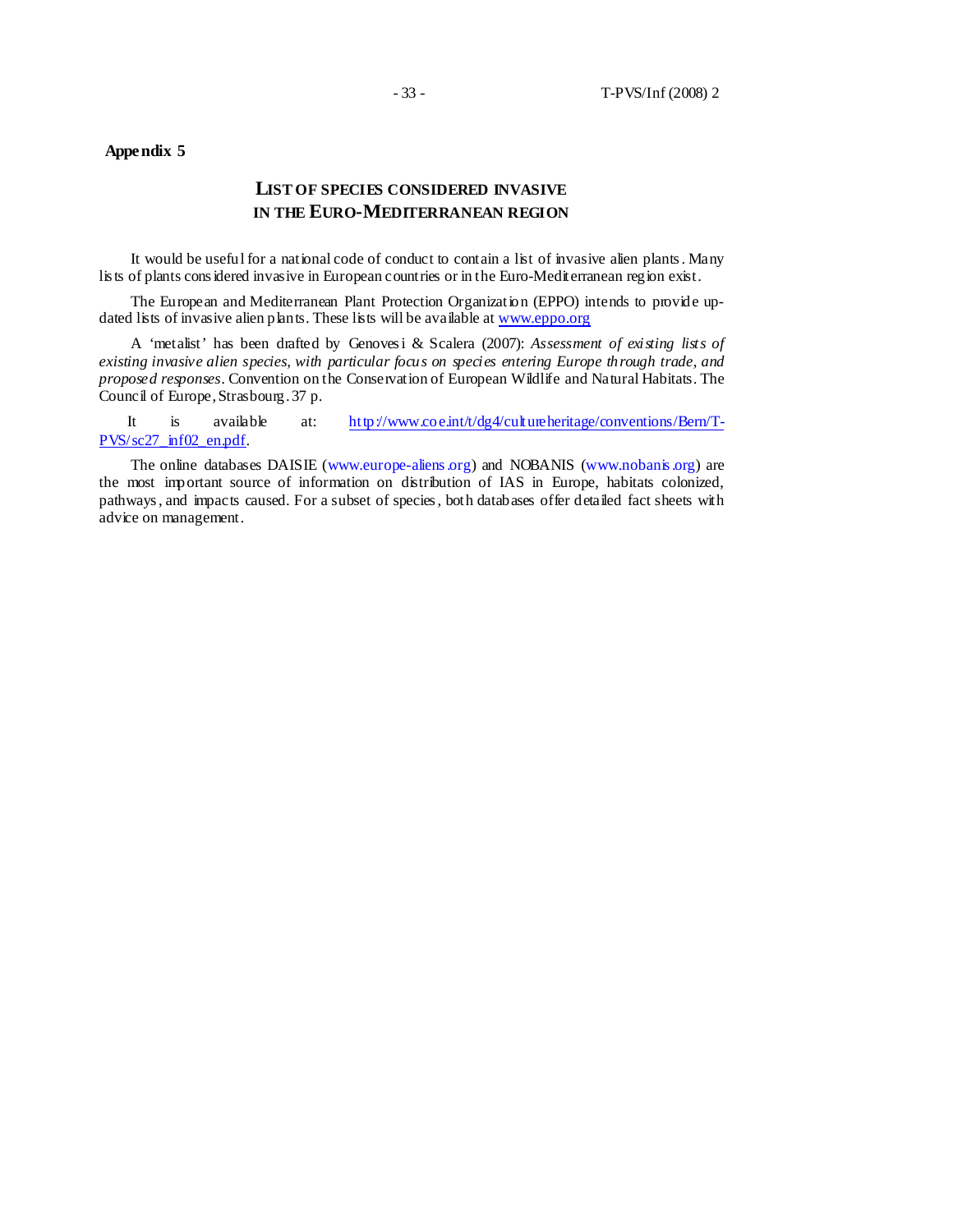## **EXAMPLE OF PROPOSALS OF ALTERNATIVE PLANTS FOR THE SOUTH OF FRANCE**

In France, collaboration has been initiated between the 'Conservatoire Botanique National Méditerranéen de Porquerolles' and the nursery industry to prevent the introduction of invas ive alien plants, essentially by proposing substitute plants. A Panel of representatives from the nursery and landscaping industries was established and issued in 2003 a booklet presenting the 15 most invasive plants in the Mediterranean area and their corresponding substitute plants. Descriptions of the morphology, biology, habitats , history of introduction, impacts, management and use of the plants are provided for the following invasive plants, and s ubstitute plants are proposed:

| Invasive species                                        | Substitute species                                                                                                                                                                                                                                                                                                            |
|---------------------------------------------------------|-------------------------------------------------------------------------------------------------------------------------------------------------------------------------------------------------------------------------------------------------------------------------------------------------------------------------------|
| Acacia dealbata (Fabaceae)                              | For dry areas: Colutea arborescens, Coronilla glauca, Callicotome<br>spinos a, Legumin oseae originating from the Mediter anean Basin.<br>For ornamental purposes: Sophora microphylla and S. tetraptera,<br>Leguminos eae originating from New Zealand.                                                                      |
| Ailanthus altissima (Simaroubaceae)                     | For dry areas: Colutea arborescens, Coronilla glauca, Callicotome<br>spinos a, Fabaceae originating from the M edit errane an Basin.<br>For ornamental purposes: Fraxinus angustifolia (Oleaceae) and<br>Celtis australis (Ulmaceae) originating from the Medit erranean area.                                                |
| Amorpha fruticosa (Fabaceae)<br>(EPPO List of IAP)      | In humid environments, indigenous species from the M editerranean<br>area such as Fraxinus angustifolia (Oleaceae), Salix alba<br>(Salicaceae), Alnus glutinosa (Betulceae) and Cornus sanguinea<br>(Cornaceae) can be used.<br>On dry dunes, Juniper us phoenice a (Cupressaceae) is recommended<br>for s and stabilization. |
| Baccharis halimifolia (Asteraceae)                      | For embankments: the Medit erranean Atriplex halimus<br>(Chenopodiaceae).<br>For ornamental purposes: Leucophyllum frutescens<br>(Scrophulariaceae), originating from North and Central America and<br>Xanthoce ras sorbifolia (Sapindaceae) originating from China.                                                          |
| Buddleia davidü (Buddlejaceae)                          | For ornamental purposes: Syringa persica (Oleaceae).<br>Note: the hybrid Buddleja 'Lochinch' (B. davidii x B. fallowiana)<br>was recommended but has been recorded as escaping (see RSE<br>2005/131).                                                                                                                         |
| Carpobrotus acinaciformis and C. edulis                 | For dunes, a mixture of spontaneous species is recommended.<br>For ornamental purposes, Armeria maritima (Plumbaginaceae)<br>originating from Southem Europe can be used.                                                                                                                                                     |
| Cortaderia selloana (Poaceae)                           | Saccharum ravennae (Poaceae) originating from the Mediterrane an<br>Basin can be used for ornamental and re-vegetation purposes.                                                                                                                                                                                              |
| Lippia can esc ens (Verbenaceae)                        | Frank enia la evis (Frank eniace ae), Thymus ciliatus and Thymus<br>ser pillum var. albus are creeping plants originating from the<br>Mediterranean Basin.                                                                                                                                                                    |
| Ludwigia grandiflor a and L. peploides<br>(On agraceae) | Ranunculus aquatilis (Ranunculaceae) from Europe and Hottonia<br>palustris (Primulaceae) from Eurasia.                                                                                                                                                                                                                        |
| $O$ <i>puntia</i> spp.                                  | To constitute defensive hedges: Calicotome spinosa (Fabaceae),<br>originating from the Mediterranean Basin.                                                                                                                                                                                                                   |
| Robinia ps eudo acacia (Fabaceae)                       | For dry areas: Colutea arborescens, Coronilla glauca, Callicotome<br>spinos a, Leguminoseae originating from the Mediterranean Basin.<br>For ornamental purposes: Sorbus domestica (Rosaceae) originating<br>from Central and Sout hern Europe.                                                                               |